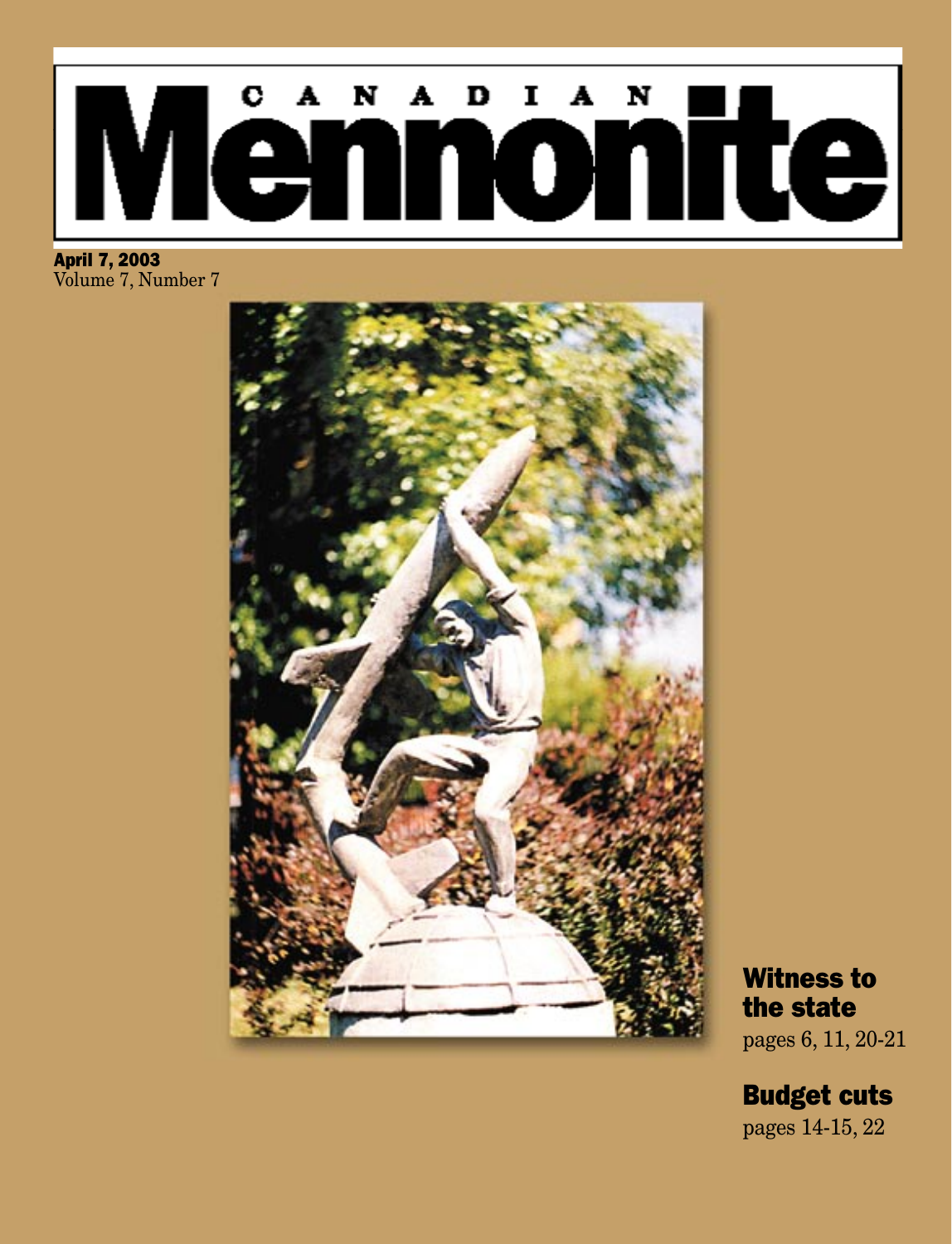## April's fools and sinners

For the March 24 issue, I wrote my editorial during the 48-hour window which U.S. leaders gave Iraqi leaders to disarm, flee the country or be invaded. I thought that by now the war might be over. Remembering the Gulf War 12 years ago, I thought that if an invasion occurred, the U.S. would "overwhelm" Iraq in short order.

Well, the war is still on. And at this point it seems like it could go on for some time—with the rubble piling up and the death toll from both sides mounting, and the Iraqi maps in our daily newspapers tracing the "theatres" of war in the U.S. administration's latest war strategy.

It must be April Fools' Day. (As I write this on April 1, the snow is falling again here in Ontario, just days after the winter's piles had finally melted. No kidding!) In short order, the war in Iraq has found its place amidst

the many other stories of disasters and health crises in our daily media. One more conflict among others. It's easy to be lulled into acceptance as the vocabulary of war becomes commonplace once again.

But the sense of outrage and sadness at the whole sorry mess is not far under the surface. What right do the Iraqi leaders have to use their people as pawns in a deadly game of chicken, when they are already beat down from a decade of sanctions and oppression? What right do U.S. leaders have to drag their people into the same game, even though they were deeply wounded by the terrorist attacks of September 2001?

The perennial persistence of the war impulse is a reminder that the human condition is more sinful than we like to think. It won't be easily aligned with God's purposes, which we believe to be life-giving rather than life-destroying. So how do we as Christians live with the jarring contrast between a belief in a God who desires peace and the ongoing reality of war?

The Romanian Catholic bishop of Ohio offers an interesting model in a recent Lenten statement to the people for whom he provides spiritual oversight. He cites church teachings about good ends not justifying the use of evil means. He outlines the basis for his conclusion that the current war in Iraq is immoral and does not meet the minimal standards of the Catholic Just War theory.

In his capacity as bishop—not as a private individual—he writes: "I must declare to you, my people, for the sake of your salvation as well as my own, that any direct participation and support of this war against the people of Iraq is objectively grave evil, a matter of mortal sin.... I hereby authoritatively state that such direct participation is intrinsically and gravely evil and therefore absolutely forbidden." Then, as if to accent the pervasiveness of sin and the need for redemption, not only in the state but also in the church, he signed the letter with his name followed by: "a sinner, a bishop."—Ron Rempel, editor

## First step of farewell

**A**<br> **h** announcement in this issue (page 18) marks the<br> **first step of farewell to my work as editor and publisher of this publication. My work here will end July<br>
<b>a**<br> **h** announcement of this publication. We work here w first step of farewell to my work as editor and pub-31 as I take up a new ministry position with Mennonite Publishing Network.

It's hard to believe that it's been almost 24 years since I started as editor, with a manual typewriter on my desk. I expect it'll be a challenge to disentangle myself from this work. But I will do so with the satisfaction that Canadian Mennonite has found a welcome in many homes across Canada and beyond.

My interest remains in the field of publishing. And I welcome the opportunity to continue serving the church in my new position.—Ron Rempel

**Mission statement:** Published by Mennonite Publishing Service, Canadian Mennonite serves primarily the people and churches of Mennonite Church Canada and its six area conferences. Canadian Mennonite is a bi-weekly Anabaptist/ Mennonite

periodical which seeks to promote covenantal relationships within the church (Hebrews 10:23-25). It provides channels for sharing accurate and fair information, faith profiles, inspirational/educational materials, news and analysis of issues facing the church.

Head office: 490 Dutton Drive, Unit C5, Waterloo, Ont. N2L 6H7 Phone: (519) 884-3810. Fax: (519) 884-3331. Toll-free: 800-378-2524 E-mail: editor@canadianmennonite.org Website: http://canadianmennonite.org

Staff: Ron Rempel, editor/publisher; Margaret Loewen Reimer, managing editor; Rob Langlade, art director; Barb Draper, editorial assistant; Natasha Krahn, administrative assistant.

Advertising: Barbara Burkholder. Phone: 800-316-4052, Fax: (519) 884-3331, E-mail: advert@canadianmennonite.org



National correspondent: Leona Dueck Penner, 600 Shaftesbury Blvd., Winnipeg, Man. R3P 0M4. Phone: (204) 888-6781. Fax: (204) 831-5675. E-mail: dueck-penner@mennonitechurch.ca Regional correspondents: Eastern Canada:

Maurice Martin, 97 Riverside Dr., New Hamburg, Ont. N3A 2H6. Phone: (519) 662-1031. E-mail: mauricem@sympatico.ca Manitoba: Evelyn Rempel Petkau, Box 1191, Carman, Man. R0G 0J0. Phone/Fax: (204) 745-2208. E-mail: erpetkau@cici.mb.ca Saskatchewan: Karin Fehderau, 99 MacLean Cres., Saskatoon, Sask. S7J 2R6. Phone: (306) 933-4209. E-mail: k.fehderau@sasktel.net Alberta: Donita Wiebe-Neufeld, 8707 44 Ave., Edmonton, Alta. T6K 0Z9. Phone: (780) 436-3431. E-mail: timanddonita@attglobal.net British Columbia: Angelika Dawson, 2443 Lilac Crescent, Abbotsford, B.C. V2T 1P5. Phone: (604) 870-0494. Fax: (604) 870-0366. E-mail: angelika@uniserve.com Board of directors: British Columbia: Henry Neufeld, Aiden S. Enns. Alberta: Brenda Thiessen-Wiens, Jan Wilhelm. Saskatchewan: Bernie Thiessen. Manitoba: Ron Loeppky, Bernie Wiebe, Paul Krahn. Ontario: Lloyd Koch, Mary Lymburner, Betty Dyck, Brice Balmer.

PAP Registration No. 09613. Contact head office for subscriptions and address changes. See order form on inside back cover. ISSN 1480-042X We acknowledge the financial assistance of the Government of Canada, through the Publications Assistance Program (PAP), toward our mailing cost.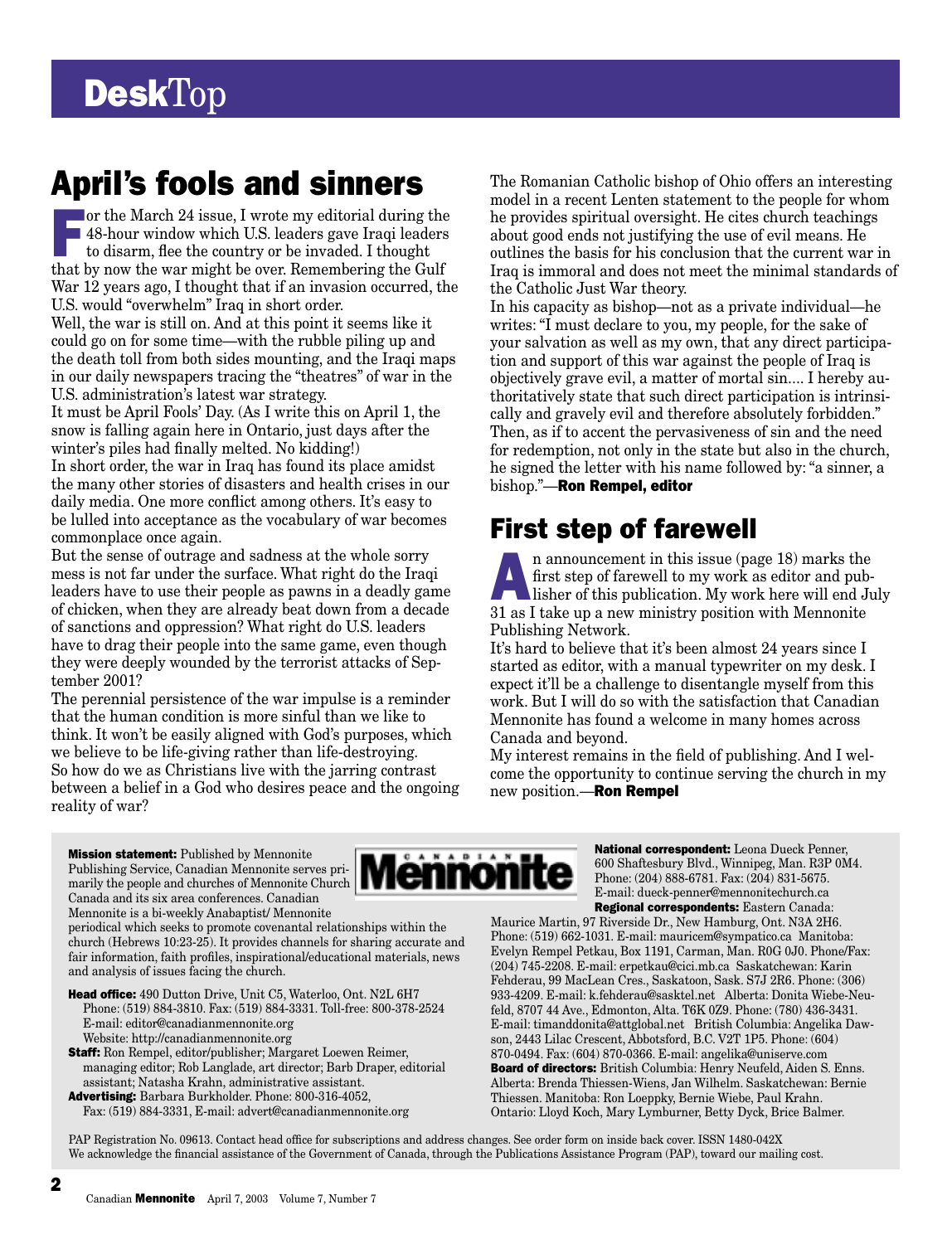## **ThisIssue**

|                                                          | 4  | <b>Up</b> Close            |         |
|----------------------------------------------------------|----|----------------------------|---------|
| <b>April 7, 2003</b><br>Volume 7, Number 7               |    | Dancing for peace 4        |         |
|                                                          |    | Daniel Peters 5            |         |
|                                                          | 6  | <b>Faith&amp;Life</b>      |         |
|                                                          |    | Witness to the state 6     |         |
|                                                          |    | Practising our witness 9   |         |
|                                                          | 10 | <b>Arts</b> &Culture       |         |
|                                                          |    | Holistic ministry 10       |         |
|                                                          |    | Arts notes 10              |         |
|                                                          | 11 | <b>InConversation</b>      | Page 5  |
| Page 18                                                  |    | Nonresistance 11           |         |
|                                                          |    | Letters 11                 |         |
|                                                          |    | Family Ties 12             |         |
|                                                          | 14 | WiderChurch                |         |
|                                                          |    | End of VS program 14       |         |
|                                                          |    | Deficit explained 15       |         |
|                                                          |    | New publishing director 18 |         |
| <b>Website preview</b>                                   |    | Prayer for peace 20        |         |
| Get a preview of the next<br>Canadian Mennonite          | 23 | LocalChurch                |         |
| before it comes in the mail.<br>Selections are posted on |    | Spiritual direction 23     |         |
| our web site (www.canadi-                                |    | Sound technicians 24       |         |
| anmennonite.org) on the<br>Thursday before the date      |    | Parish nurse 25            |         |
| of the issue. This means                                 |    | Focus on Summer 28         |         |
| you can check out the Apr.<br>21 issue by Apr. 17.       |    | Transitions 33             |         |
|                                                          | 34 | <b>TheChurches</b>         |         |
|                                                          | 38 | <b>ToMorrow</b>            |         |
|                                                          |    |                            | Page 17 |

Cover: Anti-war sculpture in Moscow park. Photo by Daryl Culp.

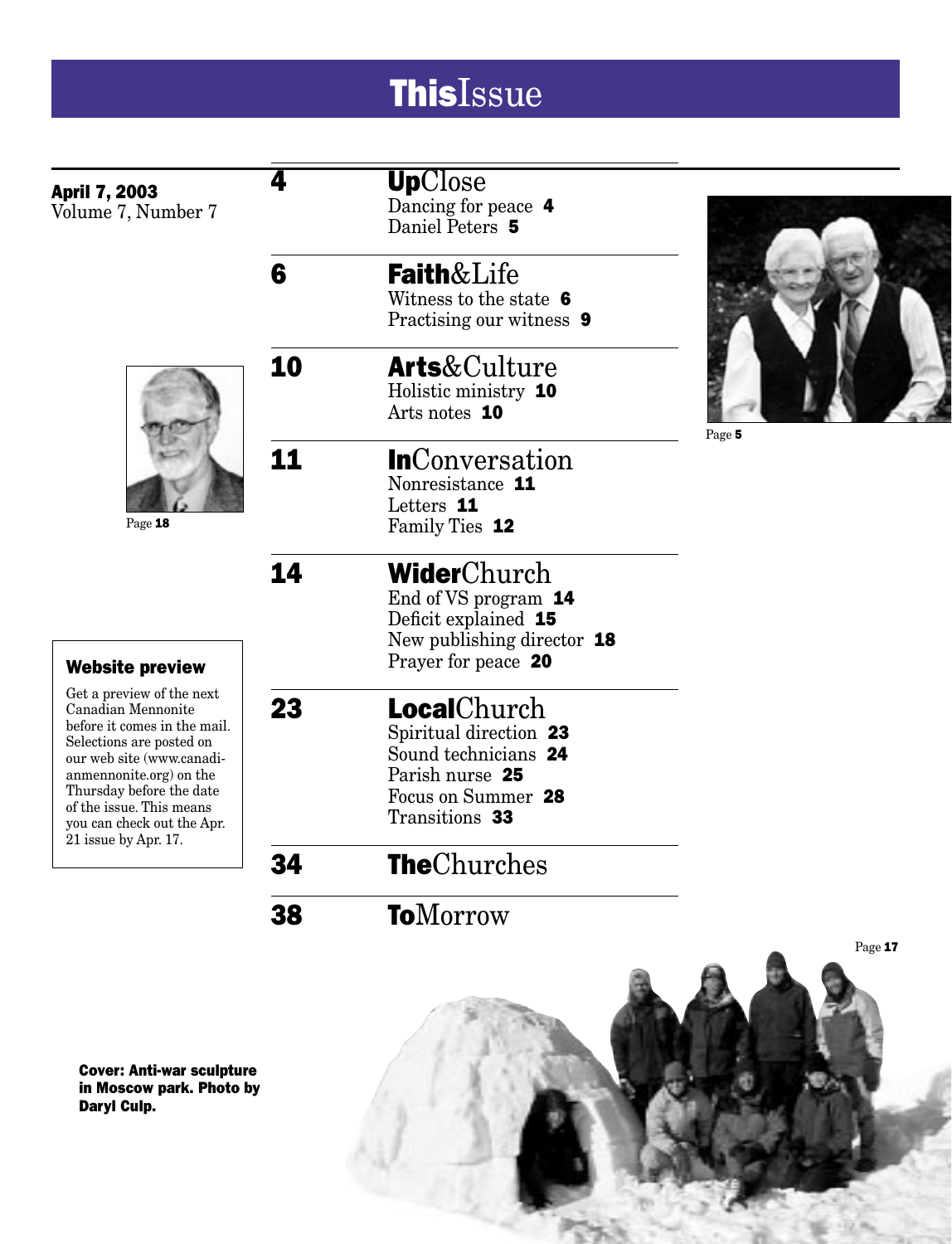Baghdad, Iraq

## Korean Anabaptist dances for peace in Iraq

ith tears streaming down her cheeks, Eun-Ha Yoo danced out a message of hope and peace in Baghdad's Tahir (Liberation) Square just days before the first American-led air strikes bombarded the city.

She danced on a painting titled "Nest of Savagery," depicting children's faces surrounded by missiles with flags of the United States and other nations of war. After others from Yoo's peace group danced to Korean drums, each one invited an Iraqi child to sit with them on the painting and pleaded, "Don't kill our future."

 Yoo joined the 14-member "Iraq Peace Team Korea" to stand in solidarity with the Iraqi people and serve as a human shield, saying, "I want to be a witness of the Prince of Peace for people in fear and in need." But she needed a sponsor.

The last week in February, Yoo visited the Korea Anabaptist Centre, a ministry jointly supported by Mennonite Church Canada Witness, Mennonite Central Committee, and Mennonite Mission Network. She had become aware of the centre through its web

site and was intrigued by the Christian Peacemaker Team reports from Iraq she read there.

"Eun-Ha is very comfortable with our faith emphasis, so much so, that she asked whether she could list Korea Anabaptist Centre as her sending organization," said Tim Froese, Witness worker from Winnipeg who is co-director of the centre.

The centre decided to adopt Yoo. On March 5, centre staff committed themselves to prayer for Yoo's ministry in Iraq and had a ceremony of blessing. The next day, Yoo and the peace team began their pilgrimage to Iraq. "This represents a remarkable leading by God, a significant new chapter in the life and witness of Korea Anabaptist Centre and a significant walk of faith by Eun-Ha," Froese said. He said media interest in the centre's peace ministry has dramatically increased in the past few weeks as have visits to the web site, www.koreaanabaptistcentre.org/.

For the past 10 years, Yoo has felt God moving her into mission among Muslims. A Presbyterian, she engaged in



A weeping Eun-Ha Yoo dances on a painting strewn with missiles in Baghdad.

evangelism through church structures and though Seoul's Campus Evangelization Network. As tension built in Iraq, she was delighted to find a Christian group that views peacemaking as an integral part

of the gospel. According to Jae Young Lee, a staff member at the centre, most Korean churches avoid political involvement. "Churches that talk about pacifism automatically get in trouble with the government," he said.

In commenting on the American attack on Iraq, Lee said, "I don't think

'I don't think this is only a crisis for Iraq, but it is a crisis for American democracy and people who believe in the power of freedom, justice and peace....'

this is only a crisis for Iraq, but it is a crisis for American democracy and people who believe in the power of freedom, justice and peace.... America is the country where I studied about peace, justice and reconciliation" (see Feb. 24, page 25).

The war in Iraq and the escalating tensions between North and South Korea set the stage for spirited discussion at the year-old Korea Anabaptist Centre. "It is difficult to imagine countries more problematic or more in need of mission than Iraq and North Korea," Froese said.

Yoo and two team members hope to remain in Iraq for the next two months. The others on the team plan to assist with refugee relief efforts from Jordan.—From MC Canada release by Lynda Hollinger-Janzen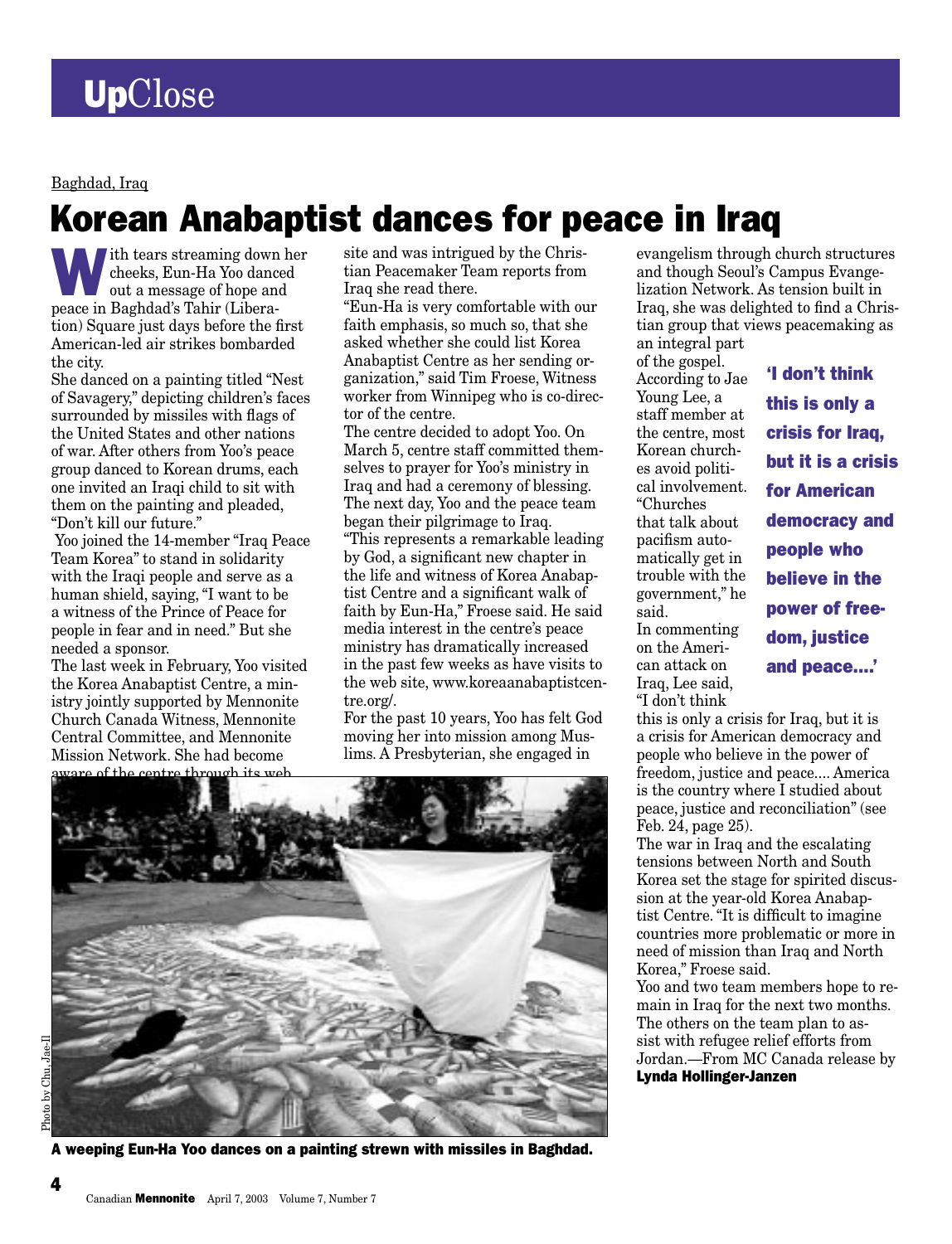#### Winnipeg, Man.

## Couple pioneered ministries in Mexico

aniel D. Peters, long-time<br>mission workers in Mexico<br>on February 23 at the age<br>of colling health E. mission workers in Mexico, died on February 23 at the age of 75 after months of failing health. For the past several years Dan and Elma, his wife of 50 years, made their home in Winkler, Manitoba.

Daniel's interest in Mexico was awakened during a year of teaching in the Mennonite colony of Santa Clara in 1950-51 under Mennonite Central Commmittee. Dan and Elma were later called by the General Conference Mission Board, later the Commission on Overseas Mission (COM), to serve the Mennonite settlements near Cuauhtemoc, Mexico. Starting in 1956, Dan taught in the Hoffnungsau elementary school there.

During an interlude in Canada in the early 1960s, Dan was ordained to the ministry by his home church while studying at Canadian Mennonite Bible College. In 1963, the family returned to Mexico and settled in Steinreich, a Mennonite village. By this time they had four daughters.

In Steinreich, Dan and Elma taught



Elma and Daniel Peters

at a new elementary school, started a church, and founded a Bible school. Dan supervised the construction of facilities for each of these ministries. For a short time, Dan's interest in agriculture led him to own a few animals and demonstrate alternative farming methods on field plots.

In order for the school to serve more students, Dan and Elma opened their home to eight or ten students during the week. Around 1971, at Dan and Elma's initiative, a children's home for about 30 students was built there. In 1975, Dan and Elma were transferred by COM to the village of Burwalde in the Swift Colony where they served for the next 10 years. Here they pioneered a new General Conference church and erected a church building. They completed their work for COM in 1985.

In his 30 years of service Dan was a pastor, teacher and friend to many. He had a vision for the church and trained local leaders. He preached the gospel, baptized, counselled, chaired meetings, and conducted choirs. He taught elementary school, Sunday school, and Bible school. Elma was insightful and creative, a

good organizer and planner. She was equal to the multiple roles she chose as well those given her. The legacy of their faithful service continues to be a blessing to many.—From MC Canada release by Dorothy and John Friesen

## Easter story from Kenya

**Crucifixion**: This morning I walked from our house to the Westlands Shopping Centre in Nairobi. As I rounded the corner, I saw 12 ragged, filthy, street boys crouched on the curb. They were huddled together in their misery, each one holding a plastic bottle of glue to his nose.

They recognized me as an assistant at the drop-in centre for street children. As soon as they saw me, they hid their bottles under their grimy shirts and stood to greet me. "Uji" (porridge), they pleaded, grabbing my hands.

"Today is Good Friday and the uji lady is not around," I said, disappointing them.

I looked at the pathetic group. One had sore eyes, one a festering wound, one was mentally deranged.

A policeman saw me chatting with them. Thinking they were disturbing me, he headed in our direction, his club raised menacingly. As soon as the street boys saw the policeman, they took flight, scampering into the protection of the

fast-moving traffic. Crucified for being poor.

**Resurrection**: It is Easter Sunday 2002. Outside my window are several amaryllis plants in full, deep-red bloom.

My mind goes back to the beginning of the amaryllis story, to the early 1980s when political instability hung like a dark cloud over Kenya, culminating in an attempted coup in 1982. I was teaching in the music department of Kenyatta University and the atmosphere was tense. A suspicious government believed the universities were harbouring dissidents, creating a climate of perpetual fear.

One of my Kenyan colleagues was picked up by Special Branch officers while in a staff meeting. He was tortured and put in prison. One day while walking within the prison, he spotted an amaryllis plant. He dug up and pocketed one of the bulbs. After his release two and a half years later, he planted the bulb.

Because he was viewed as a dissident, he could no longer retain his teaching position and was shunned by friends and relatives. He could find no employment. Finally my husband, who knew his brilliant mind, offered him work, a bit of security.

In 1987, my husband and I left for Canada for a two-year assignment. Before we left, our friend gave us a bulb from that amaryllis plant. In the upheaval of moving, I forgot about the bulb.

Two years later, a few weeks before Easter, I discovered it and planted it in a styrofoam cup. As I planted the dried, scaley bulb, the memory of the anguish that our friend went through welled up within me. I tended the bulb carefully, watching daily for signs of life.

On Easter Sunday my heart leapt with joy when I saw a tiny green shoot emerging above the dark soil. —Annetta Miller

The writer and her husband, Harold, live in Kenya as Mennonite Central Committee representatives for Sudan.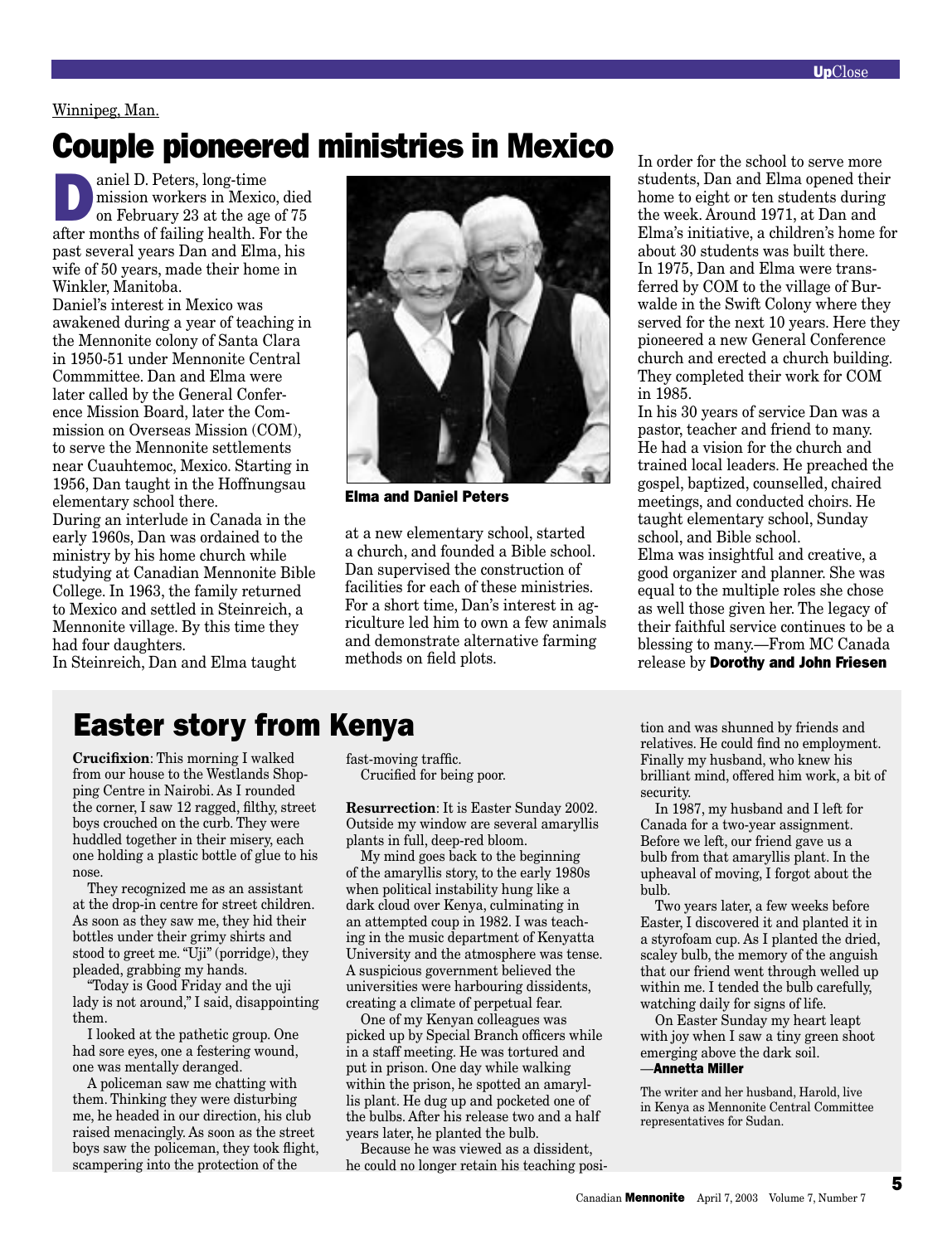# Christian witness to the state

Why should we speak to institutions of power? What do we tell them? How do we say it? John Rempel explored these questions at Mennonite Central Committee Canada meetings last November. The following is from his presentation.

> et me begin with two stories that describe the chal-<br>lenge of the Christian witness to the state. The first<br>concerns my squash partner, a Jehovah's Witness. Usu-<br>ally we just play squash but one in a while be feels sem lenge of the Christian witness to the state. The first ally we just play squash but once in a while he feels compelled to warn me against what I do.

> "You know the United Nations is the anti-Christ, right? It's the beast in Revelation that arises over the world.... Believers have no place in worldly institutions; our kingdom is not of this world. War is inevitable and it's not our job to stop it." Jehovah's Witnesses have an appealingly straightforward picture of the world. They realize how stubborn evil is; they preserve the purity of the church. But they seem to be washing their hands of the plight of fellow human beings. My second story comes from the opposite end of the spectrum—a Quaker colleague working in the Middle East. Of all Christian groups, Quakers are the most hopeful of



A recent chapel service at Eastern Mennonite University ended with two students—Matthew Krabill in Middle Eastern garb and Benjamin Myers in a business suit and draped in an American flag—washing each other's feet. During the service, the two figures stood at opposite sides of the stage while scripture was read and students voiced their thoughts about the war. A bell tolls on the campus every evening in memory of those who are dying on both sides of the war.—From EMU release

evoking "that of God in everyone" to transform structures. But working in the Middle East has challenged that assumption for my friend.

 "Suddenly I was overwhelmed with the impossibility of ever eliminating violence, oppression, hatred, and selfishness," he wrote. "The negative incidents piled up relentlessly.... So I sat in my apartment and cried." I admire the quiet Quaker refusal to be stopped by the stubbornness of evil but, like my friend, I see

the shortcomings of its optimism about changing human institutions. The church, its agencies, and individual Christians face the same questions as my two friends. We know that the world is fallen. At the same time we rejoice with Paul that "God has rescued us from the power of darkness and transferred us into the kingdom of his beloved Son" (Colossians 1:13). It is the experience of already participating in God's reign that awakens a yearning in us that it might come in all its fullness. "Thy kingdom come, thy will be done on earth as it is in heaven." MCC was brought into being because God has reconciled us to himself in Christ and given us the ministry of reconciliation (II Corinthians 5:18-21). Our concern is the outworking of this ministry in the political order. I want to talk about the grounding we have for our witness and how we practise it.

#### Grounding for a witness to power

The definitive claim of the New Testament is that in Jesus' life, death and resurrection the potential of the universe was restored to what existed at creation. The power of evil to thwart God's purposes was overturned. God's rule over the world has not yet been fully realized but it has been inaugurated!

Even now, Easter unlocks Good Friday and grace is stronger than fate. This is an incredible claim. Yet every time we baptize someone and every time we celebrate the Lord's Supper, we act it out.

The church is God's first, but not final, act of making good on his work in Christ. In it the wall dividing Jews and Gentiles, former enemies, has been broken down. The writer of Ephesians is bold enough to call the church "the new humanity"  $(2:15)!$  It is God's initial experiment in restoring creation; it is God's alternative community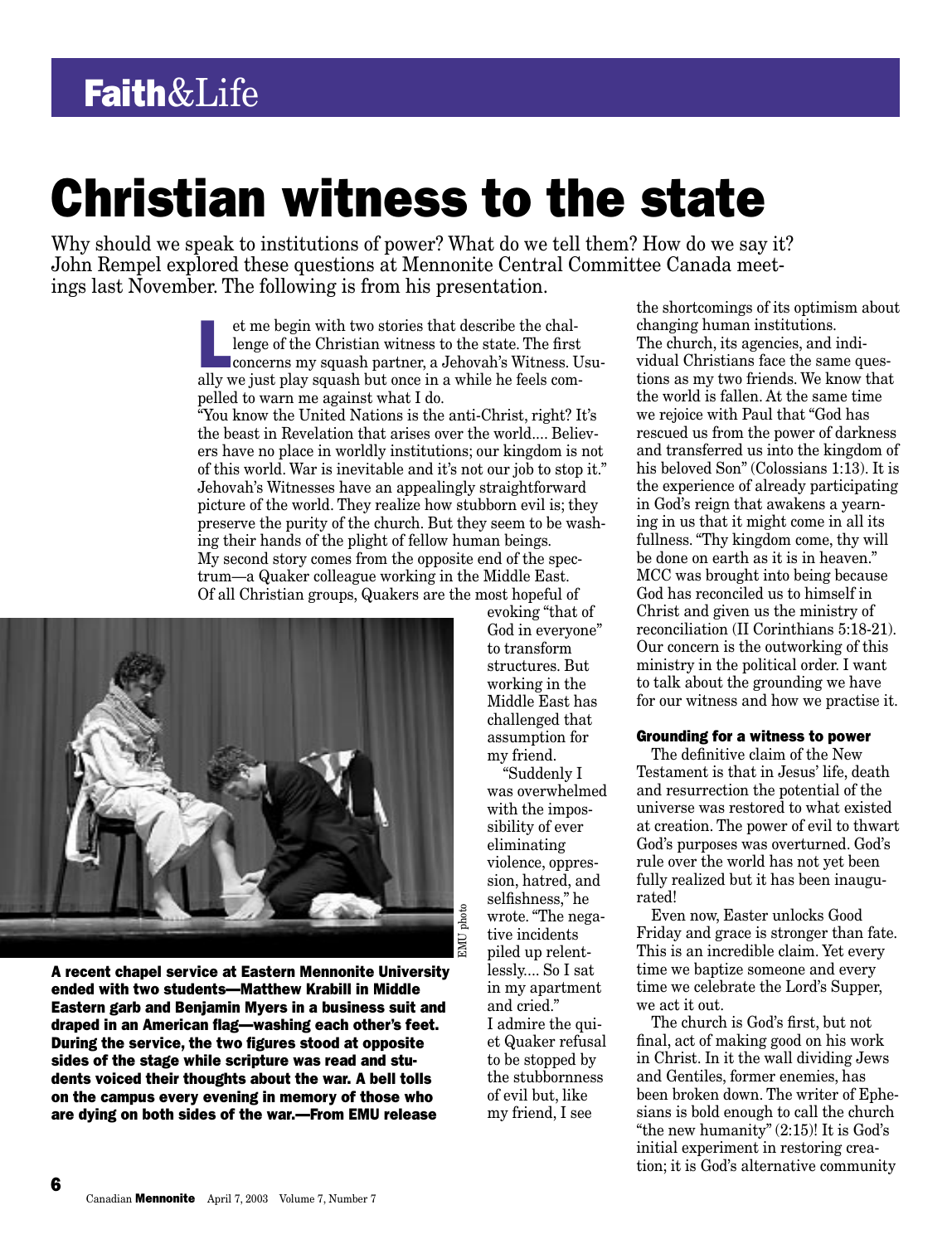where alternative ways of dealing with conflict, possessions, failure and loss are possible.

In the early church, slaves became sisters and brothers of free people. Thus began an undermining of the institution of slavery in society. In other words, the potential for human relationships unleashed in the coming of Christ has consequences not only for the church but also for the world.

How the church lived out its mission changed with Constantine and the "Christianizing" of the state in the fourth century. When the church joined the state it imposed Christian values on the social order and adapted those values to what was "realistically" possible for everyone.

Problem one concerns the imposition of Christian values. It is the nature of the Gospel that it can only be freely received; coercion in mission is a contradiction. The calling of the church is to model a lifestyle of peace and justice and to make it contagious.

Problem two concerns "Christianizing" institutions and people's participation in them, whether or not they have faith in Christ. The Just War theory concluded that citizens cannot love their enemies to the point of nonresistance. (This teaching did set limits to aggression and vengeance but in the process the radicality of Jesus' teaching was lost.) The church became so invested in providing order for society that it jeopardized its role as the agent of an "upside down kingdom."

 This is the traditional Mennonite critique of mainline Christianity. But we realize that our critique does not answer all the questions. Even if the church is already a participant in the new age of God's reign, it is also still part of the old age of fallen institutions and people. We still live within the confines of time and space.

God stands behind society's institutions of order, justice and security, Paul argued in Romans 13. Christians share the need for structures that restrain evil and promote good. Politically conservative people identify more readily with the role of government in restraining evil, while people with a socialist bent identify more with government's role in promoting good.

The Schleitheim Confession of 1527, the first Anabaptist declaration of belief, claimed that the church is "within the perfection of Christ" and that the state is "outside the perfection of Christ." Anabaptists did not question God's mandate to institutions of power but they claimed a different calling for the church. For them the church still had a social mission because it was commanded to love its neighbours and even its enemies—but this mission was to be carried out aside from worldly institutions.

The stricter Anabaptists took such an extreme view partly because they were persecuted by these institutions of order, both church and state. In doing so they kept alive a warning to the church and the state against delusions of grandeur.

The experience of Mennonites in North America today is different from that of our ancestors. We are not persecuted. We have more in common with our neighbours than what sets us apart from them. Most important, we are less convinced than our ancestors were of the holiness of the church and the unholiness of the world.

In sum, we have an enormous stake in society's structures of power, including government. We are part of a quest for the common good. The problem is that we have never developed a theology of the common good. That is what I would like to talk about.

#### The role of the Spirit

I propose that a deeper understanding of the Trinity is the surest basis for such a theology. Before you sigh at such a seemingly obscure thought, let me explain. I've been talking about Christ as the source of the church's mission and the church as the expression of that mission. Now I want to talk about the Holy Spirit as the bridge between church and world.

The teaching of God as Trinity came into being in the early church as Christians tried to make sense of the different sides of God. On the one hand, God created the world and rules it. But God also entered his creation when the Word became flesh. Then God appeared on Pentecost as an invisible but unmistakable Presence.

The Holy Spirit is God's immediacy to the world; even as God watches over the world, God is also at work in it. Yet we find it hard to think of the Spirit on the loose in creation.

In my work at the United Nations I have found that it helps me enormously to think of the Spirit as the vanguard of the church, the One who empowers the church but is also ahead of it, drawing creation back into God's plan for it. Such a theology of the Trinity affirms that the world is not left to its own devices.

The structures of creation and society are often reluctant, even rebellious, agents of God's will. Instead of liberating, they oppress; instead of promoting peace, they make war.

Continued on page 8

In sum, we have an enormous stake in society's structures of power, including government. We are part of a quest for the common good. The problem is we have never developed a theology of the common good.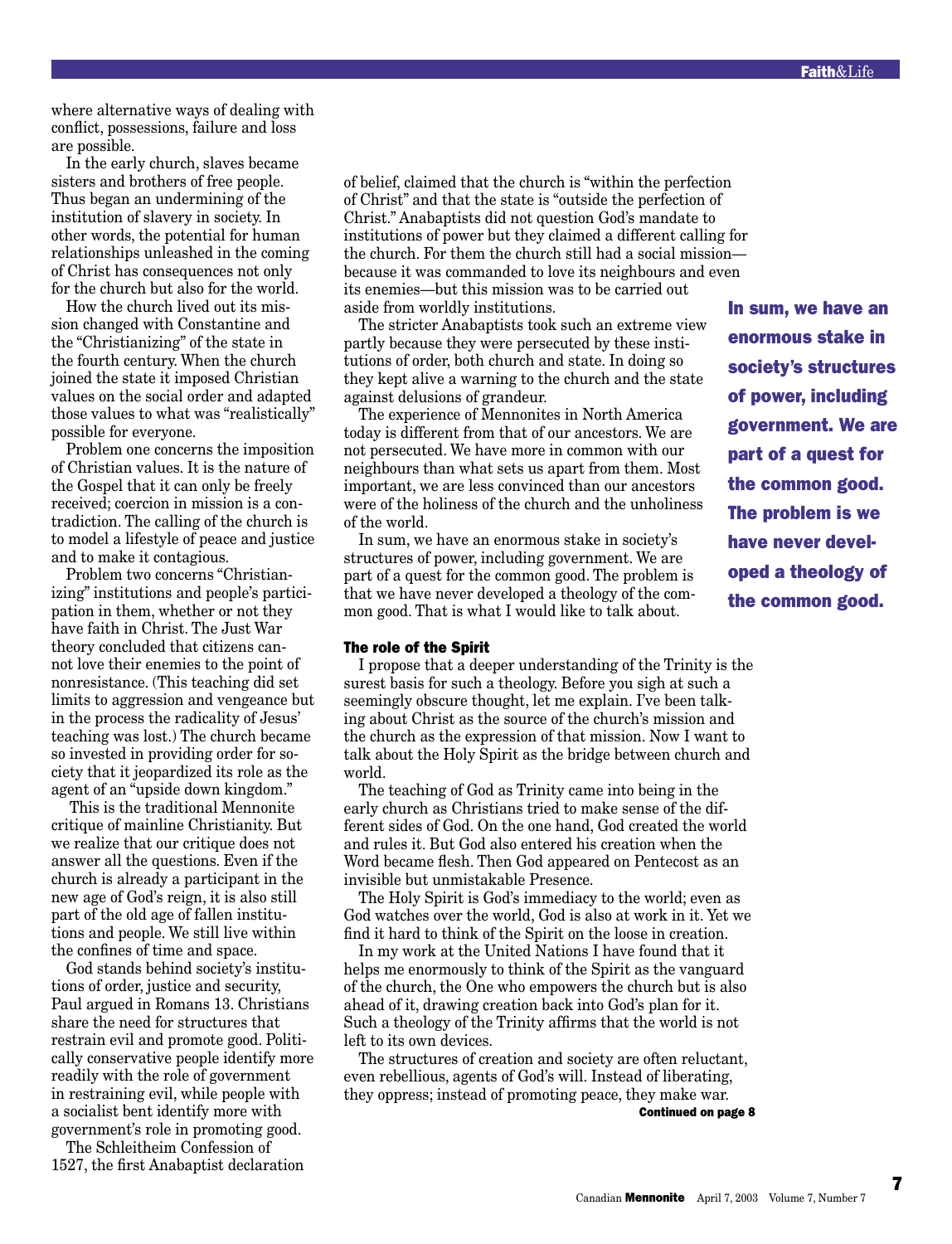#### Witness *From page 7*

But God set them up as stewards, as keepers of creation. The state cannot lead the world to the fullness of God's intentions—life in Christ—but rulers and institutions of power have a mandate from God to provide a just, peaceful, sustainable order from which everyone benefits.

The church has two roles in relation to the work of the Spirit. First, it witnesses to the immediate, visible work of the Spirit in leading people to Christ. This is evangelism. Second, the church witnesses to the invisible, hidden work of the Spirit in drawing the ordering structures of the world into the sway of the kingdom.

Romans 8 is a gold mine for a theology of creation. In it we see the Spirit's parallel work in the church and the whole creation. "The creation itself will be set free from its bondage to decay and will obtain the freedom of the glory of the children of God..." (21-23).

#### Practising the church's witness

Let's move from the "why" of our political mission to the "what" and "how." I'm trying to put forth an alternative to my Jehovah's Witness friend, who can't see God at work outside the church, and my Quaker friend, who puts too much stock in the goodness of human institutions.

In both testaments, the Bible moves between two poles in calling God's people to bear witness. They are to tell the nations that God's full will is found in the Law, and finally

> in the Messiah. But both Israel and the church see that God's Spirit is at work beyond them.

> Think of Ninevah. God sends Jonah to call the Ninevites to repent, but he recalls them to a revelation of God's will that they already know; they do not convert to Judaism.

The conclusion I draw is that there is a shared, if limited, moral revelation in all human experience. From the vantage point of the Gospel, the church has a double witness to the Spirit. There are times when a direct witness to the offer of Christ and life in the new humanity is called for. There are also times when our task is to make the most of this common ground, tracking the invisible work of the Spirit.

Recently our office hosted Chantal and Mark Logan, MCC workers in Somalia. Given the mutual fear between Islamic and Western societies, we wondered what Christians and Muslims in Somalia might find in common.

The Logans told us about their shared moral experience.

Somali Islam has a strong teaching on the sovereignty of God. It believes that God overrules the arrogance of politicians and that calling on God in prayer is essential to making the political order more just. This shared fragment of faith gave them enough common ground to work together for greater justice in a chaotic land.

A secular example concerns international law. One of the magnificent achievements of the last century is the codification of behavioural norms agreed to by all societies. Take the Geneva Accords. They were brought into being after the carnage of World War II to limit war and, among other things, to set standards for the treatment of civilians in settings of conflict.

In such a shared moral universe we can at least arrive at a working definition of "justice," of treating people according to principles of fairness and equality. When we do so, we have entered politics. "Politics" is the principles we agree on and the policies we put in place to further the common good.

It is a slow and tentative process. Laws such as the Geneva Accords fall far short of Jesus' work of reconciliation and his teaching on love of enemy but they are a step in that direction.— John Rempel

The writer, a native of Ontario, has been a pastor in New York City and is currently MCC liaison to the United Nations there.

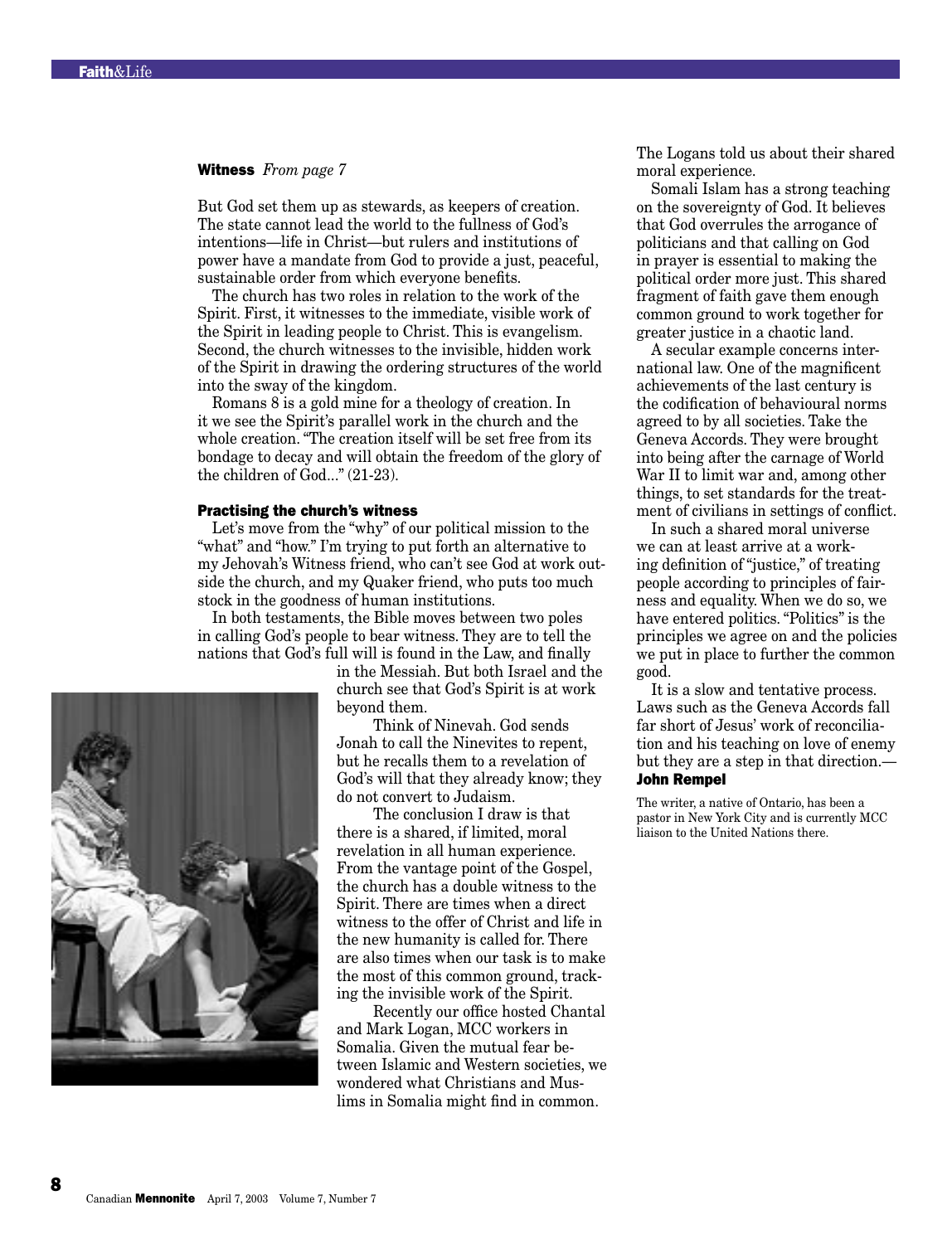## Practising our witness to structures

ow do we witness to structures<br>
in our world to bring about<br>
justice? I see four forms of the<br>
church's social uitness in our world to bring about church's social witness. 1) The witness of the church's life. In the church's life, the evangelistic and social dimensions of mission stand side by side. In word and deed, as salt and light, the church proclaims Christ and life in the new humanity. Its lifestyle of dealing with possessions by sharing them and sins by forgiving them gives it credibility. By being itself the church challenges unjust social practices, as it did with slavery. 2) The extension of the church's life. The next step in witness is to expand healing relationships beyond the church through voluntary experiments in alternatives to injustice. For instance, in the 18th century, Quakers protested the cruelty of prison life by visiting prisoners and treating them as equals. This act of solidarity helped to break the stereotype about the evil and incorrigibility of offenders. Societies were formed to help prisoners and jailers. Eventually this innovation received legal support.

The Victim-Offender Reconciliation Program is a modern Mennonite initiative based on the same principle. 3) The joint construction of alternatives, or the role of middle axioms. This form of witness concerns itself with establishing a shared moral universe. When we look at the tragic confrontation between Europeans and First Nations in North America, we see how long it has taken for the two parties to construct agreement on the nature of the problem and how to resolve it. In this process all the parties, including the church, are as much learners as teachers.

This is a humble role for the church because we do not have unique answers to offer. We seek discernment of the hidden working of the Spirit. This role requires that we become bilingual: we need to speak the language of provisionally shared assumptions as well as the language of faith.

Another way of talking about this process is the term "middle axiom." This is a common agreement about what is morally and practically necessary in a situation of injustice. It is an assumption shared by two parties to which both are accountable. Middle axioms make possible provisional working relationships between the church and other shapers of society's structures. It is crucial, of course to know the difference between a good agreement and a bad compromise. Mennonites in Germany during the 1930s thought they had found a middle axiom with the Nazi government concerning the restoration of social and economic stability. But they were blind to the racist nationalism behind that axiom.

4) Protest, prophecy and suffering.

The fourth form of the church's social witness is called for when all the compromises are bad. I take "protest" to mean an outcry against the violation of a "good agreement." The government and people of the United States share a middle axiom agreeing that the environmental crisis requires, among other things, a drastic lowering of fossil fuel emissions. Yet the government has rejected the Kyoto Accord, the only global mechanism to enact this shared axiom. Where there is a genuinely democratic process, the responsible response is to keep protesting. When protesting is no longer meaningful, prophecy is needed. The church is called to warn institutions of power when they refuse to be servants of the common good and become oppressors. Because church and state have only a tenuously shared mission, they easily see each other as the culprit in situations of injustice.

The state is convinced that the church does not grasp the workings of evil in the world; the church is convinced that the state does not grasp the workings of good—the Holy Spirit. Both of them think that the other one misunderstands the nature of power. Both compete for loyalty. The state becomes apostate to its limited calling when it makes absolute claims for itself, as in communism, fascism, and global capitalism, or when it idealizes or demonizes a social order (as the U.S. and Iraq demonize each other). The state is not given the role of conquering evil in the world (by ideological or military crusades, war, and imperialism) or of bringing about the ultimate good (utopianism). Thus the common commitments between the church and institutions of power remain provisional: there can never be a conclusive partnership between them. This limit is essential for the church as well as the state because the church too can be tempted to wield power selfishly. The outcome of protest and prophesy is often suffering, whether it be an individual's arrest for civil disobedience or the persecution of the church for refusing to worship the state, as in the Soviet Union. At such times we turn to the second person of the Trinity, and the role suffering plays in the coming of the kingdom.

As a caution, the reason for prophetic engagement is not the joy of damning the world but pleading with it to seize the alternative offered by God's grace.—**John Rempel** 

The state is not given the role of conquering evil in the world or of bringing about the ultimate good. Thus the common commitments between the church and institutions of power...can never be a conclusive partnership.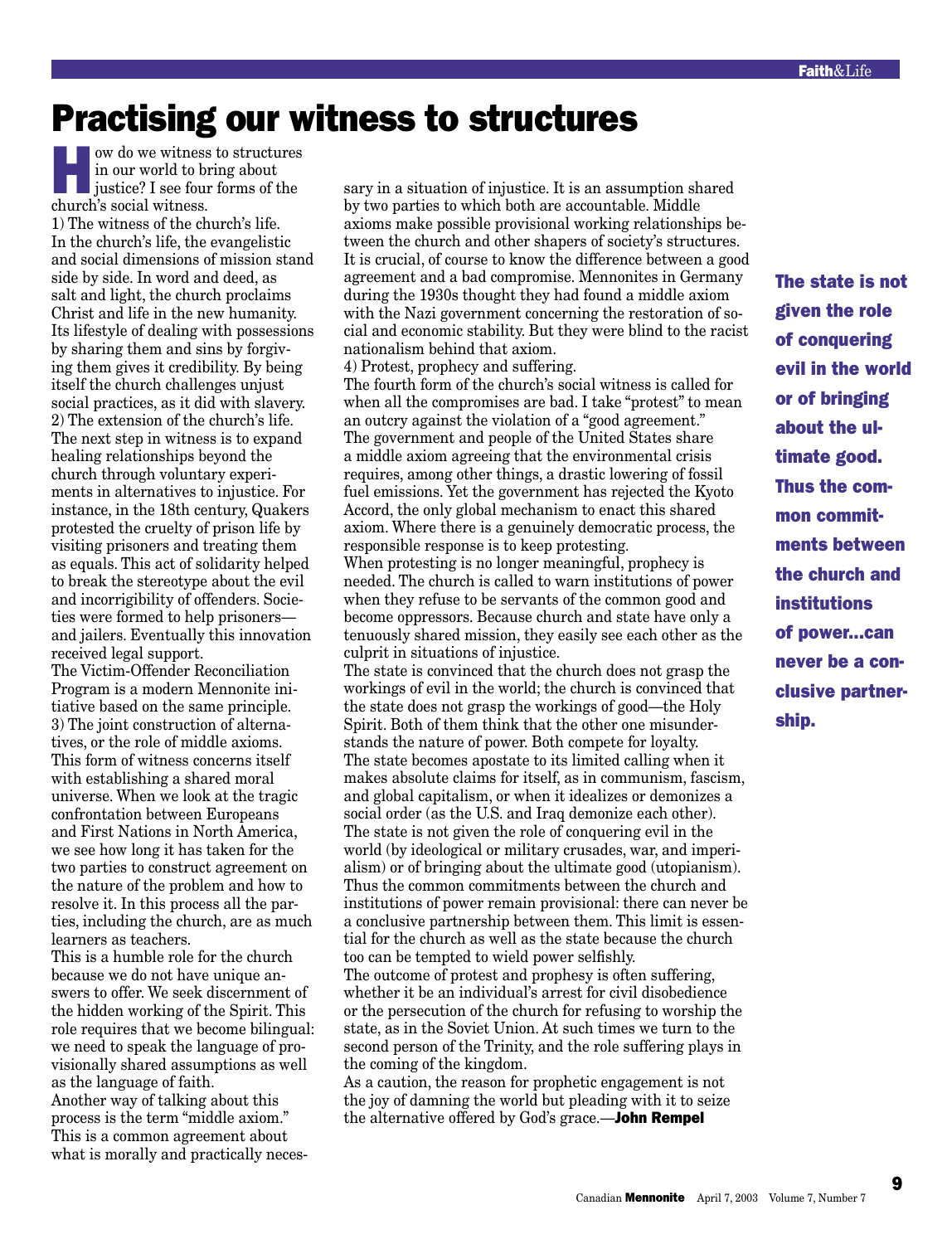## Practical guide to holistic ministry

Ronald Sider, Philip Olson, Heidi Rolland Unruh. Churches That Make a Difference: Reaching your community with good news and good works. Baker Books, 2002.

his a practical book for congrega-<br>tions seeking greater involve-<br>ment in their community with tions seeking greater involvement in their community with the good news. Even more, it gives a glimpse of how churches can change their futures as they relearn holistic

#### Arts notes

#### Good Friday concert

A Good Friday concert at Columbia Bible College will feature "Saviour," a modern oratorio that tells the story of Christ from creation to resurrection. Tony Funk will lead the 130-voice mass choir, accompanied by a professional orchestra. Guest soloists will be Crystal Hicks, Ray Harris, Shane Wiebe, Jonathan Quick and George Roberts. The evening will also feature Columbia students Fiona Bensler on violin, composer Sheree Plett and jazz trombonist Matt Wall. The Columbia Singers will feature selections from their new CD, "Songs of the Urban Renaissance." The concert begins at 7:00 p.m. at Columbia Place, Abbotsford, B.C.—From college release

#### Choir marks 25 years

10 The Pacific Mennonite Children's Choir in Abbotsford, B.C., is celebrating its 25th anniversary this year. From its beginning as a choir at Bakerview Mennonite Brethren Church, the choir has grown into a thriving community choral program. The group has sung at Carnegie Hall, the Crystal Cathedral, and festivals in Europe, North America and Asia. Currently, the choir of 70 singers is led by founder Nancy Dyck, Martha Dyck and choreographer Sylvia Friesen. In July, the choir's Chamber Singers will sing at the Niagara International Music Festival and on "100 Huntley

#### ministry.

Faith-based social services are a growing reality. Government retreats from social and charitable programs because of financial pressures provide new opportunities, or threats, dependent on one's politics. The goal of this book is to encourage the church to step in "to love the whole person the way Jesus did."

Ron Sider and his co-workers chal-

Street." Their latest CD, "Total Praise," features two video clips of their choreography. Their web site is www.pmcc. ca.—From Feb. 7 Mennonite Brethren Herald

#### Recording studio expands

Marshall Zacharias, a musician and producer, has been hired by Family Life Network, a Mennonite Brethren ministry in Winnipeg, to expand its studio services and develop a media training centre. During the last 10 years, Zacharias has worked in both



Marshall Zacharias (back) with his production team, from left: Adrian Bradford, Jordan Jackiew and Darren Sedor.

the Canadian and American music industries. He turned down an offer in Atlanta to return to southern Manitoba. "There's a huge need in Canada for a full-scale Christian recording company," he says. As well as recording and marketing new artists, he will be training recording engineers and producers.—Family Life Network release

lenge an ongoing schism of the North American church. Argument over social gospel and evangelism has resulted in a false dichotomy in ministry. While Anabaptists have a history of bringing together the whole gospel under the lordship of Christ, our periodicals and conferences are full of examples showing tension of evangelism "versus" service. Some congregations focus solely on the "spiritual stuff," leaving agencies such as Mennonite Central Committee with social concerns. Others churches border on becoming social centres or advocacy groups rather than life-changing places of faith.

In the 15 eastern U.S. churches profiled in this book, those tensions have not wholly disappeared, but they have in common a "costly, contagious love," for Jesus Christ, and a passion for the people Jesus came to save. This passionate allegiance to the unfolding kingdom keeps their belief and practice harnessed in tandem. The authors believe that "secular" social services have failed. "Neither the liberal nor the conservative approaches of the preceding decades had ended widespread poverty in the richest nation in human history." The intersection of funding cutbacks and failure of traditional programs brings new openness to faith-based organizations entering community service roles. The book is based on research from the Congregations, Communities and Leadership Development Project of Eastern Baptist Seminary. Details may be found at http://hirr.hartsem. edu/research/research\_churchoutreachindex.html. This book provides an excellent resource for churches wanting to reach the whole person with the whole gospel.**—Chris Arney** 

The writer is director of evangelism and church development for Mennonite Church British Columbia.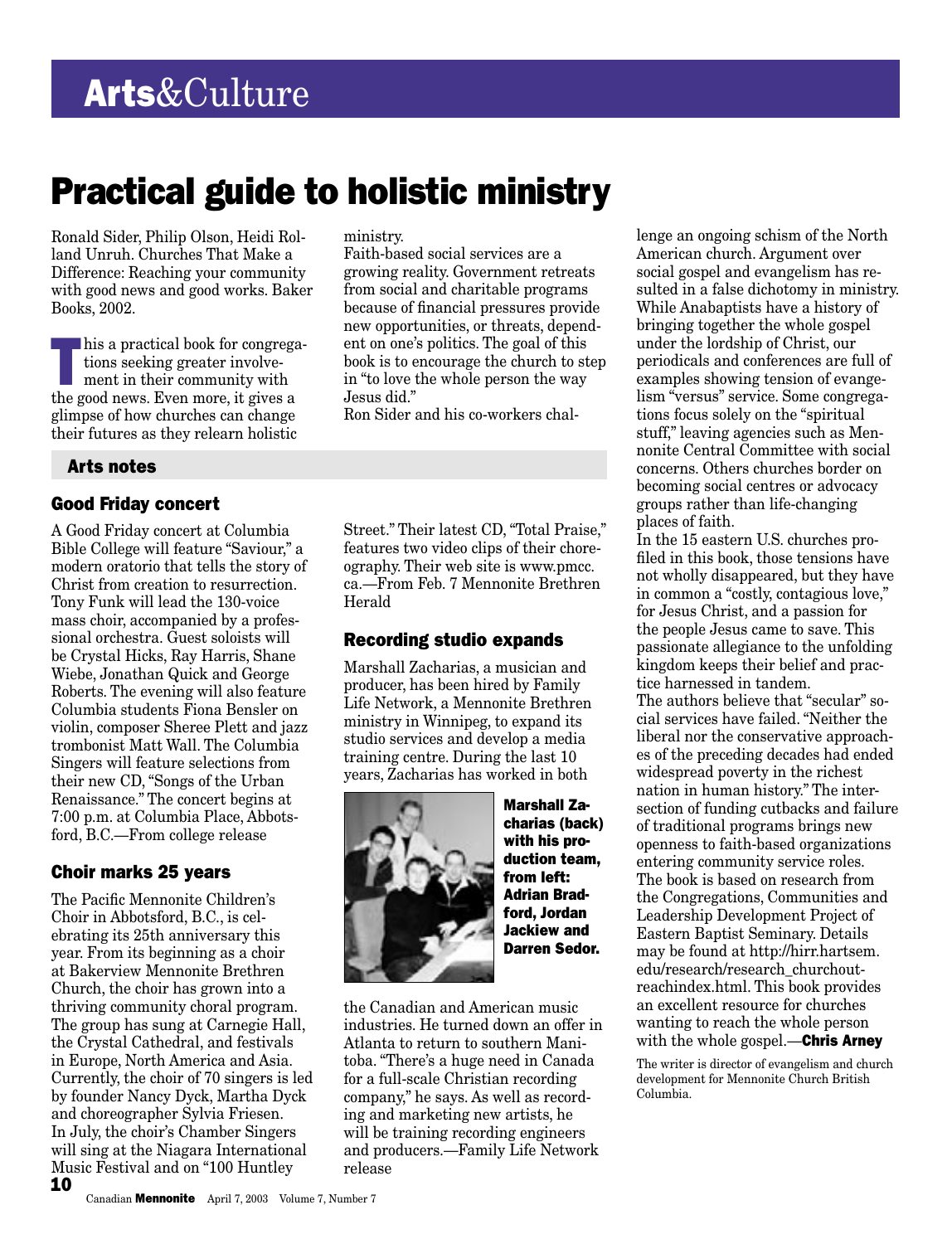## The persistence of nonresistance

Nonresistance is a type of pacifism that appreciates the role of the state in punishing evil, says Levi Miller. The following is from a recent article.

**Christians from various tradi-**<br>
tions hold to a type of pacifist<br>
Christianity called "nonresis-<br>
tange" Because their appealing to the tions hold to a type of pacifist tance." Because their opposition to war is focused on non-participation in the military, nonresistant Christians get little publicity unless there is military conscription.

Nonresistance is the historic Mennonite belief, from the earliest Anabaptist confessions to the 1995 Confession of Faith in a Mennonite Perspective. Though it gets little institutional support these days, it persists. It persists because it is based on Christ's teaching on love, because it is supported by centuries of church tradition, and because it acknowledges fallen human nature.

Nonresistant Christians recognize human fallibility and sin. They know it is difficult to govern a world of unregenerate people. They have enough problems governing their own churches and communities.

Hence, they appreciate the state for fulfilling its role of protecting the innocent and punishing evil. Nonresistant pacifists appreciate the police and are reluctant to exhort a prime minister on unilateral disarmament or troop deployment.

Nonresistant Christians would confess with Mennonite theologian A. James Reimer that God is love, but God is not a pacifist. They arrived at their own form of Christian realism long before American theologian Reinhold Niebuhr got there in the 1930s. They had read of sin in the Bible, experienced it in their European persecution history and in their own pettiness. Most nonresistants would say Niebuhr was closer to describing the human condition than were the optimistic social-gospel pacifists against whom he was writing in the 1930s. Fascism in Germany and communism in Russia were turning the "Christian century" into the most brutal century. Most nonresistants are reluctant to

take part in public demonstrations and lobbying efforts. However, they are activist in volunteerism and charity work. They are key supporters of mission agencies and aid ministries. But now there is a war with Iraq. How do nonresistant Christians respond? For Christian conscience' sake, they cannot serve in the armed forces and cannot endorse a war effort. Still, many nonresistants consider a president such as George W. Bush a true-hearted soul, in spite of differing convictions on pacifism and just war. They pray for him and for peace, and respect him for his office. As citizens, nonresistants' views on a war with Iraq may be as varied as the general citizenry. Some think a war would be a waste and a sin and only cause more violence in the Middle East and the world. Others think, mostly privately, that

a war might bring about a freer Iraq and a safer world. Over half a century ago, my editorial predecessor, Edward Yoder, wrote pacifist Christian literature for his church but wrote in his journal that he hoped the Allies would win World War II.

Ironies and inconsistencies abound. John Howard Yoder wrote a book, Nevertheless, on the varieties of Christian pacifism, noting the problems with each type. Most nonresistants would be aware of the inconsistencies of their commitment. Yet they humbly confess human inadequacy and still trust a loving God to lead them. They humbly believe that if more people would live as they do, soldiers would be rare, and war would not be necessary.—Levi Miller

The writer is editorial director of Mennonite Publishing Network in Scottdale, Pennsylvania.

### Letters

Letters express the opinion of the writer, not necessarily those of Canadian Mennonite or the church. We publish as many as space permits, unless they attack individuals or become too repetitious. Letters are edited for length and style. This section is meant to provide opportunity for discussion and discernment.

#### What do budget cuts say to young people?

I am a student at Canadian Mennonite University who has participated in Service Adventure, who cares about Native and other regional ministries, who desires peace, who searches for spiritual wholeness, and who will be considering some form of church leadership in the future.

I feel affected by the drastic budget cuts, the program and job eliminations, that were announced by Mennonite Church Canada. I question where this leaves the people who made a commitment to serve the church through their jobs at MC Canada. They are people I pass in the halls, worship with, respect, and look up to. What do these cuts say about their ministry?

I question how young people are to learn and gain experience in various forms of ministry. I question how we should view and involve ourselves in local and national conferences.

I also have a confession to make. Since becoming a church member I have not tithed regularly. I confess that I hide under the guise of being a student as I pass on the offering basket. I know from the New Testament that we are not asked to tithe just out of our abundance. We are not asked to tithe only what will not affect our standard of living.

We are required to tithe of all the gifts and resources we have been given, out of our poverty and out of our abundance. And I have failed.

There is a need for regional ministries, for service opportunities, for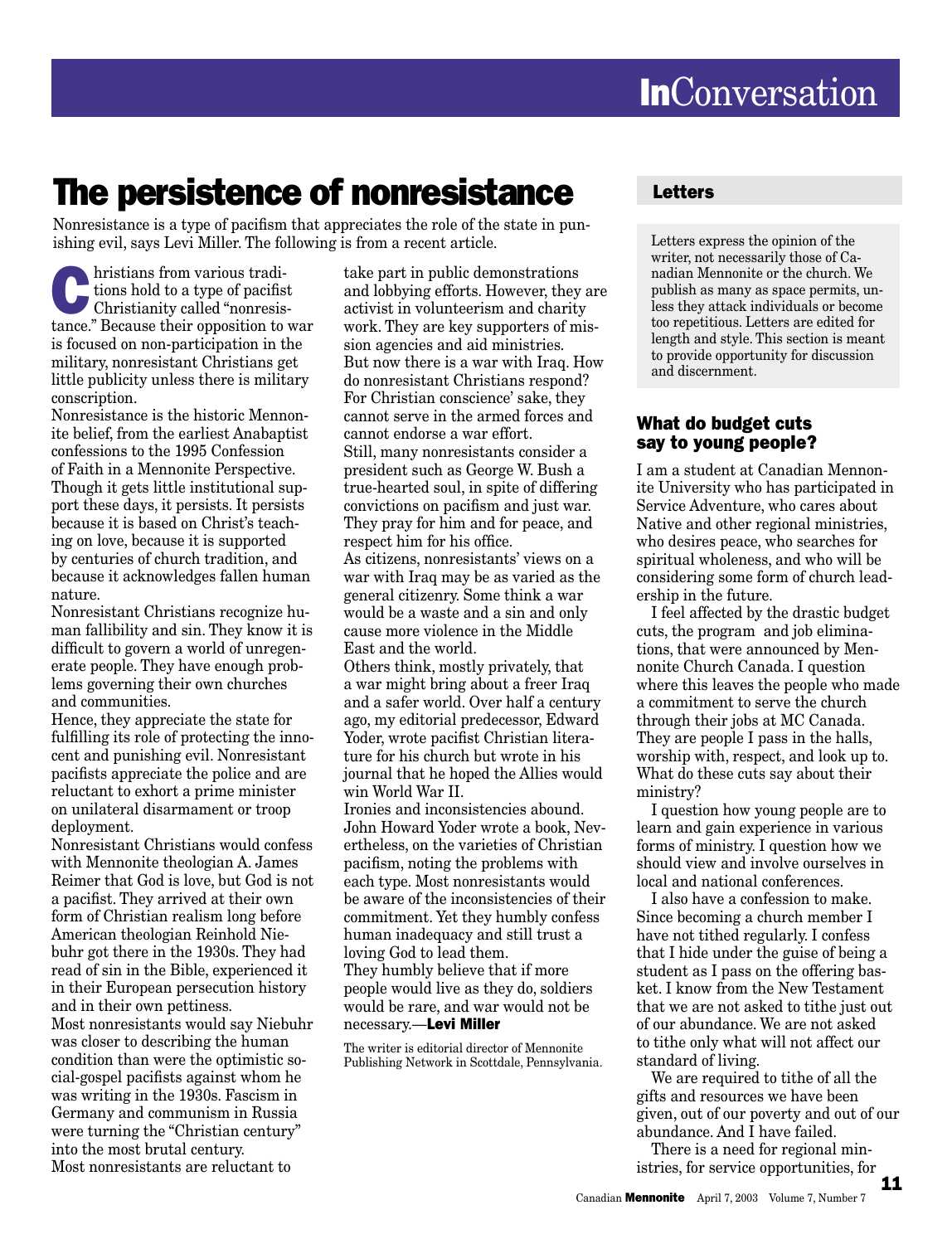people to work in areas of peace, spirituality and communication. There is also a need for me to tithe. With this letter I am enclosing my prayer and my cheque.

I recognize the difficulty of the decisions that were made and I cannot change the past. What I can do is affirm the ministry of all those with Mennonite Church Canada, those who will continue and those who are now looking for other areas to serve. I can also accept my responsibilities and, as difficult as it may seem at times, I can light a candle and hope for the future.—Michelle Jantzi, Winnipeg, Man.

#### Correction

The story about my father, Abram Janzen, in the March 10 issue (page 29) should have referred to Blumenheim, not Eigenheim, as the place where he helped to start a Sunday School.—**Bill** Janzen, Ottawa, Ont.

#### Volunteer grieves end of program

In early March, Mennonite Church Canada decided to cut our program. We were not consulted or warned; we were simply told that Mennonite Voluntary Service (MVS) Canada was to be done with as of April.

I am an MVS volunteer with the Winnipeg unit. The elimination of MVS came as a shock. Now I need to reconsider my future and what the church is all about. If service programs for young people in our own country are not a priority for MC Canada, does that mean young people are not important or does it mean that Canada has no problems and doesn't need volunteers? Is mission work only important in faraway places?

I think that we have no hope of reaching out to another country if we don't know how to deal with the problems in our own culture. And I think that MVS offers more meaningful

growth than the workplace and a more "real" experience than school.

I chose to get involved with MVS because of the focus on community living and simplicity, and because I was accepted for who I was. I could say that I struggle with my faith and that I'm not sure where I'm at. I was willing to commit to church attendance and MVS was willing to commit to walking with me. I needed that.

I know these cuts were not easy to make. I know that decision-makers were not trying to hurt anyone. But that doesn't change the fact that our Canadian service programs were considered expendable. It doesn't change the fact that the future for us volunteers is uncertain, and it doesn't change the fact that I am sad. I am sad to lose such a well-established program that has meant a lot to me.

I do not want to make anyone feel bad, but I do want people to know how important this program was and that

### We come from dust

Lent is a time to reflect on our mortality, the preacher said at the Ash Wednesday service. We come from dust, he read from scripture and then, tracing a cross of ashes on our foreheads, marked us as Christ-followers.

Such a service reminds me of my dad, especially since his mortality ended abruptly during Lent four years ago; a heart attack took him just after he helped my brother clear snow from the cars.

Unafraid of death, he'd speak of the joy he anticipated receiving in the presence of the Lord. "I don't want a mournful service," he'd declared. "I want a prayer and praise service when I go." His sudden death so grieved us we had difficulty following his instructions, but we did our best as we gathered at the church to return his body to dust.

The quiet solemness of the service gave way, through song, scripture and story, to something more closely resembling a wake. Reining in our stunned pain, we celebrated his life, recalling his intense drive ("rammy," as one person put it), challenging exhortations, and deep love of family, friend and God.

The officiating minister recalled meeting my Dad at the funeral visitation of my brother who died in the '60s.

"When I shook his hand, the first words Brother Gene said to me were, 'The Lord gives and the Lord takes away, blessed be the name of the Lord.'" Dad used scripture and faith to sustain him in pain. I've thought about how hard it's been for us not to have him around anymore, especially my mom, as she sorted through



his study and workshop before selling the house last year.

Sometimes I wonder if Dad's quick death caught even him by surprise, and maybe he too needed some time "on the other side" to make the adjustment. Many years after my brother's death, when I asked Dad how he got through the loss of his son, he replied with heart-slicing honesty, "When you're young and raising a family, you're busy and you just keep on working. You don't really think about it.

Then when you get old and slow down, it all comes back to you."

Such reflection points me to deal with today's grief as it comes, paying attention to my mortality each time it calls to me, always open to miracles of grace along the way.

A week after Dad's death, Mom was blessed by such a miracle, as she looked out her kitchen window where the spring snow had melted from the yard, revealing purple crocuses laid out in the shape of a cross. Dad had planted them in the fall, smiling, I imagine, at the image of how beautifully they'd signify the resurrection. Then he'd stood and brushed the dust off his blue jeans.

Note to readers: I've welcomed the opportunity to write these seven columns on family relationships, and I've appreciated your feedback. Perhaps you have a question, dilemma or topic you'd like to see addressed. Send ideas to familyties@mts.net or call (204) 488-2371.

Melissa Miller, counsellor and author, operates Family Ties. She is also a master of divinity student and a member of Charleswood Mennonite Church in Winnipeg.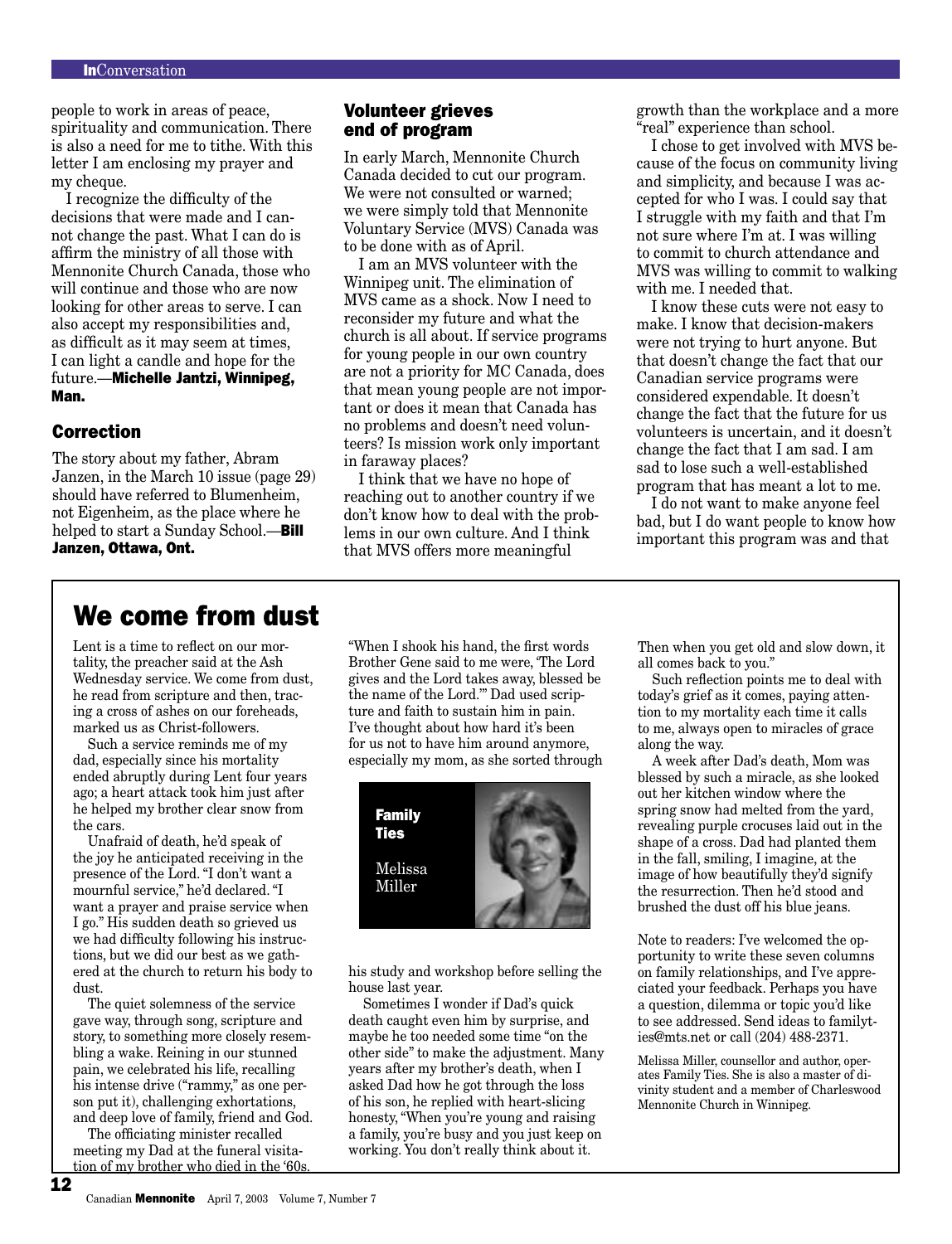people are hurting because of its end. I hope that the General Board and the whole church can share this grief with us, because service really is important and we had a good thing going.—**Amy** Peters, Winnipeg, Man.

#### Church clichés come and go

It seems that when we hit on a good saying or word in the church, we go all out. In the February 24 issue, the word "missional" appeared at least 65 times.

This made me think of church clichés that have come and gone over the years. In the early church, when the Caesars wanted everyone's undivided loyalty, the church simply proclaimed, "Jesus is Lord." That still has a nice ring to it.

In my lifetime, I have come across a series of expressions. How can one forget "Jesus saves," "born again Christians," and "recovery of the Anabaptist vision?" Few Mennonites I knew got into the more overt witness style of "are you saved?" We preferred the more gentle affirmation of "being a Nochfolger" (follower). "Discipleship" better described our approach to faithfulness.

Some sayings had short lives. In the B.C. conference in the early 70s the PTL movement rose vigorously and soon died. "PTL-ing" didn't seem to be our style. (We did, however, get to sing off the wall more after that.) More recently we almost got excited about the "theology of enough," but when we discovered that in God's world this means enough for everyone, we said, "enough already."

Another short-lived motto was that

#### Telling children about war

What do you tell your children about war? How can one tell them about the tragedy unfolding in Iraq without raising undue anxiety? We would like to hear your ideas and experiences on talking with children about war.

Send responses (up to 300 words) to Canadian Mennonite and we will compile answers for publication. See page 2 for mail, fax and e-mail addresses of head office.

of every church becoming a "welcoming church." It lost its savour when we found out who all was being welcomed.

One promising expression that made a modest impact in our churches was the "Kingdom commitments." Most churches probably still have the four blue diamond wall-hanging somewhere in a storeroom. In our church we incorporated Kingdom reports into our worship services as a result of this initiative.

The "missional" issue has potential. We may have to explain more precisely just how this "across the street and around the world" thing is supposed to work. Our leaders certainly didn't mean for churches to spend all their money on local projects and forget to fund the programs generated at headquarters. Neither did the "around the world" part automatically bless missional tourist travel of church members.

Seriously, there are provocative and stimulating aspects to "being missional." Let's hope we act on these before the words become just another cliché.—Rudy Friesen, Winnipeg, Man.

#### If only we got 50 percent funding

I was taken aback when I read in the Mennonite Educational Institute release that independent schools in B.C. "face budgetary restrictions as well, receiving only 50 percent of the government funding given to public schools" (March 10, page 23).

At the United Mennonite Educational Institute (UMEI) in Leamington, Ontario, we can only dream of what we could accomplish with 50 percent. We receive 0 percent government funding!—Victor Huebert, Leamington, Ont.

#### Faith statements in conflict

We have been informed that Mennonite Church Canada is moving toward membership in the Evangelical Fellowship of Canada.

Interesting. The EFC Statement of Faith is in direct conflict with the Confession of Faith in a Mennonite Perspective on at least one point, and non-congruent on others.

How can we sign a statement that commits us to hold to the infallibility of scripture and makes the substitutionary theory of atonement the only formulation we ascribe to? These two points are in violation both of our history and of our present confession.

I am currently denied membership in a local group that adopts this Statement of Faith as its own. Ironic that as a denominational adherent I'll find myself as a member after all!—**Vern** Ratzlaff, Saskatoon, Sask.

#### Homosexual persons can change

The letter by Milt Schwartzentruber is quite wrong. Both from secular and Christian vantage points, change has been shown to happen. [Schwartzentruber's January 27 letter argued that homosexual orientation cannot be changed.]—Harold Jantz, Winnipeg, Man.

Ed. note: Jantz included a 2001 report from NARTH (National Association of Research and Therapy of Homosexuality) on studies demonstrating shifts from homosexuality to heterosexuality. The findings did suggest that "complete change—cessation of all homosexual fantasies and attractions... is probably uncommon." The article cautioned against "coercive treatment" but said patients should have the right "to explore their heterosexual potential."

#### Congregations, are you sending in your Transitions?

We welcome announcements of births, marriages, deaths and baptisms in your congregation. Send us your information by mail, fax or e-mail (addresses on page 2). If you need a Transitions form for faxing or mailing, call 1-800-378-2524, ext. 223.

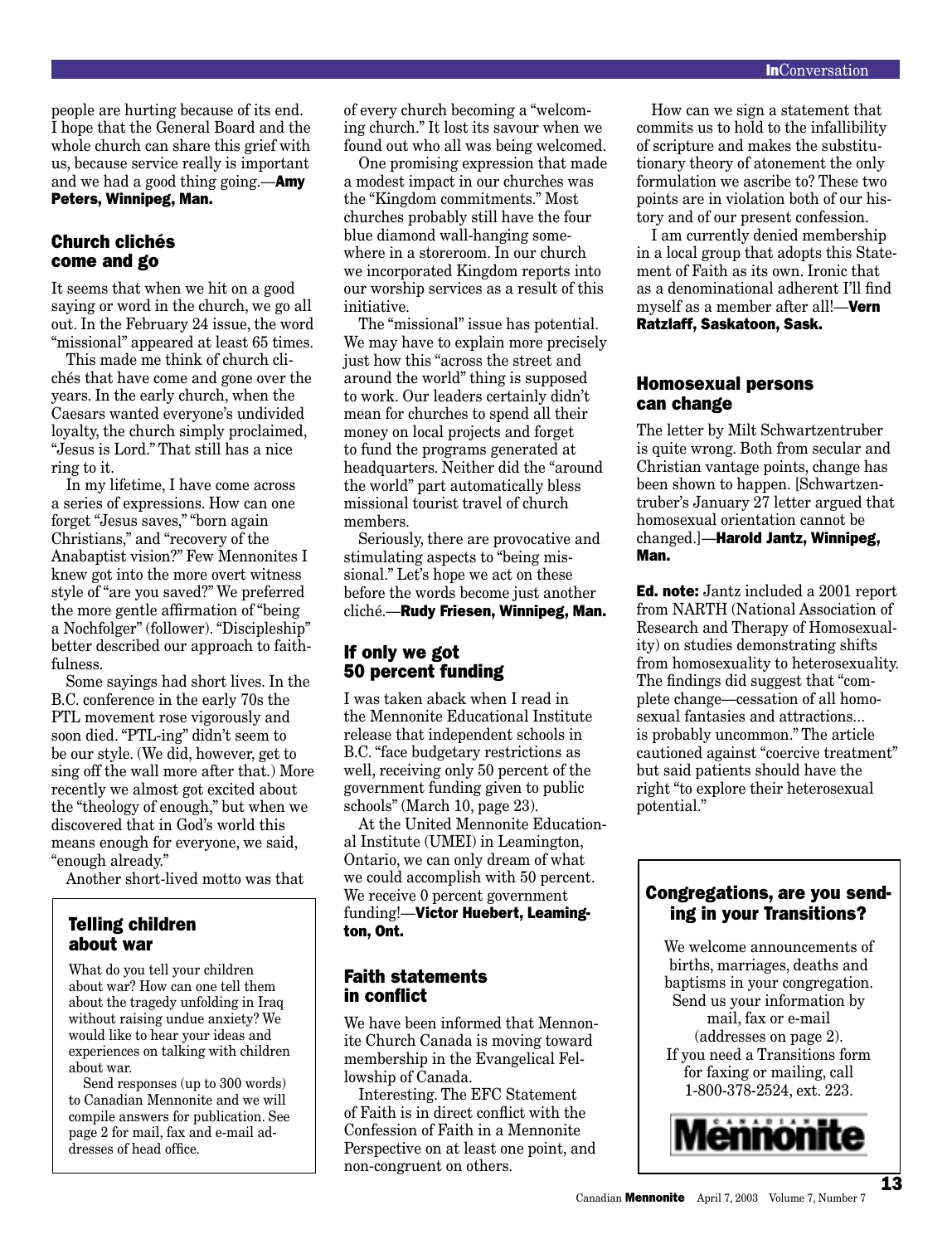Winnipeg, Man.

## End of voluntary service program leaves big pot-hole

The closing of Mennonite Church<br>
Canada's Christian Services<br>
Ministry program leaves a good-<br>
sized pathols in the "eggency the street Canada's Christian Services sized pothole in the "across the street" portion of the church's "around the world" ministry.

That pothole is most keenly felt by youth who have found a good fit with programs such as Mennonite Voluntary Service (MVS), Service Adventure, and Youth Venture.

Attempts are being made to wind down the program less abruptly, and for a modified program to continue independent of MC Canada. MC Canada administrative support is slated to end on April 10. Since each unit is operated by a hosting congregation, each can choose its own wrap-up or an alternative way of operating.

Even though voluntary service units are frequently seen as self-supporting, administrative support for Christian Service Ministry program rang in at just over \$231,000 last year. That paid for recruitment, events, orientation, retreats, support of partnership structures with Germany and USA, insurance and visas, and salaries for 1 full-time and 4 part-time staff. In addition to 14 individuals who completed their terms last year, the program placed 14 individuals in assignments in 2002: 5 from Germany; 5 from USA; 4 from Canada. In addition, there were 11 Canadians serving in the USA.

14 Unit leaders from across Canada met via phone conference call on March 20 to discuss options for units in Montreal, Hamilton, Winnipeg and Lethbridge. Units in Edmonton and Riverton are currently vacant. Congregations in Toronto, Ottawa and Calgary had been preparing to open units. Participants strongly felt that help in processing insurance and visa issues would be most keenly felt. Nancy Sawatsky, an MVS unit coordinator in Winnipeg, has told her volunteers not to pack their bags—they will get help to finish their terms. A unit in

Hamilton (supported by Welcome Inn Church and Hamilton Mennonite) will keep volunteers until the end of the year. The Montreal unit expressed deep regret over the loss of ministries their volunteers provide.

Toronto's Danforth congregation had spent two years praying and envisioning a unit that was to become a reality this summer. The closing of the program is a "kick in the gut," said pastor Tim Reimer.

They are prepared to move forward, but not alone. They have four and a half volunteer positions solidified with local agencies and another three to be confirmed. "What will our partners think now when they drive by our church?" asked on of the participants.

They are looking for other funds. Expressing profound regret, leaders reiterated that all of the cuts were painful, but not reversible. They also considered the range of service opportunities available elsewhere. Mennonite Central Committee has service options and most of the schools have service learning options, noted Willard Metzger, chair of Christian Services Ministry.

"This is not to minimize the value of Christian Service Ministry, but by the necessities of needing to implement deep reductions we were forced to eliminate and reduce many ministries we valued."—From MC Canada release by Dan Dyck

Montreal, Que.

### Montreal unit shocked by cuts

The Montreal Mennonite Voluntary<br>
Service unit responds with shock to<br>
the sudden termination of the MVS Service unit responds with shock to the sudden termination of the MVS program.

"I can't believe it," exclaimed volunteer Johanna Rosenfeld from Germany when she heard the news. Volunteer Laura Shantz, of Waterloo, Ontario, echoed her sentiments: "I thought MVS was safe from the cuts. MVS seems self-sustainable."

The Montreal MVS unit is approaching its third year of existence. There are currently five residents living in the home they call the linoleum fishbowl. Johanna Petkau from Winnipeg had served less than two weeks when the news reached them. Katherine Pettit may be forced to return to her native California, despite two local job offers.

The fifth unit member, Carolyn Minor from Thunder Bay, Ontario, is a graduate student at McGill University. Minor provides an important link between the church, her university, and the service unit, demonstrating how MVS is a way for churches to more fully participate in urban ministry.

MVS places volunteers in congregations, connecting the congregation to agencies which share the church's mission for social justice. Without national administrative support, local volunteer committees, already stretched to the max, would find it difficult to respond to the many interested young people who wish to serve.

One of the unit's biggest concerns is for the agencies served. Social service agencies generally struggle to financially support dedicated and skilled staff. In the MVS program, agencies provide \$750 per volunteer per month. Volunteers pool this stipend to pay for food, rent, and other necessities within a context of simple living. The exchange between agency and volunteer is one of mutual benefit—a trading of skills, energy, knowledge and experience. We in the linoleum fishbowl watch the water drain out in disbelief. "If there is a way to find a new structure, either temporarily or permanently, we are committed to try to do so," says Sandra Chism, co-chair of the local committee. With all the unit has been through and achieved during the past three years, we are not ready to let the plug be pulled.—From Montreal MVS unit release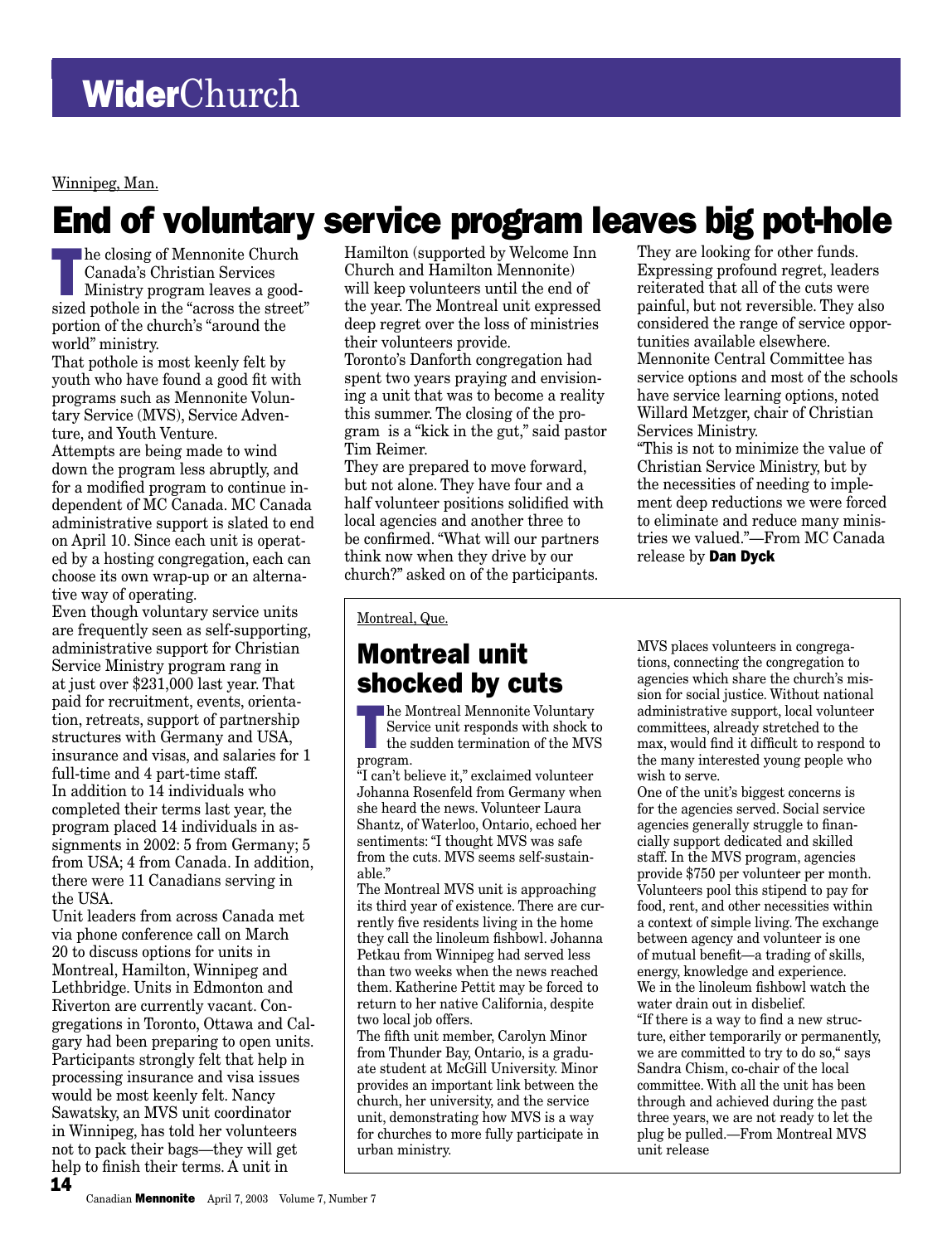#### Winnipeg, Man.

## MC Canada explains deficit for 2002-03

s preparations for Mennonite Church Canada's year-end audit near completion, financial numbers are firming up, said Pam Peters-Pries, executive secretary of Support Services.

"We want to keep members up-to-date as new information becomes available," she added.

 Peters-Pries reported that as of March 25, the statements for the fiscal year ending January 31 show an operating deficit of \$573,641—more than \$445,000 in excess of the deficit projected in Saskatoon last year of \$128,631 (see box).

The deficit was due to an \$850,000 shortfall in total revenue, which was partially offset by expenses of \$405,000 less than budgeted. A significant portion of the shortfall was due to a decrease in donations. The budget planning error reported earlier (Dec. 23 issue) was an over-

### How last year affects this year

The substantial gap between actual and projected donation revenue for 2002-03 was a major factor in the \$2 million budget reduction for 2003-04 undertaken by the General Board and councils at Leadership Assembly (March 10 issue). Other contributing factors are the very conservative approach the board adopted toward expectations of general donations as well as income from reserves, investments and bequests.

The audited statement for 2002-03 will be posted after May 1 on the internet at www.mennonitechurch.ca and will be distributed to delegates at this summer's assembly in St. Catharines. The budget for 2003-04 will be distributed to congregations in preparation for the assembly. In the meantime, questions can be addressed to Pam Peters-Pries (ppeters-pries@mennonitechurch.ca) or Paul Klassen (pklassen@mennonitechurch.ca), phone (204) 888-6781 or toll-free 1-866-888-6785.—MC Canada release

statement of donation revenue by \$445,000. This revenue was received but it was designated for programs outside of the MC Canada budget, such as Christian Peacemaker Teams and Eastern Mennonite Missions. These "flow-through" items are now being tracked on a separate financial statement.

After adjusting for this error, the revised donation revenue budget was \$4,565,000—a 4.3% increase over the actual 2001-02 figure of \$4,378,000. But actual donation revenue for 2002-03 totalled \$3,960,630, or \$604,000 (13.2%) less than projected. This is a drop of almost 10% over the previous year's donation revenue. This overall drop was in spite of the fact that some churches and individuals increased their giving.

Throughout the year, Al Rempel, director of Resource Development, carefully tracked income against previous years' patterns, month by month. At the end of December 74% of the revised donation budget had been received, compared to a seven-year average of 71.8%.

In spite of monthly monitoring, the drop in donations in January was unpredictable and added significantly to the overall impact.

Finally, MC Canada's long-term investments suffered a net loss for the year, eliminating the \$60,000 budgeted for investment income.

To offset these losses of revenue, the General Board agreed to override MC Canada's bequest policy and recognize the full value of all bequests received during the year, rather than the normal 10%. This is identified on the financial statement as "extraordinary revenue."

"If projections had been accurate from the outset, it still would have been a challenging year," said Dan Nighswander, general secretary. "But the combination of the planning error and the drop in donations really hit hard." Expenses were under budget in a number of areas, mitigating the effects of the decreased revenue. Witness and Formation both realized significant savings. Several positions in Witness' Congregational Partnerships department were filled later than planned. Staff travel and program expenses in Multi-cultural Ministries and **Deficit** From page 15

#### Continued on page 16

#### **Mennonite Church Canada 2002-03 financial results (unaudited)**

|                                   | 2002-03<br>budget | 2002-03<br>budget<br>(gross) | 2002-03<br>actual | <b>Difference</b><br>(actual vs.<br>gr. budget) |
|-----------------------------------|-------------------|------------------------------|-------------------|-------------------------------------------------|
| Saskatoon (net)<br><b>REVENUE</b> |                   |                              | (gross)           |                                                 |
| <b>Donation revenue</b>           |                   |                              |                   |                                                 |
| Churches and individuals          | 4,565,000         | 4,565,000                    | 3,960,630         | (604, 370)                                      |
| Designated giving                 | 445,000           | 445,000                      | $\Omega$          | (445,000)                                       |
| <b>Total donations</b>            | 5,010,000         | 5,010,000                    | 3,960,630         | (1,049,370)                                     |
| Other revenue                     | 540,000           | 1,380,000                    | 1,328,585         | (51, 415)                                       |
| Budgeted tr from reserves         | 0                 | 92,000                       | 96,325            | 4,325                                           |
| Extraordinary revenue             | $\Omega$          | $\boldsymbol{0}$             | 246,359           | 246,359                                         |
| <b>Total revenue</b>              | 5,550,000         | 6,482,000                    | 5,631,899         | (850, 101)                                      |
| <b>EXPENSES</b>                   |                   |                              |                   |                                                 |
| Witness                           | 2,969,285         | 3,735,631                    | 3,511,690         | 223,941                                         |
| Formation                         | 858,000           | 858,000                      | 702,270           | 155,730                                         |
| <b>Support Services</b>           | 1,134,346         | 1,300,000                    | 1,330,950         | (30,950)                                        |
| CMBC/CMU                          | 525,000           | 525,000                      | 480,567           | 44,433                                          |
| Canadian Mennonite                | 192,000           | 192,000                      | 180,063           | 11,937                                          |
| <b>Total expenses</b>             | 5,678,631         | 6,610,631                    | 6,205,540         | 405,091                                         |
| Surplus/(Deficit)                 | (128, 631)        | (128, 631)                   | (573, 641)        | (445, 010)                                      |
| Additional net transfers          | 128,631           | 128,631                      | 573,641           | 445,010                                         |
| from reserves                     |                   |                              |                   |                                                 |
| <b>Ending Surplus/(Deficit)</b>   | 0                 | $\boldsymbol{0}$             | $\theta$          | 0                                               |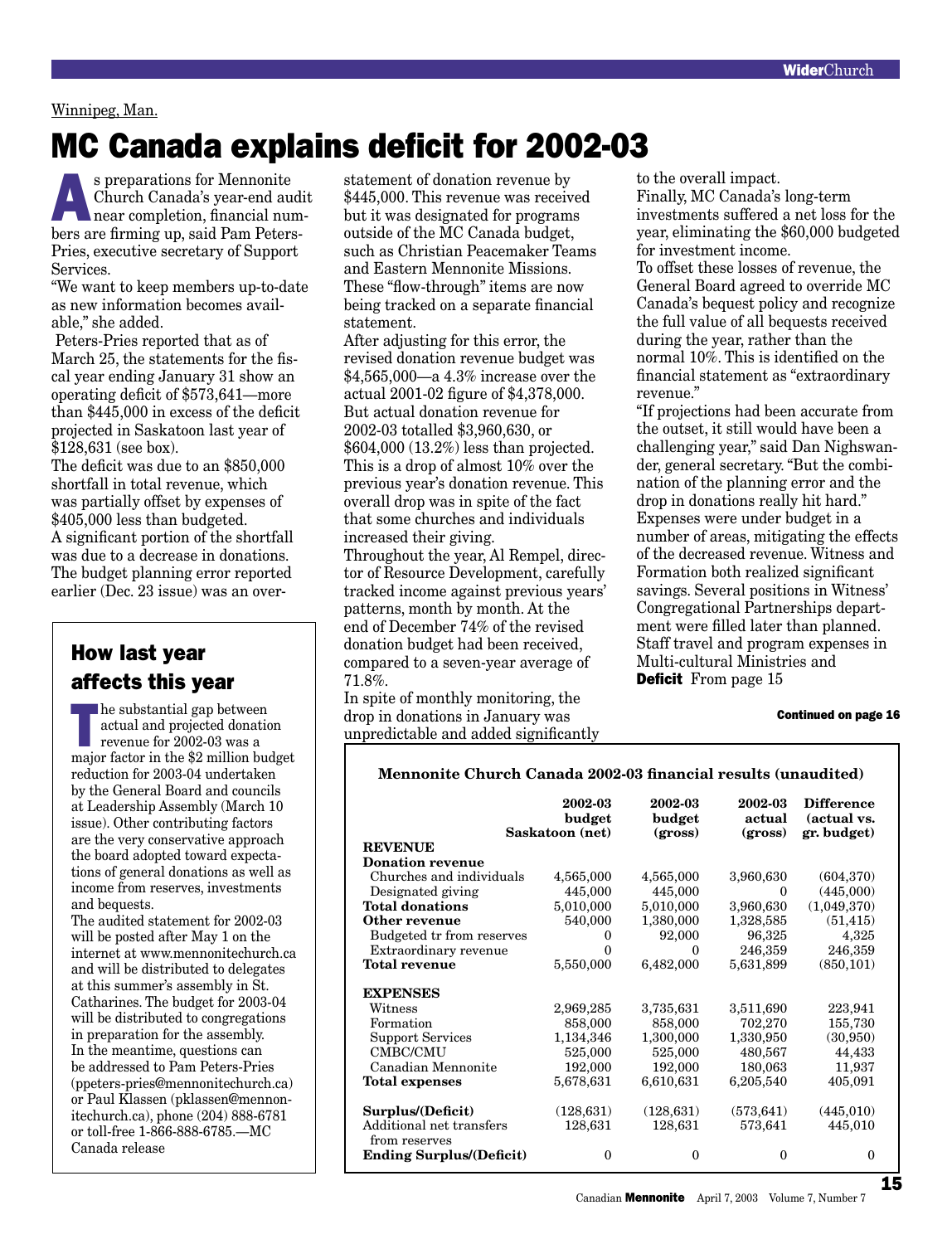#### WiderChurch

Outreach and Church Planting were also lower than budgeted. A staff position in Peace and Justice (shared by Witness and Formation) and Formation's Christian Education and Nurture appointment were both vacant for much of the year. Formation's expenses for the Resource Centre, Der Bote and the executive office were lower than planned.

In Support Services, savings were generated by delayed appointments in Resource Development and the elimination of a planned missional formation promotion project.

On the other hand, higher than planned computer costs and unforeseen professional fees pushed Support Services over its budget.

Canadian Mennonite University's grant was reduced from \$525,000 to \$480,567 to reflect the decrease in donations. This is in keeping with the traditional Conference of Mennonites in Canada formula through which CMBC shared a portion of the actual donation revenue received. Canadian Mennonite subscription expenses were lower than the amount budgeted, also contributing to the expense savings.

With all these adjustments the bottom line is a loss of \$573,641. At Leadership Assembly meetings March 5-8, the General Board approved a recommendation to transfer additional funds from reserves to completely eliminate the deficit.

This leaves reserve funds of approximately \$1,400,000, most it restricted and not available for the general budget.

The budget was presented in "net" terms at the Saskatoon Assembly, but internal reporting and recent information is being expressed as "gross" figures.

Gross figures include revenue other than donations, such as Witness partnership grants from Mennonite Mission Network and annual assembly revenue, and their related expenses. In the future, reporting will be done in gross terms to provide for greater clarity in financial reporting.—MC Canada release



**Mennonite Foundation of Canada** allows donors to recommend the distribution of their gifts. You may recommend the charities that are to benefit from a sing le donation of securities or the earnings of a family foundation or revocable agreement.



To find out more call any MFC office: 1-800-772-3257-Winnipeg 1-888-212-8608-Abbatsfard

1-888-212-7759-Kitchener 1-888-212-8/31-Niagara



Memonite Foundation of Canada ودسر كفافهمكسة. منذ صحك مشاهده استدعته www.mennotoundation.ca

#### Abbotsford, B.C.

### Reunion joins students from B.C. Bible schools

n February 14-16, Columbia<br>Bible College hosted a once-i<br>a-lifetime reunion of former and<br>donta from Pritich Columbia's source Bible College hosted a once-ina-lifetime reunion of former students from British Columbia's seven Mennonite Bible schools operating from the 1930s to 1950s. Over 540 people participated in the events which included guided tours of the Columbia campus and many opportunities to relive Bible school days through displays and interaction with former classmates. Visitors could also attend a basketball game between the Columbia Bearcats and Walla Walla College in Washington.

Almost 1,000 people came out to the Sunday afternoon celebration at Central Heights Mennonite Brethren Church where they were treated to a 140-voice alumni choir led by Ernie Block (a student in the 1950s). The afternoon included an induction ceremony at which all students from the six Bible schools that unofficially merged with Columbia were welcomed into the Columbia Bible College Alumni Association. Predecessor schools were Bethel, which merged with the Mennonite Brethren Bible Institute in 1970; Black Creek Mennonite Bible School; Yarrow Bible School, also known as Elim Bible School; Greendale Bible School; and East Chilliwack Bible School.

Each school was represented by two former students who received a certificate of membership in the Columbia alumni association and a welcome by president Paul Wartman.

Special recognition was given to John H. Redekop and the planning committee for the hard work to make the weekend a huge success.

—Columbia Bible College release

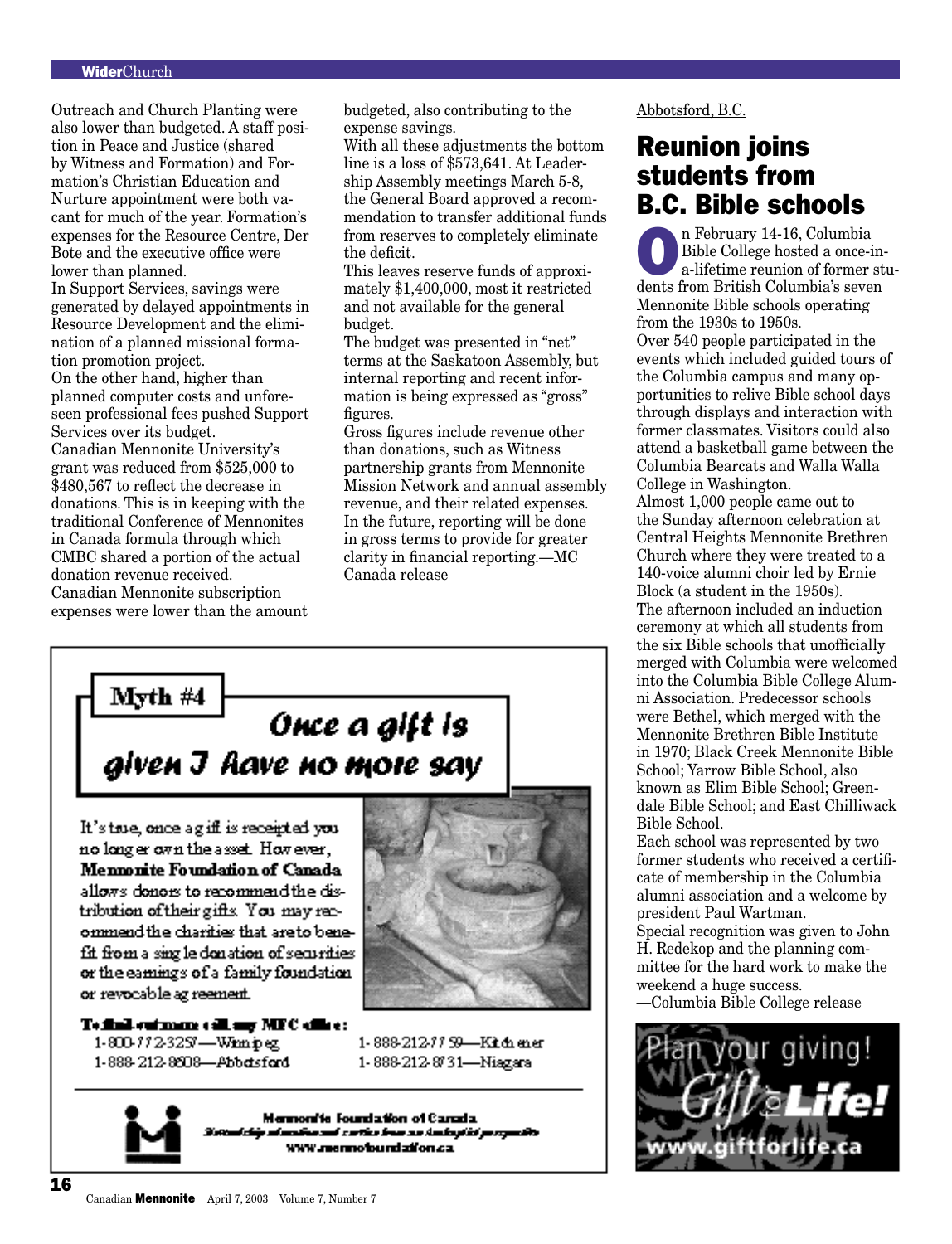Waldheim, Sask.

## Camp leaders meet at Shekinah

What happens when camp leaders get to be the campers? There's singing, sharing, Bible study, laughing and outdoor activities. And, of course, chasing each other with spatulas.

On March 3-5, Shekinah Retreat Centre hosted Mennonite camp leaders from the four western provinces, California and Colorado. The event was organized by the Mennonite Camping Association. The retreat was held earlier than in past years so that we would be able to enjoy Shekinah's wide variety of winter activities. Despite extremely cold temperatures, we ventured out to build an igloo, crosscountry ski and dash down Quill Hill. Inside the beautiful Timber Lodge, we discovered that there was a wealth of information and stories to share. Vern Ratzlaff from Nutana Park Mennonite Church in Saskatoon led us through the creation story, bringing new



Camp leaders at the Shekinah retreat. In igloo: Corbin Graber, Rocky Mountain Mennonite Camp, Colorado. Standing: Don Dyck, Camp Valaqua, Alberta; Carl Wiens, Shekinah; Cam Bartsch, Camp Elim, Sask.; Don Ens, Camp Moose Lake, Manitoba. Front: Minka van der Zwaag, Camp Keola, California; Rudy Kehler, Camp Squeah, B.C.; Marlis Funk, Camp Elim, Sask.

light to a wonderful, old story. Duff Warkentin and Lill Friesen led us in singing, and guitarist Kimball Siebert entertained us with a performance. Camp leaders often feel isolated, living in the quiet surroundings of nature. At yearly retreats, there's knowledge to share, new games to learn and the feeling that you're a part of a larger community.—Marlis Funk

#### Buenos Aires, Argentina

### South American congress includes apology

here was a dramatic moment at<br>the 11th Southern Cone<br>Mennonite/Anabaptist Congress<br>here February 20, 22 when contrite the 11th Southern Cone here February 20-23 when contrite men stood up to express their regret for discriminating against women in the churches.

The women responded by standing to express their forgiveness. Speaker at the event was historian Arnold Snyder of Ontario, author of the booklet, From Anabaptist Seed. He focused on the biblical/Anabaptist concept of the church.

"The early Anabaptists paved the road we are travelling today," Snyder said. "The scriptures, of which they memorized extensive passages, were the source of their faith. The first Anabaptist book, a tiny volume of which more than 15 editions were printed, was a collection of 66 biblical verses arranged by theme. Once they understood what the Bible said, they lived or died for it." Anabaptists found the Ephesians 4:4-7 description of the true church a precious portion. To become part of the church, the fear of God is the first step, followed by repentance and complete obedience, even unto death. The key, said Snyder, is spiritual rebirth. According to Dirk Phillips, without being transformed by God through the Holy Spirit, it is impossible to follow in Jesus' steps or to become part of the body of Christ.

During worship on the third day, Sara Buhlman of Argentina, one of the organizers of this congress, shared her pilgrimage. The Holy Spirit intervened and the meeting took an unexpected direction. Snyder was asked to share his own testimony.

"We in North America are not used to talking about our own faith pilgrimages, so this does not come naturally for me," said Snyder. However, it is doubtful that those present will forget what they heard and felt while listening to the vivid and honest testimony of our Canadian brother.

In a session on women and Anabap-

tism, the Holy Spirit again broke in and a most healing thing happened. Several women shared their hurts regarding restrictions on using their ministerial gifts in church, and men responded with deep sorrow and a desire to alter that situation.

On Sunday, C. René Padilla, an Anabaptist/Baptist, and one of the founders of the Kairós Community, spoke on "Theological perspectives of Anabaptism," with emphasis on discipleship as the focus of the church. Countries participating were Argentina, Bolivia, Brazil, Paraguay, and Uruguay. Colombia Mennonites sent a fraternal delegate, and people from the United States and Mexico attended as well. A delegation of young people from

Chile joined enthusiastically and plans to be part of the next meeting. Southern Cone countries take turns hosting these biennial gatherings; the first meeting was held also in Argentina 23 years ago.—Mennonite World Conference release by Milka Rindzinski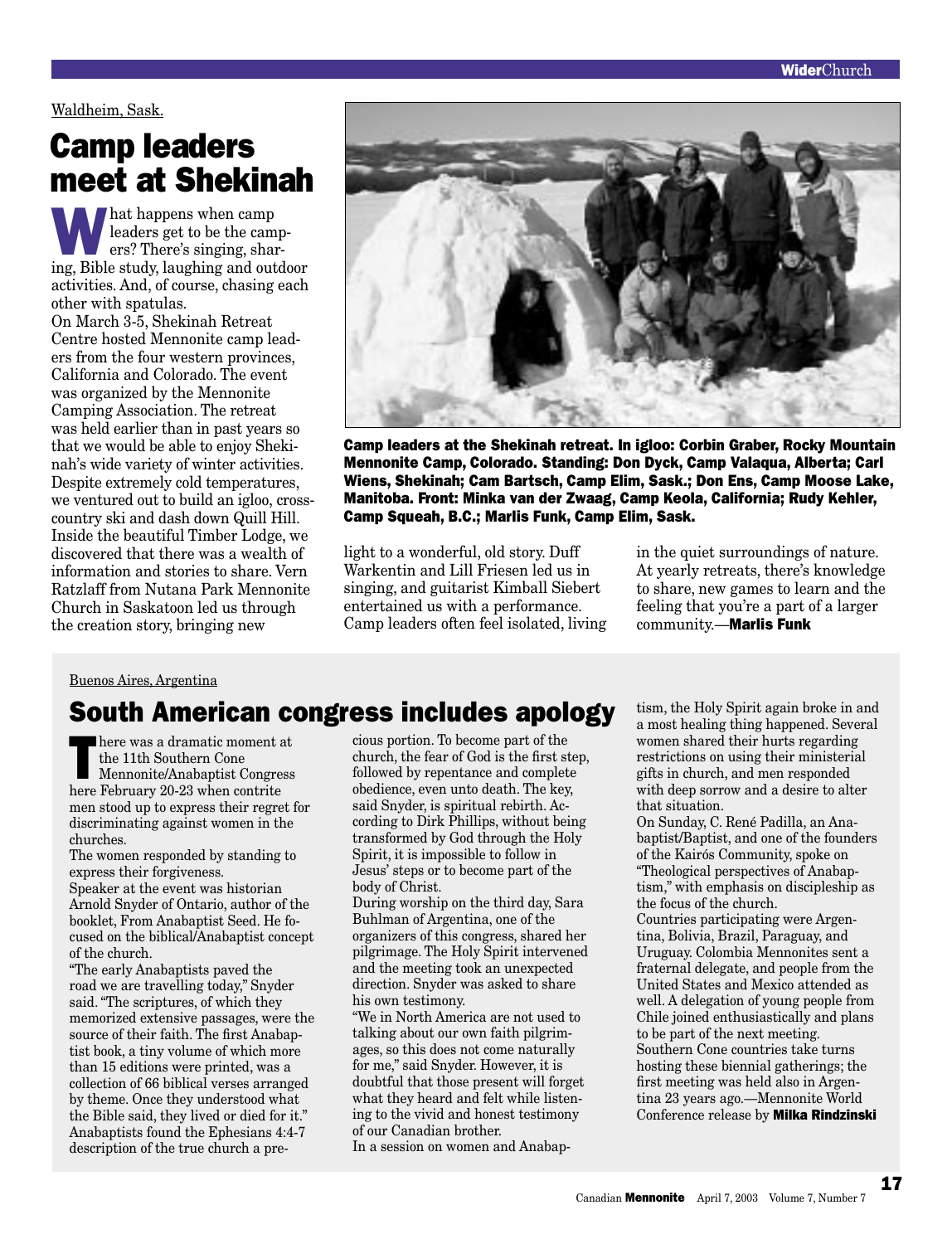#### Scottdale, Pa.

## Rempel appointed director of publishing network

**Parade in Security Branch Publishing Network,**<br> **References** Mennonite Publishing Network,<br> **Reference** Avenuet 1 Bernard bee been Executive Director of the effective August 1. Rempel has been editor and publisher of the Canadian Mennonite since 1997. For 18 years prior to that, he edited its predecessor, Mennonite Reporter.

Rempel assumes responsibility for the newly-created U.S. and Canadian publishing partnership. Mennonite Publishing Network (MPN) emerged on February 1 from a transformation and financial restructuring of the former Mennonite Publishing House. Rempel takes over from current interim director Ben Sprunger, who was preceded by Phil Bontrager and Paul Silcox.

"The search committee for a long-term executive perceived the strong passion that Ron Rempel demonstrated for the new vision of the Mennonite Publishing Network," noted interim MPN chair Ron Sawatsky, of Souderton, Pennsylvania. "Rempel brings a clear sense of excitement about the task of leading this part of the church forward."

The binational search committee presented its recommendation to the MPN Board and Joint Executive Committee, which is charged with managing the publishing partnership. It was ratified by both the General Board of Mennonite Church Canada and the

Executive Board of Mennonite Church USA.

"We were comfortable not only with his vision, but also his capacity to make sure that the business side of

the enterprise would be looked after in the best way," Sawatsky said. "Through his past publishing experience, we believe he brings good and proven management skills and demon-



Rempel

strated collaborative instincts to the table."

Rempel's preparation for this position includes a Master of Divinity degree from the Associated Mennonite Biblical Seminary and a Master of Journalism degree from Carleton University in Ottawa. He has undergraduate degrees from Canadian Mennonite Bible College and from Goshen College. He served six years on the ministerial team at Stirling Avenue Mennonite Church in Kitchener, Ontario. "I'm honoured to accept the invitation to serve both Mennonite Church USA and Mennonite Church Canada through Mennonite Publishing Network," Rempel said. "I have strong convictions about the essential role of

a church-related publishing ministry. I welcome the challenge of building on the legacy of the past through collaborative networks that guide the creation of relevant resources for the church's life and mission." Search committee member Jim Harder, of Bluffton, Ohio, reflected upon the challenges of a two-country partnership.

"Ron certainly knows the pulse of the Canadian constituency, but has also been a keen observer and reporter of the U.S. Mennonite perspective for many years," Harder said, noting that Ron is married to Kaye Lehman, originally from Berne, Indiana. "He is well positioned to carry out this assignment."

Other members of the search committee were Joy Kroeger, of Hanley, Saskatchewan; Susan Gingerich of Goshen, Indiana; and Byron Rempel-Burkholder, MPN staff in Winnipeg. Rempel will work from an office in Waterloo, Ontario, an existing distribution center for MPN. He anticipates significant travel for staff management, constituency contact and nurturing network relationships. The selection of the new MPN board will be finalized this summer.—Joint release of MC Canada and USA

#### Scottdale, Pa.

### Positive results for publishing network

**Following a year of restructuring,** Mennonite Publishing Network (formerly Mennonite Publishing House) announced an increase in net assets in preliminary financial results for the year ending January 31. Net revenue improved to \$488,000 on consolidated sales of about \$17.1 million for the year. Net assets increased from a negative \$68,000 to \$420,000. For the comparable period last year, net revenue was a deficit of \$1,703,729 on consolidated sales of \$17,083,354. The net revenue would have been higher, but one-time charges of \$362,000 went to close the printing operation.

Final financial results will be released following the audit in March. "The improved financial condition at MPN comes as the result of significant cost reductions while maintaining the historical level of sales," said Phil Bontrager, interim CEO. "The many changes in the organization have enabled us to stop the financial hemorrhaging that challenged us a year ago. Now we can continue the transformation process and build a networked organization that is financially viable and well positioned to serve the church."

The improved performance has permitted MPN to begin to pay back the indebtedness taken on a year ago when the organization faced a financial crisis. Since October 2002, MPN has reduced from \$2.3 million to \$1.67 million a loan received to retire debenture notes issued over several decades. Repayment of an additional \$2.7 million guaranteed by Mennonite Church Canada and USA is scheduled to begin in early 2004. Donations received in response to the "Barn Raising" campaign initiated lsat fall also contributed to the financial turnaround. Donations of \$678,600 were received.—Joint release of MC Canada, MC USA, MPN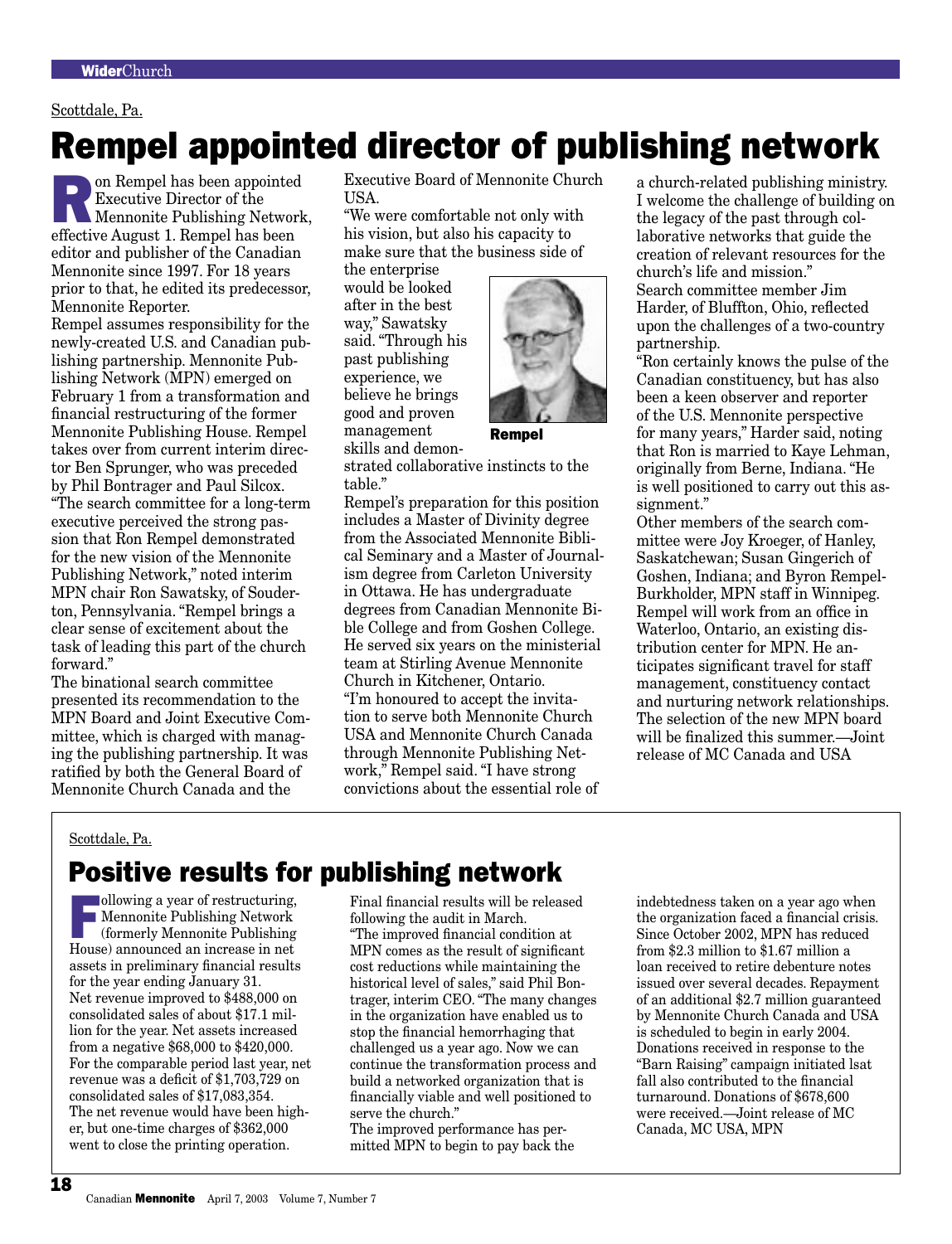#### Winnipeg, Man.

## Area conference leaders debate common issues

we can area conferences re-<br>structure? What role does o<br>Confession of Faith play in<br>issues and as homogenuality? Let structure? What role does our Confession of Faith play in issues such as homosexuality? Is the unified budget a thing of the past? These questions were high on the agenda as the Moderators and Secretaries Council met during the annual Leadership Assembly here March 6-8. The Council includes executive staff and conference ministers of the five Mennonite Church Canada area conferences.

Managing change was a concern growing out of recent MC Manitoba restructuring. "How do we institute something new and let something go?" asked Jake Pauls, noting that people want new programs but aren't willing to let go of old ones.

Delegate discussion is not an effective means for making change, observed some. Often it takes a crisis to change something. It was suggested that conferences should have clear goals and mechanisms for regular evaluation of programs. Related to this is how conferences decide when churches should close. We don't have built-in limits and expectations.

The discussion of homosexuality illustrated how area conferences are learning from each other, and how they differ. MC Saskatchewan has adopted the "season of discernment" idea from MC Eastern Canada, although implementing it in a different way—not initiating discussion but offering resources to churches.

B.C. is urging MC Canada leaders "deal with" churches at variance with the Confession of Faith (How can you put a "sin issue" up for discussion?), while other provinces are taking time to negotiate a workable polity within their diversity.

"We are working through significant issues and we believe God is in our process," said Eastern Canada, adding that it is trying to lower the tension by working with "the middle" instead of the extremes.

One person suggested that B.C.'s desire for a clear statement on homosexuality from national leaders may reflect the hierarchical models of its surrounding denominations rather than the congregational model of discernment.

Many in the church currently hold two values together: the Confession of Faith and the belief that God loves our gay children, noted one person. Some said they see the Confession as the centre to which we are drawn (dynamic) rather than a boundary that defines (static). Saskatchewan noted that the preface to its 2001 statement on conference authority included the words "as we understand it today." Are unified budgets a thing of the past? Area leaders asked this question in the context of the shift from centralized vision and program to a local (missional) vision. Several felt strongly that the unified budget is no longer

> working and that perhaps designated giving needs to be considered. Al Rempel, director of Resource Development for MC Canada, presented new "privacy legislation" in Canada. It has implications for the collection and storage of membership data. Rempel will do further work with legal counsel on how conferences

can become compliant with the new law.

Is it a conflict of interest for area conference moderators to be on the MC Canada General Board? was another question brought to this meeting. Most felt that the areas should be represented but perhaps not by the moderator. Appointing someone else would free moderators from representing both national and area conferences, and would also ease the heavy demands on their time.

#### Reports from regions

Reports from area conferences were optimistic but also named concerns. •Mennonite Church Manitoba is rebuilding relationships after some controversial cutbacks. Exciting developments are the emerging Evangelical Anabaptist Seminary Program and the "young adult energy" that is making itself felt in the church.

•MC Saskatchewan met its expenses last year and is looking forward to having Ken Bechtel of Ontario serve as interim conference minister. Bechtel will do some executive secretary tasks and help to lay the groundwork for restructuring. A "Vibrant Rural Congregations" initiative has been launched.

•MC Alberta reported a remarkable turnaround since its near demise three years ago. Jim Shantz, new conference minister, said he finds the diversity of congregations "exhilarating" but also challenging.

•MC Eastern Canada is focusing on "how we work at different issues together," reported moderator Andy Reesor-McDowell. He noted that more pastoral candidates are coming from "outside."

•MC British Columbia is launching a refocusing process, hoping to "develop a vision that is owned at the grassroots level," reported moderator Doug Epp. One quarter of congregations are non-English-speaking, so developing multi-cultural ministries and leadership are major concerns. (Epp also reported on a recent youth event where a highlight was singing out of a hymnal!)—Margaret Loewen Reimer

19

| area conference statistics           |         |       |              |
|--------------------------------------|---------|-------|--------------|
| Name                                 | Members | Cong. | Staff        |
| Mennonite Church<br>British Columbia | 4.450   | 41    | 3 FT         |
| Mennonite Church<br>Alberta          | 1,700   | 16    | $1(.5$ FTE)  |
| Mennonite Church<br>Saskatchewan     | 4.287   | 38    | $2(1.5$ FTE) |
|                                      |         |       |              |

Manitoba 9,937 48 14 (6 FT)

Eastern Canada 13,000 90 14 (11 FTE)

Mennonite Church

Mennonite Church

Area conference statistics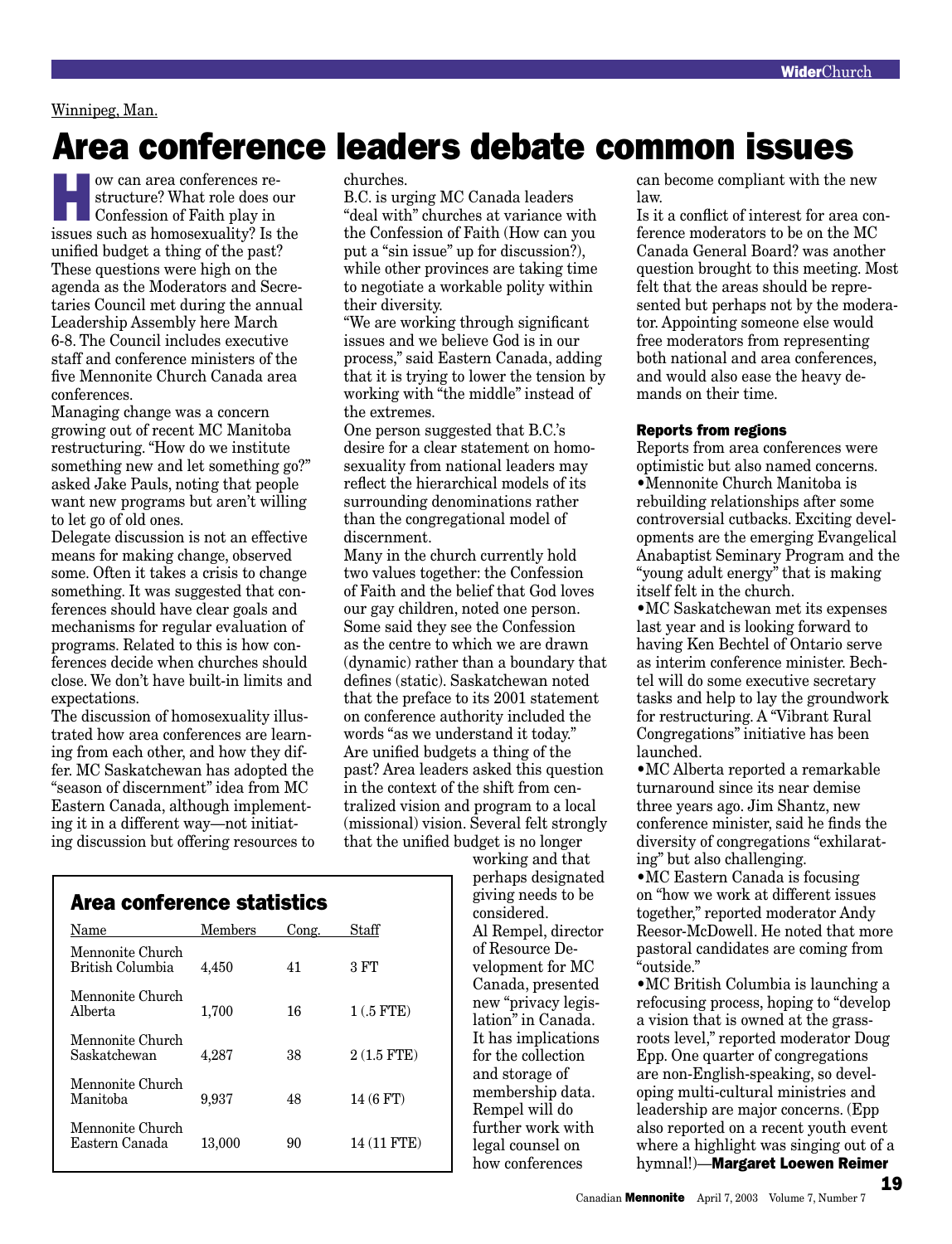#### Winnipeg, Man.

## Community joins in worship and walk for peace

oday is not a normal day. Today is<br>
not a happy day. Nations are at<br>
war," began Harry Huebner,<br>
seedomic deep of Canadian Map not a happy day. Nations are at war," began Harry Huebner, academic dean of Canadian Mennonite University (CMU) during a special chapel on March 20. About 200 students, staff and Mennonite Church Canada workers gathered for worship and lament on the day after the war in Iraq began.

"Nations have turned their energies to death and destruction," Huebner continued. "When Christians are faced with the failure of peace, we do what we always do—we turn to God. We turn to God with our disappointments, we dare to ask why.... And we also turn to God for hope. We know God redeems in spite of war and death. God is the last word, not war."

Huebner led the community in prayer, admitting a feeling of abandonment and asking that "we may not lose faith and hope." He concluded, "We reaffirm, in our weakness, and in our mourning that this world is in your hands and not in ours. Grant us faith, grant us hope, grant us peace. Amen." The service included silent reflection, scripture readings, readers theatre, communal prayer and songs of lament, as well as the opportunity to light



Norm Voth and Elsie Rempel lead the peace walk past the army barracks in Winnipeg the day after the war began.

candles symbolizing silent prayers of lament and hope.

Deep sadness permeated the semidarkened chapel as normally-exuberant students quietly moved towards the altar to light their candles, some wiping their eyes. Students who had worked hard to promote peace by planning events, designing posters and participating in peace walks now were experiencing their first major war.

Pamela Leach, political studies professor, read the litany of blessings promised by Jesus in Matthew 5 ("blessed are the poor in spirit...blessed are they that mourn"), reminding us that these blessings were meant for all God's children, including "Saddam Hussein, George Bush and Tony Blair." The service concluded with a reading of Psalm 46, followed by the song "Be still and know that I am God." Immediately afterwards Norm Voth and Marilyn Houser Hamm of MC Canada invited people to join them in a peace walk around the nearby Canadian Forces army barracks. "We'll follow the route which the sol-

diers normally use for their training discipline," said Voth, going counterclockwise for the prayer walk. About 50 students and staff participated in the walk, preceded by a new banner, "Pray for Peace, Act for Peace," made by members of Mennonite Church USA.

One person commented that it was good to do something together with others instead of helplessly grieving. And another said she had a sense of embracing the soldiers with fervent prayers for peace as they walked round the barracks.—Leona Dueck Penner

Bev Suderman-Gladwell and her daughter Maria light a candle at a March 16 Peace Vigil sponsored by the Kitchener-Waterloo Mennonite Ministerial.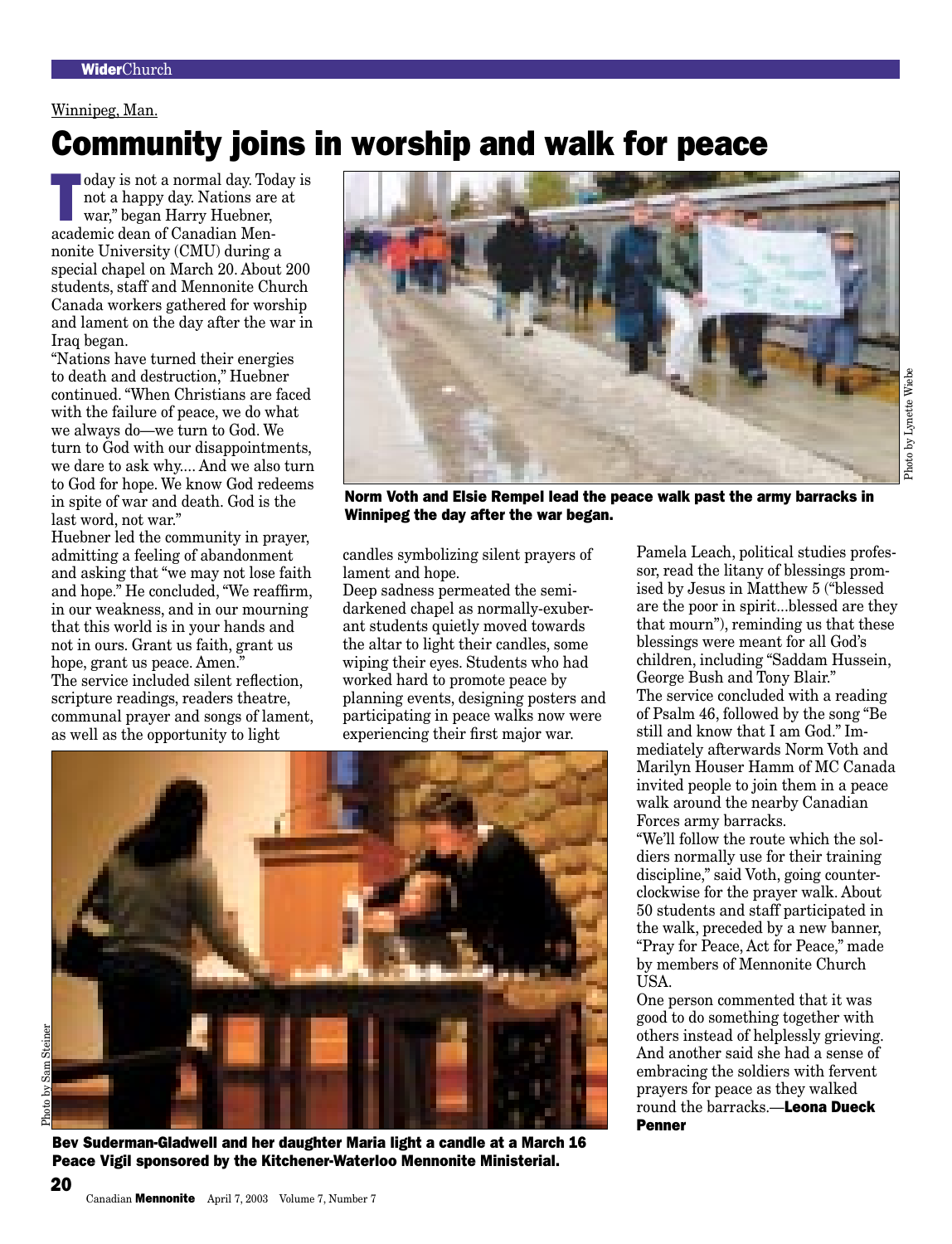#### Toronto, Ont.

## An ecumenical prayer vigil

hristians from over 20 denominations gathered to pray for peace on March 22 at St. Michael's Cathedral here. I was asked to represent Mennonites on the planning committee for the vigil, sponsored by the Canadian Council of Churches (see back cover).

On that evening, those of us involved in the service gathered in the parish hall, a colourful mix of vestments, headwear and golden crosses. We proceeded into the cathedral in single file to the sound of a drum, the air smoky with the perfume of incense. Hundreds of candles filled the worship space as we listened to scripture and prayed for Iraq and other war-torn countries, as well as for peace in our own lives. A group from the Toronto Mennonite New Life Centre contributed to worship with their music. The diversity of culture was evident in the Lord's Prayer, said simultaneously in many different languages.

We were asked to exchange a sign of peace, and I embraced my Presbyterian, Orthodox, Baptist, Anglican, Quaker and Reformed brothers and sisters (to name a few). We sang our way out of the service, moving through the huge cathedral doors into the night.



Carol Penner and Anglican George Elliot cut "peace cakes" during the ecumenical vigil in Toronto.

Outside, illuminated against the dark sky, stood a statue of Mary holding the baby Jesus, whose arms reached out eagerly towards us. We left the vigil walking into Jesus' embrace, knowing God's love for us even in the darkest night.—Carol Penner



Mennonite demonstrators hung peace banners on a Highway 401 overpass near Windsor, Ontario, on February 28. Gerry Lepp of Harrow Mennonite Church organized the event. The group of about 35 included Christian Peacemaker Team members and individuals from area churches. They received numerous honks and thumbs-up signs from motorists for their calls to "Pray for peace, act for peace" and "No war on Iraq" before police asked them to disperse.—From Harrow church release

#### Washington, D.C.

### Lessons from a fast for peace

n March 16, J. Daryl Byler<br>
ended his 40-day fast for po<br>
During his fast, the directo ended his 40-day fast for peace. During his fast, the director of the Mennonite Central Committee U.S. Washington Office wrote daily letters to George Bush, urging him to turn away from war. He based the letters on the Episcopal Daily Office lectionary. On March 18, Byler wrote a letter to his three children, telling them what he learned during his fast. "Changing the world begins with being changed," was one lesson. He began by feeling angry but that anger gave way to "a profound sense of sadness" about his country's direction and "my own complicity in that hurtful path." Another lesson was that "peacemakers will never be fully understood." He often felt as though the call for a peaceful alternative was viewed as irrelevant, perhaps because Christians have trouble embracing it themselves. "We will reap what we sow," was another lesson. "Years ago Thomas Jefferson wrote of slavery: 'Indeed I tremble for my country when I reflect that God is just [and] that his justice cannot sleep for ever.' I tremble for my country today as well," wrote Byler. A final lesson: "God holds the earth's pillars. We cannot know for sure what the next days and weeks hold for the people of Iraq or even for ourselves.... As we continue to do all we can to work for peace, I find these words of God quoted by the psalmist to be especially reassuring: 'When the earth totters, with all its inhabitants, it is I who keep its pillars steady' (Psalm 75:3). God is still sovereign!"

Byler's letters can be read at www.mcc. org/peace/fast.—From MCC

#### Peace candles

**On March 2, worshippers at**<br> **Valleyview Mennonite Chu**<br>
in London, Ontario, receive Valleyview Mennonite Church in London, Ontario, received Peace Candles. Attached was the verse: "Blessed are the peacemakers..." in both English and Korean. Ken Drudge of the congregation made over 100 wooden bases for the candles.— From release by Karl Bergen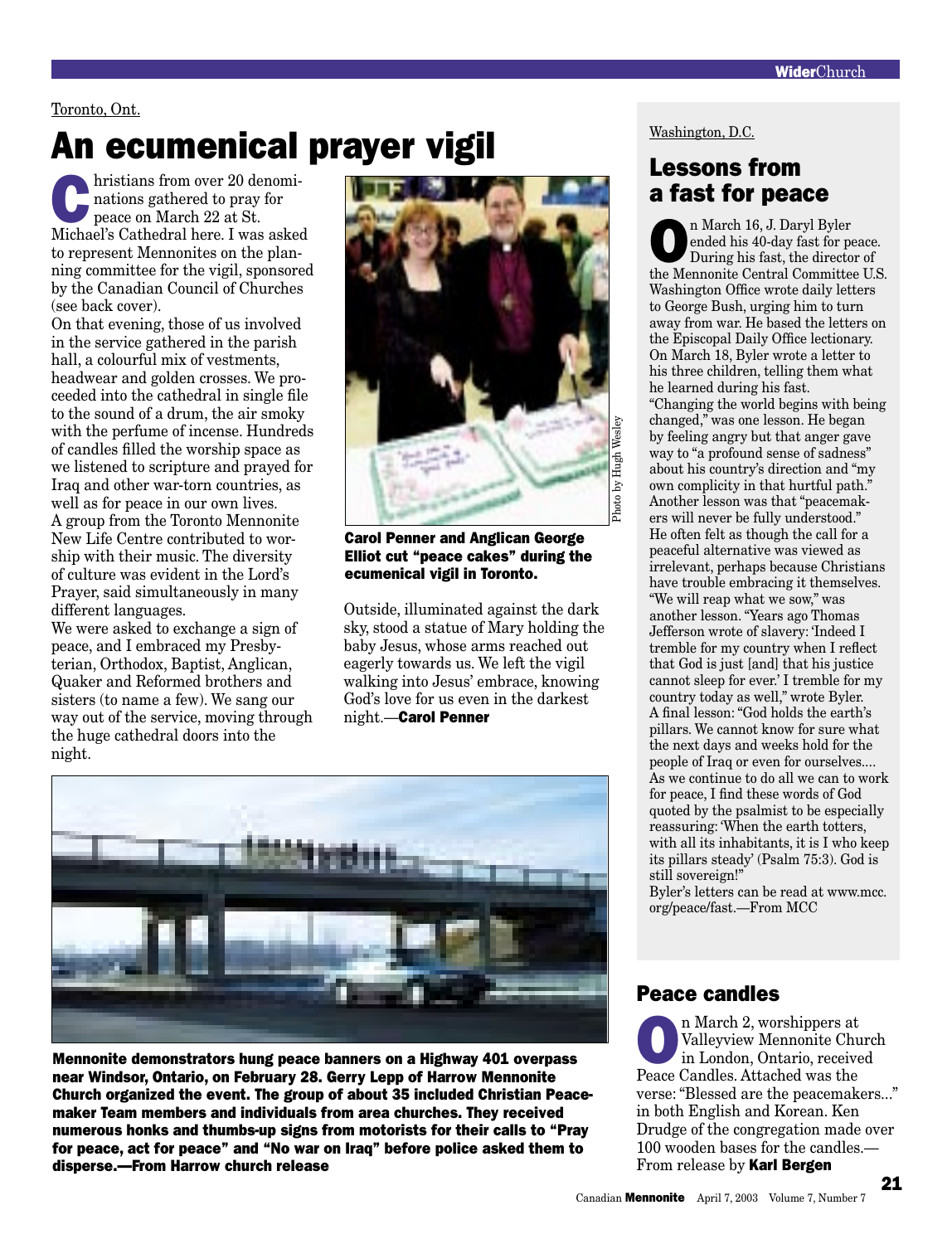#### Winnipeg, Man.

## Ukraine church responds to leadership loss

elling a congregation that their<br>pastors are leaving is bad news,<br>but it can be turned into a<br>positive stop if they're ready to take pastors are leaving is bad news, but it can be turned into a positive step if they're ready to take on more responsibility, says Peter Rempel, Mennonite Church Canada Facilitator for Mission Partnerships in Europe.

That's what happened when Rempel recently visited the Evangelical Mennonite Church in Zaporizhzhya, Ukraine, to tell them that Witness workers Jake and Dorothy Unrau of Alberta would be concluding their ministry this summer, even though the church had requested a one-year extension.

"Our budget situation at MC Canada forced us to set priorities for the support of mission workers," noted Rempel. Given the long support of the congregation (which began in 1993) as well as the good prospect of finding a pastor from Ukraine, "we decided to terminate the Unraus' assignment as scheduled," said Rempel, who was accompanied on the visit by Robert Charles, Europe director of Mennonite Mission Network (USA).

"The first responses from church members...indicated anxiety about how congregational business would be conducted, or how the church's operating costs would be covered or how the church would stay united," noted Rempel. Then, Nina Sobinina, co-chair of the council, responded.

"Surprisingly, she thanked me!" said



Ivan and Violletta Duschenko have been elected to be the pastoral couple of the Zaporizhzhya church.

Rempel. Until now the congregation has been behind a big wall the support from Canada, she said. Now they realize that they have to do the job themselves. She thanked churches in Canada for helping



Peter Rempel with women from the Zaporizhzhya congregation, from left: Lydia (Baerg) Belashova, Rempel, Nina Sobinina and Maria (Baerg) Samoylenko.

them in tough times.

"Now you are telling us that we can and should take more responsibility for our congregation. Thank you for giving us this challenge," she said. Sobinina urged members to tithe as Unraus had taught them. Though the congregation is still looking for a building for worship (they meet in a school), they recently purchased a five-room apartment for church offices and mid-week meetings. Rempel invited members to mention what they would miss about the Unraus.

"Almost every member present expressed gratitude for their ministry, mentioning their compassion, their listening, their practical assistance, their hospitality," said Rempel. One woman said that she was praying for a miracle—that the decision would be reversed.

"I then tried to encourage the congregation by telling them that the gifts in Jake and Dorothy which they cherished had also been given to them (as a congregation) by God.... So now they would need to call upon and affirm these gifts within themselves, among their fellow church members and their new pastoral leaders."

Rempel also suggested that the church and MC Canada draw up a covenant pledging their ongoing support for

each other through prayer, counsel and sharing resources. This covenant is currently being drafted.—**Leona** Dueck Penner

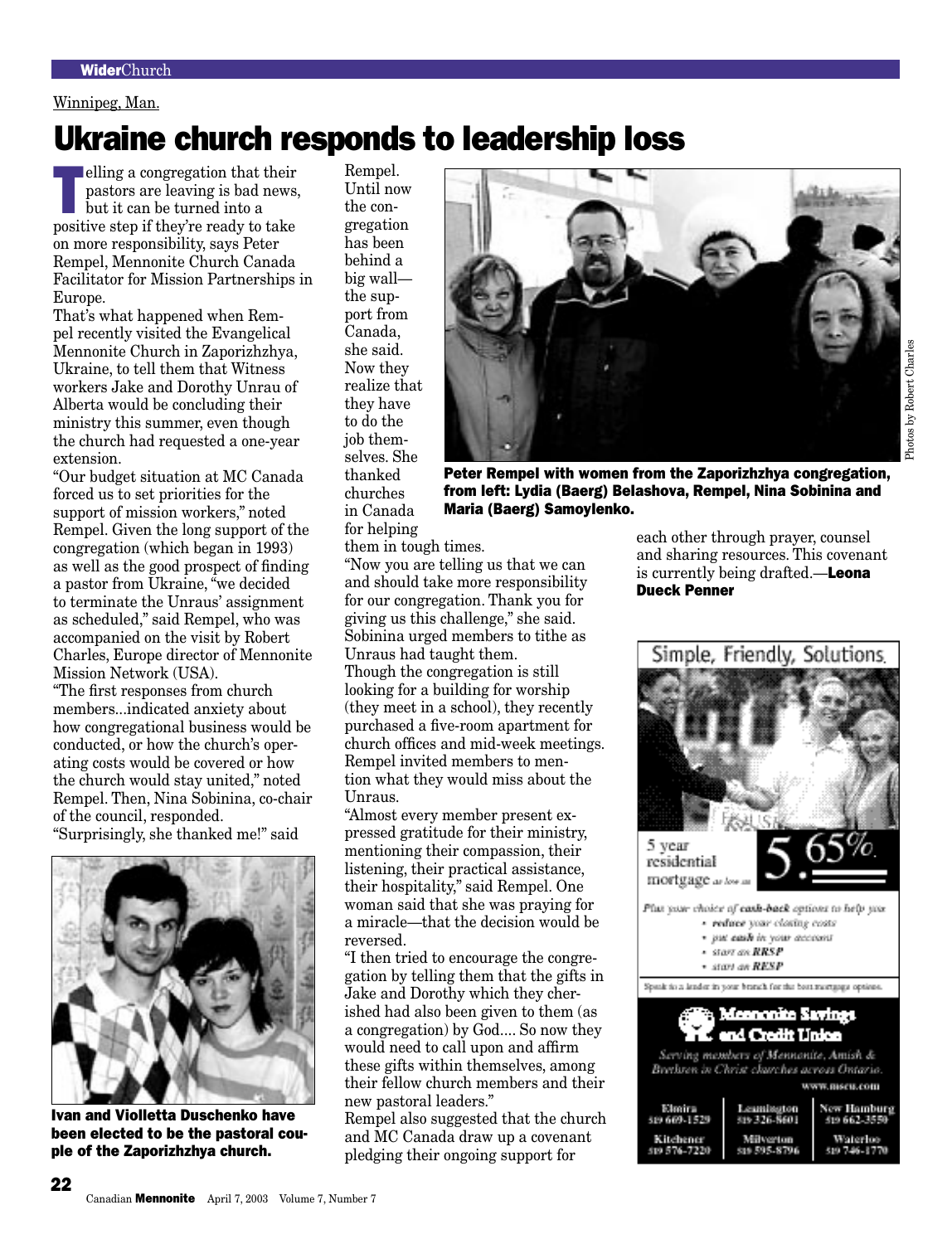Waterloo, Ont.

## Spiritual direction is a growing ministry

public forum on spiritual<br>
direction was held last Decem-<br>
ber at Waterloo North Mennon-<br>
its Church followed by a day of train direction was held last Decemite Church, followed by a day of training for practitioners and those who contemplate doing this work. In the forum, Marcus Smucker and a panel addressed the question, "What might be the emerging place

for spiritual direction in Mennonite congregations?" Smucker, former professor at Associated Mennonite Biblical Seminary (AMBS), has trained pastors to be spiritual directors. Participant Gerry Baechler says: "It's obvious that people are looking for a deeper, more intimate relationship to God.... It has for a long time been part of Christian history, so we need not

shape it into an Anabaptist form." What is spiritual direction? Miriam Frey, who is a spiritual director and is completing a Doctor of Ministry thesis on the topic, says, "It is a discipline that requires commitment to regular meetings with another Christian who attends to our relationship with God. The spiritual director is a mentor and a guide—one who has taken the journey before us and has been trained to listen for the movements of God's spirit in life."

What happens in the one-on-one relationship will vary, depending on the needs and questions of the directee and the experience of the director, says Frey. The time together can be spent in prayer, silence or discussion. The subjects for prayer and reflection include everyday experiences that shape and challenge our relationship to God. Spiritual disciplines such as journaling and discernment are often part of the experience.

"The benefits of spiritual direction are numerous," says Frey. "It is a calm place to become aware of our true selves before God, both strengths and weaknesses. We become more conscious of Christ's love and presence in everyday life.... The director is someone who will walk with us as we explore our deepest longings and profound experiences of the holy. The director is someone outside our experience who can provide perspective and freedom to explore our faith, without

expectations or judgement."

'The director is someone outside our experience who can provide perspective and freedom to explore our faith.'

 Beulah Steiner joined Smucker in exploring the question, "How is my ministry formed and transformed by the principles of spiritual direction?" Steiner has a spiritual direction practice in Ohio. Gary Horst, pastor of Avon Mennonite Church in Stratford, shared his thoughts as part of a panel. "I have been relating to a

spiritual director regularly for about five years. I also took the Spiritual Guidance Seminar for Pastoral Leaders at AMBS in 1998-99. In my ministry I find I am often suggesting ways that people can nurture their relationship with God and find spiritual health." He occasionally talks about his experience "in hopes that I can thus normalize it and offer it as a healthy choice that anyone could make."

Horst identifies various ways in which spiritual direction is part of his ministry. His job description includes six Personal Spiritual Retreat days and he shares insights gained as appropriate. He has taught spiritual direction in adult Sunday School as well as in worship. He describes various approaches to prayer and other spiritual practices (commonly called "devotional life") and introduces themes which invite people into spiritual formation or disciplines. He has led people in a simple version of the "Consciousness Examen," a way of reflecting on the past 24 hours in relation to God.

In his pastoral care, Horst uses the

basic questions of spiritual direction, including How are you experiencing God in all of this? What is happening in your prayer life? Horst is beginning to act as a spiritual director to lay leaders in the congregation, inviting them to reflect on how they are encountering God and what impact that has on their ministry. He is quick to note the challenges. Can one be a spiritual director to someone who is part of the group to whom the director is accountable, or the group over which he has oversight?

Frey adds another dimension to the place of spiritual direction: "Since Mennonite congregations and their pastors are usually busy with programs and activities for the community, this spiritual discipline is often exercised outside the congregation, also outside the denomination. In my experience, some directees initially look for this distance to heal past hurts with the church and to clarify their expectations of their congregation. Through spiritual direction, many persons have either returned to the church, or have come to appreciate their congregation in new ways." Spiritual directors in Mennonite Church Eastern Canada have formed an informal network. The two-day event in December emerged from their questions.—Maurice Martin

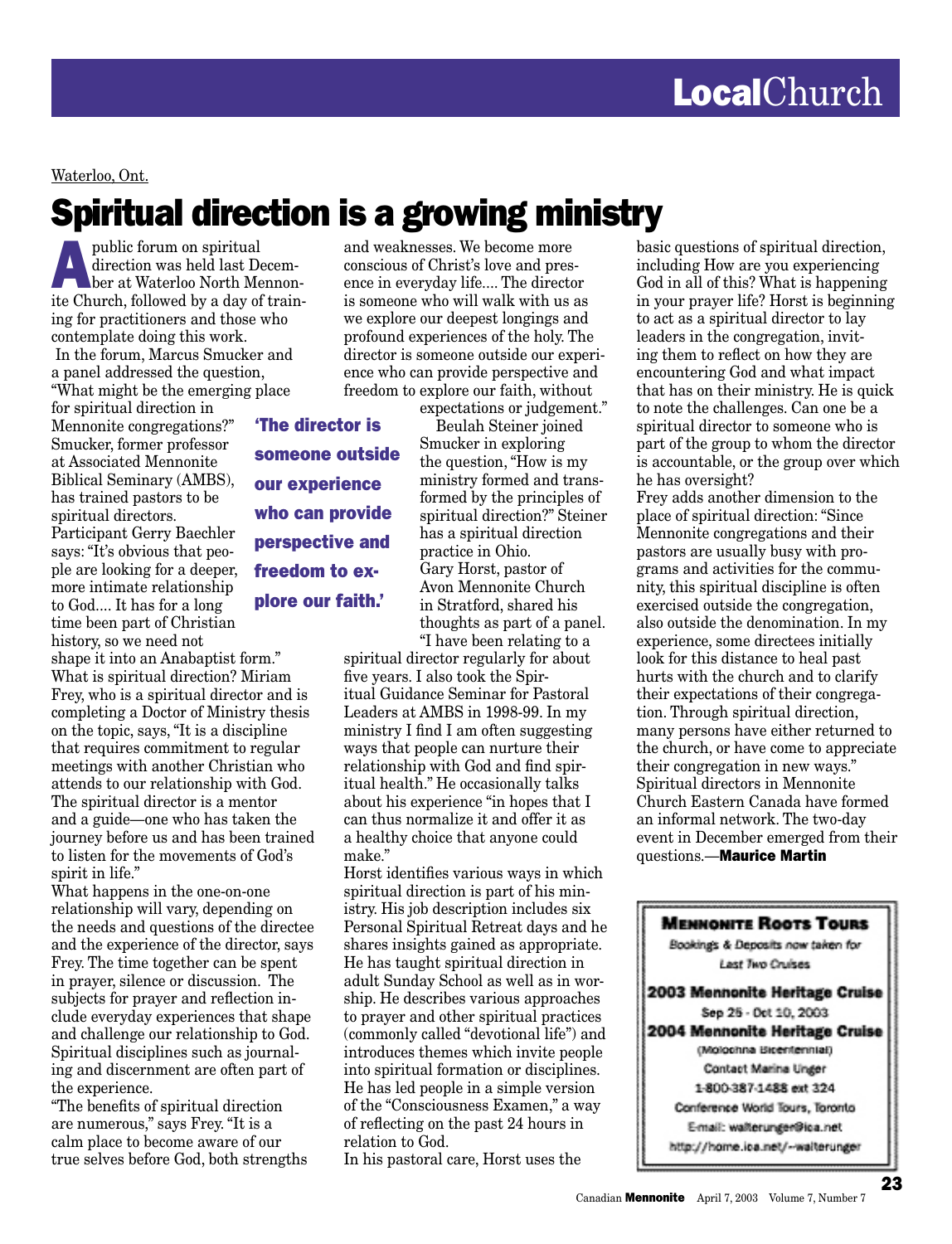#### Saskatoon, Sask.

## Sound man for more than Sunday morning

on Friesen is not your average<br>church sound man. It's not one-<br>Sunday-a-month on the sound church sound man. It's not one-Sunday-a-month on the sound board for this guy. He does the "sound technician" thing for a living. The successful owner of Soundworks International, Friesen has used his skills all over the place. He's travelled to Africa twice to volunteer his technical expertise for two different mission



Friesen

agencies, and he moves back and forth between Alberta and Saskatchewan setting up sound systems for churches. "I've worked with every Mennonite church in Saskatoon," he said

recently. Friesen learned his craft at the South-

ern Alberta Institute of Technology. Fortunately for him, this school had a larger than usual technical component. Other schools of that

time had little in the way of technical classes. In 1978, Friesen began working in radio and television. Four years later, he and his wife received a call about a term with West Africa Interior Mission. They had been married two years and both had a desire to travel. "I think it took us about 20 minutes to make the decision," recounted Friesen. The trip meant selling their house and car, and not all their friends could understand their decision. *Practical* portraits

The mission's focus was on evangelism. Friesen was assigned to studio work but discovered that the technical aspect was "non-existent." When they returned, Friesen contin-

ued in broadcast work. Then in 1990, now with three small children, they headed to Africa again, this time with Mission Aviation Fellowship. The technical aspect of the agency was already in place and he worked with high-frequency radio.

Now, when he does business with a church he plans a learning session

24

with staff to go over the basics. "More than half [of people] don't know how to use a mike properly," he pointed out. He stresses the importance of coordinating the needs at the front of the church with the needs at the back. He also mentions tricks to avoid the usual mistakes at the microphone like how to cut out breath noise and where to point the microphone when you first adjust it. And, in some instances, if the sound system isn't working properly, it makes more sense

New Hamburg, Ont.

### Technician enjoys working behind the scenes

Im Wagler, the sound technician<br>at Hillcrest Mennonite Church<br>here, has shared his talents in<br>this area for "well even 10 years" It is at Hillcrest Mennonite Church here, has shared his talents in this area for "well over 10 years." It is a position that he enjoys because he is able to "work behind the scenes." Tim coordinates the sound team and

> works with three other technicians to operate the sound system for many different events. As a dairy farmer, Tim has some flexibility and it is possible for him to help during the week at funerals and other church functions. In 1990, Hillcrest did a

major renovation to the existing building. One of the biggest changes for the sound team was a major upgrade of the sound system, which included moving from one microphone to a potential of eight.

The new system was purchased from the Carpenter Shop in Stratford, and Tim remembers that its staff offered a great deal of support to the church technicians. Training and seminar opportunities helped the team to work effectively and the shop offered help with problems that came up. This new system improved the sound quality and brought much more flexibility. It introduced the congregation and the team to the wonders of the cordless mike. Tim spent several late nights helping with the installation, which included crawling around under the platform to add wiring and jacks.

just to turn it off and have the person at the front speak up.

So how does a sound technician contribute to the ministry of the congregation?

"People come to worship," said Friesen, "if they can't hear, the large reason for them being there is not valid." As a sound technician "you help the teaching/talking by being technically clear."—Karin Fehderau

Hillcrest in now able to make recordings of its services, another responsibility that Tim enjoys and coordinates. For Tim, the biggest challenge for the team "is to make sure that everyone can hear and understand." Finding this balance is his biggest reward. "No complaint means we are doing our job," he says. The Hillcrest congregation is reaping the rewards of its behindthe-scenes, available technician. "I am always looking for feedback, but not from the sound system," concluded Tim.—Joy Wagler



Tim Wagler checks the sound at the Hillcrest church.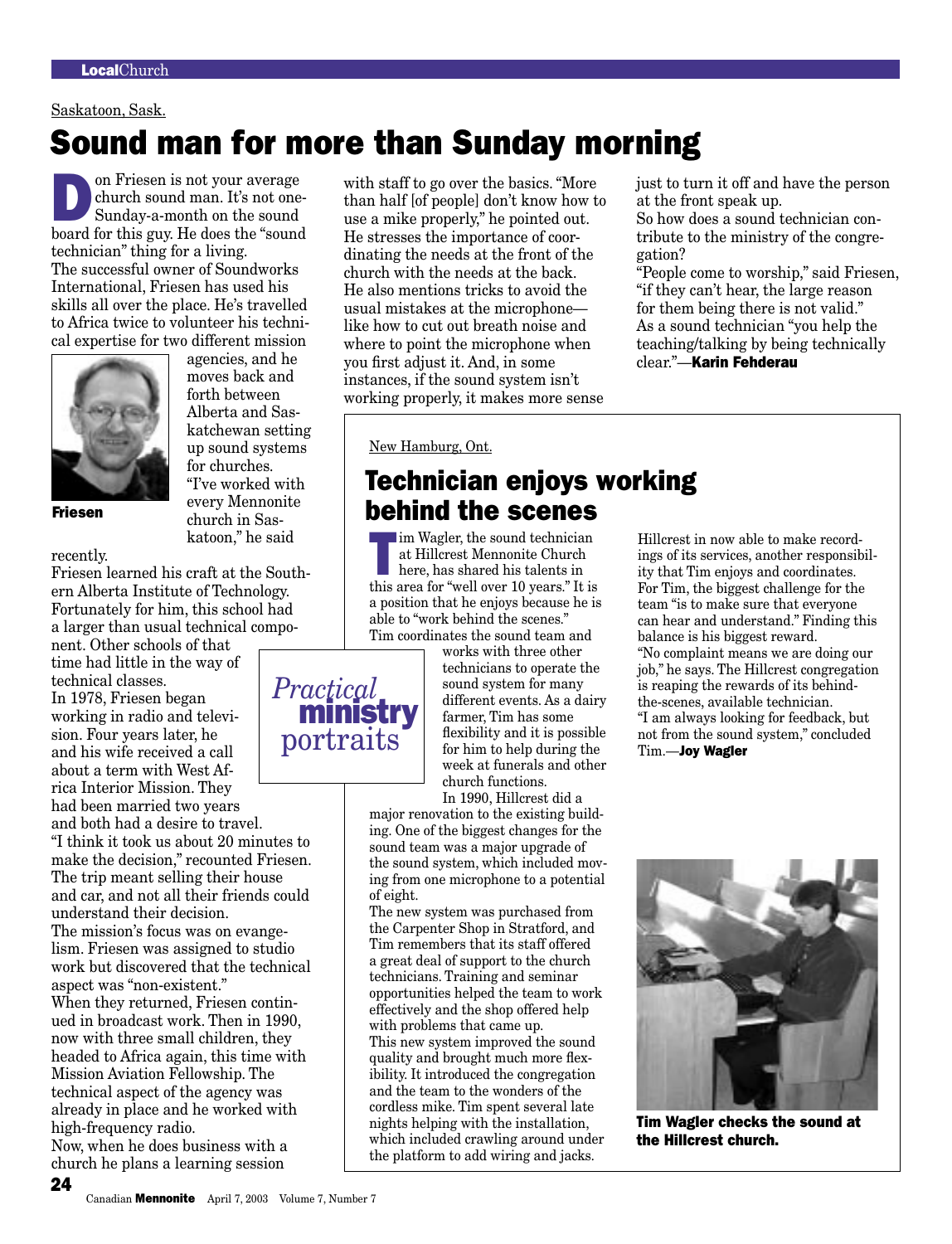#### Tavistock, Ont.

## Parish nurse part of church ministry team

s you ought not to attempt to<br>
or the head without the head,<br>
or the head without the body, so<br>
nother quick you to attempt to guys cure the eyes without the head, neither ought you to attempt to cure the body without the soul, for the part can never be well unless the whole is well" (Plato).

Jean MacDonald, parish nurse at East Zorra Mennonite Church, includes this



quote in her regular article in E-Z Times, the congregational newsletter. The congregational brochure offers further definition of her role: "Rooted in the vision of Christ as

MacDonald

healer, this ministry grows out of the belief that all faith communities are places of health and healing and have a role in promoting wholeness through the integration of faith and health." A parish nurse does not do "hands on" nursing, nor does she take the place of community health personnel or home care resources. Rather, she works as a liaison between the individual and these resources. MacDonald sees her job to be "to complement what's out there, to fill in the cracks." The "cracks" include communication gaps between patient and medical health practitioners. "My role is to help interpret what the doctor is saying to the patient, to help people understand their medical options, and to help them frame what questions to ask." Sometimes there is technical language which needs to be interpreted. Sometimes people simply need help to access the services which are available.

At East Zorra, pastors Delmer and Elsie Epp, MacDonald as parish nurse, and the Care Team (elders) are charged with pastoral care for the congregation. They also train volunteers how to offer care. Elsie notes that MacDonald is also a resource to her in her pastoral care work. "It's a bonus to

me in my pastoral work to be able to say to a person, 'I don't know, but Jean might.'"

Having been a paediatric nurse for a decade certainly qualifies her to deal with pregnant women and new mothers. Her current part-time employment at The Maples nursing home in Tavistock also keeps her engaged in the medical field. Sometimes as she visits congregational members she ventures into emotional issues such as depression: "We often move very readily into the spiritual." A committee called "Health Ministry Team" supports MacDonald in her work, and assists her in devising educational events for the congregation—for example, a diabetes health fair, a seminar on multiple sclerosis (a member has that condition), and information sessions in the Sunday School hour. She maintains a bulletin board which features monthly health care concerns.

 "Do I see this as my calling?... Certainly I was very interested in it when Elsie and spoke of the possibilities.... I have been stretched in areas I had not thought I could do, such as doing worship leading for a funeral service. Reading scripture and praying with patients is new to me; in nursing school we were taught not to go there!" She adds that she knows her limitations. If questions are beyond her, she

refers clients elsewhere.

In addition to her nursing diploma, MacDonald has taken some counselling courses, including a week of training in handling grief. She also took the eight-day "Parish Nurse Institute" at McMaster Divinity College and is now looking for more theological courses. The challenge of parish nursing is that it is not hands-on nursing and so it is less clear when the task is done. The "doing" consists of listening, consulting, praying. Blessings involve time with people, which MacDonald enjoys. "The satisfaction goes beyond the physical improvement, though that too is rewarding," she says. "My role as parish nurse has given meaning to my presence at East Zorra church. And, frankly, my initial sense of 'not belonging' because I am not so interrelated as others, helps maintain a sense of confidentiality and trust with people." The congregation had some initial reservation about the "parish nurse" designation because "parish" did not seem to fit the Mennonite understanding of church. However, they have accepted the term's suggestion that they are open to offering this service also to the community.-Maurice Martin



Four members of Rosthern Mennonite Church in Saskatchewan reached 90 years of age in January and February. From left: Anna Rahier, Paula Dyck, Mary Rempel and John N. Dyck. All four still live in their own homes.—Irma Neudorf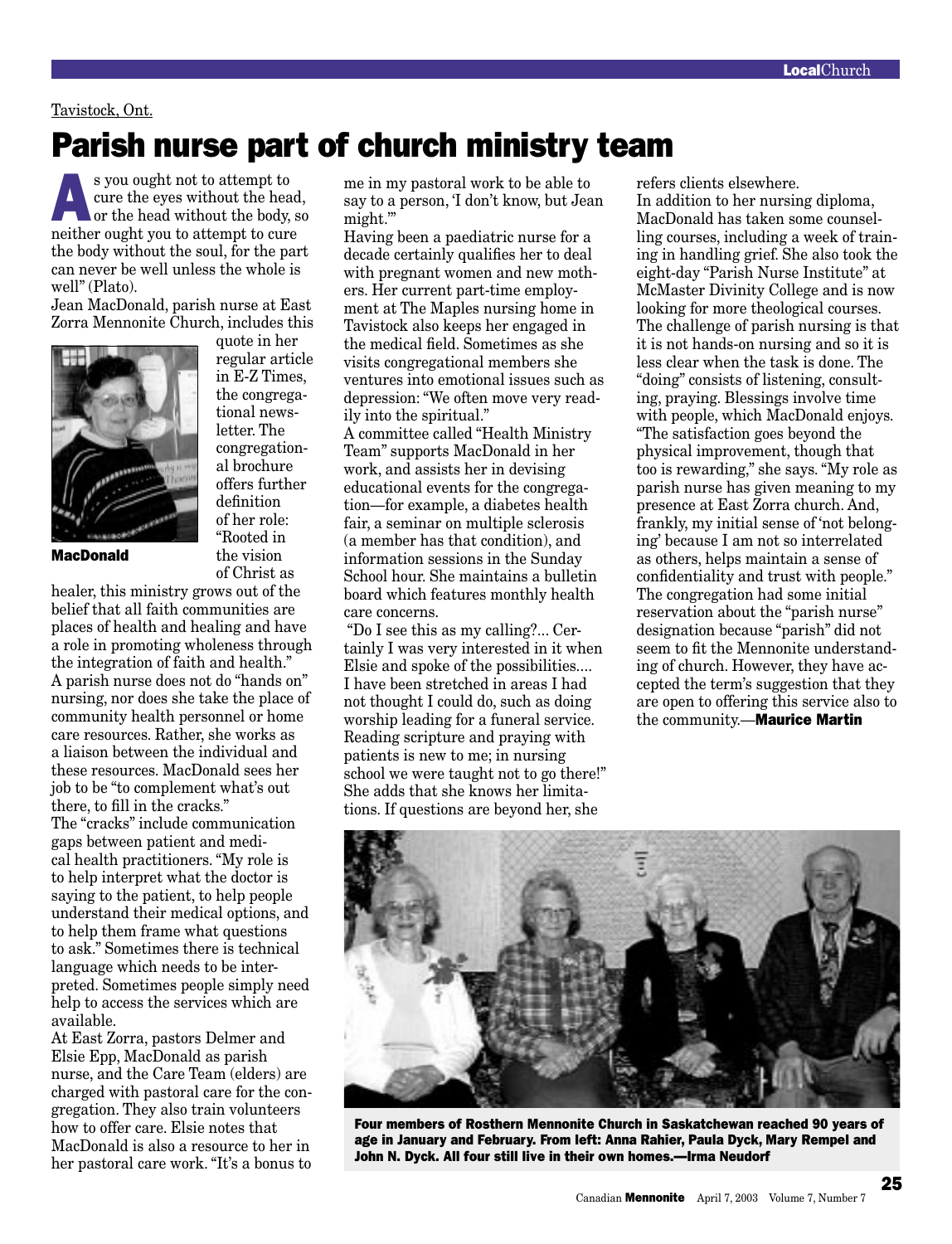## Canadian Mennonite Yellow Page



**Helping People Move Toward Peace and Wholeness** 

Individual, Couple and Family Counselling (519) 886-9690 - 9 Avondale St. S. Waterloo



**SUPPORTS AND MAIN BUMSFEAD** PERMINING  $1.07$ MORETTES AND SOLOTTLED

Shalom

**Services** 

Counselling

al Seydar-Panewer, **EA. U.L.MA. Suriness Inconetions** Cheribis/Non-profits Wille-Orasta, Baul Estate



### MILLER THOMSON LLP

Barristers & Solicitors, Patent & Trade Mark Agents



Tom Jutzi aa.u.a

700-22 Frederick Street Kitchener, Ontario, N2G 4A2 Tel: 513.579.3661, Ext. 355 Fax: 519.743.2540 Sutzi@milerthomson.co

Family Business & Estate Planning





204.324.9574 joha@ipemanitoha.com Financial Planning, Investments, and Insurance. in Wirnipeg and Southern Manitobal

### **Riverstone Retreat Centre**

+Year-round retreat house: 5 bedrooms, spa, kitchen . Large pavilion: church gatherings, reunions, concerts, weddings . Riverside caboose cabin-Private riverside campeltes

Edith & Ernie Martin (519) 369-3447 RR 2, Durham, ON NOG 180

ր**ճ 1 ո** աւ ո

### Mennonite and Credit Union

Serving members of Mannonite, Amish and Brettown in Christ clareches across Ontario.

| Processed Jackson<br>All processed on<br>Scherphonomethe<br>Montenant Cycles | 8mira<br>519 6654 528<br>1900 265 1994       | Mikatan<br>519.295-3796<br>ኅ 900 952 22 17  |
|------------------------------------------------------------------------------|----------------------------------------------|---------------------------------------------|
| <b>Row-Deputy</b><br>Euro Inventante<br>Maniyey a<br>Tendone                 | Kitchener<br>5195767220<br>1900 525 6901     | NewHamburq<br>519 662.3550<br>1900 567 4047 |
| Idea y Oral<br><b>Johnson Markey</b><br>and Jessen Co.                       | Learnington<br>519326-3601<br>1999 295 550 ከ | Waterloo<br>519 7464 770<br>1900-2554518    |

**WWW.amsell.com** 

| Rose Szczepanik                |
|--------------------------------|
| <b>Ruth Wiebe</b>              |
| <b>Teddy Wiebe</b>             |
| Liz Krohn                      |
| <b>Fiona</b> Stafford          |
| <b>Corinne Walley</b>          |
| 428 Academy Road, Winnipeg, MB |
| Phone: 1-888-550-8998          |
| $(204)$ 488-6653               |
| bontrav@escape.ca              |
| Fax: (204) 488-6694            |



We design, implement, and service financial programs to meet the personal goals and objectives of our clients.

> Mervyn Sutton, CFP, CHFC **Chartered Financial Consultant**

> > (306) 764-5335

49 Pereverzoff Place Prince Albert, Saskatchewan S6X 1B4

## **Roth Nowak INSURANCE BROKERS**

119 UNIVERSITY AVENUE EAST WATERLOO ONTARIO N2J 2W1 TELEPHONE: (800) 576-7166

**EMAIL:** service@rothnowak.com

Auto Home Business Insurance

Dennis Roth

Ed Nowak

Serving the Mennonite Community throughout Ontario

**REPRESENTING** 

Allianz (il)



#### For more information on advertising, please contact:

Barbara Burkholder at: 1-800-316-4052

### Automotive Automotive

West Park Motors, Altona, MB GM Sales-Leasing-Parts-Service (204) 324-6494; www.westparkgm.com

### Bed & Breakfasts Bed & Breakfasts

Elsa's Place, Winnipeg, MB (near CMU) (204) 284-3176, <elsavern@escape.ca>

Willow Springs Suites Bed & Breakfast Baden, ON toll-free: (877) 467-2083 web-site: www.bbcanada.com/2212.html

Woodlot Acres Retreat B & B New Hamburg, ON (519) 662-2089 www.bbcanada.com/2892.html

### Bedding Bedding

Shepherd's Dream, Janet Kroeker Box 3843 Steinbach MB R0A 2A0 1-866-552-0167, woolkroe@mts.net www.woolbed.ca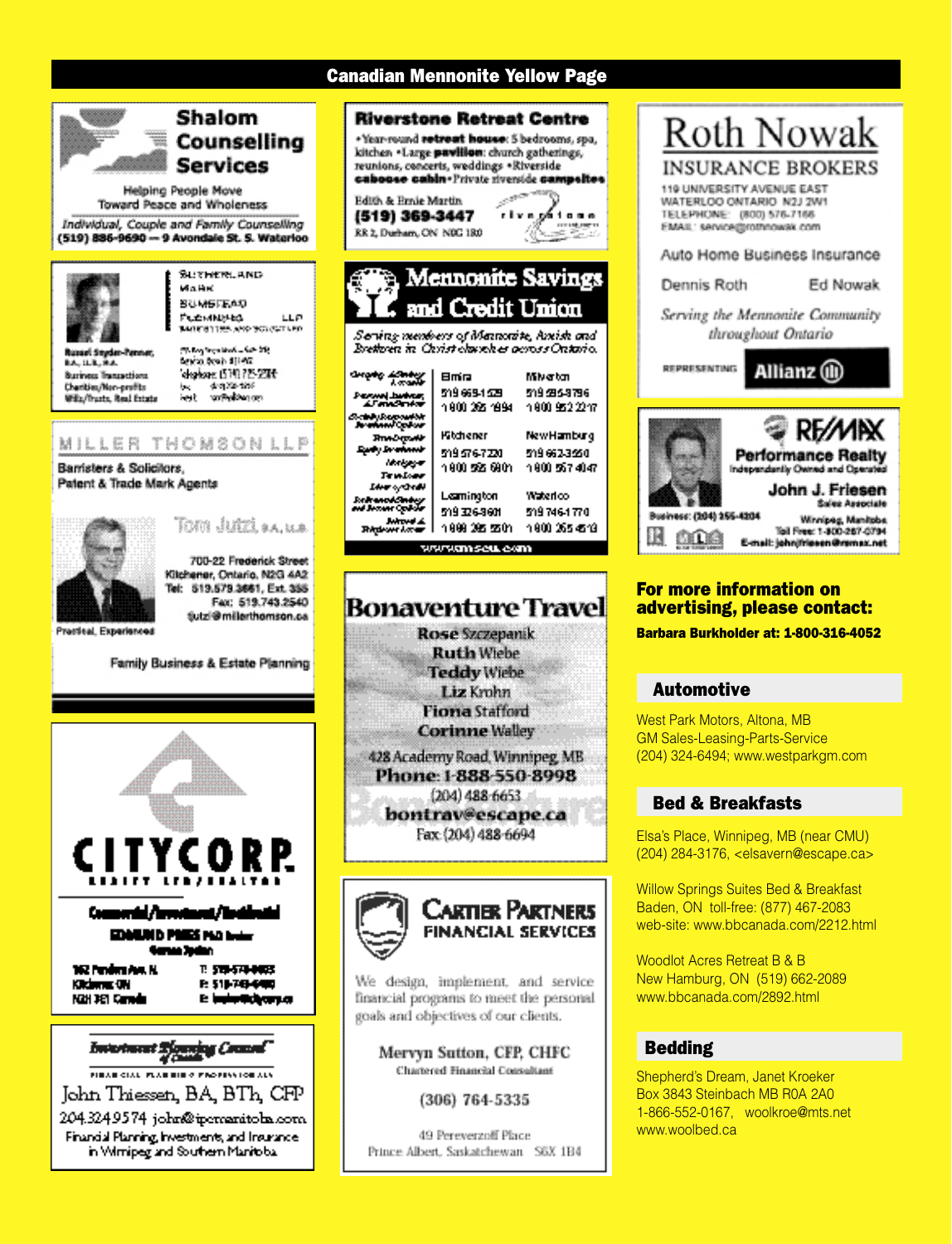#### Canadian Mennonite Yellow Page

### Counselling Services Counselling Services

Shalom Counselling Services (see ad page 26)

#### Educational Resources

Educational Resources

Mennonite & Brethren in Christ Resource Centre, Kitchener, ON (519) 745-8458 www.mennonitecc.on.ca/resources

#### Financial Services

Financial Services

Cartier Partners Financial Group (see ad page 26)

Gerber Financial Services, Waterloo, ON (519) 746-1900; www.gerberfinancial.com

IPC Investment Corporation (see ad page 26)

Mennonite Savings and Credit Union (see ad page 26)

Roth Nowak Insurance Brokers (see ad page 26)

#### Floral Services Floral Services

Edelweis Florist, Winnipeg, MB 1110 Henderson Hwy.; call toll-free 866-672-8279; VISA/MC accepted

#### Funeral Services

Funeral Services

Washington & Johnston, Toronto, ON 717 Queen St. East, (416) 465-3577, Jenn Thiessen, Director Affordable Burial and Cremation Options

#### Legal Services

Legal Services

Miller Thomson LLP (see ad page 26)

Sutherland, Mark, Bumstead, Flemming (see ad page 26)

**Lodging** Lodging

Riverstone Retreat Centre (see ad page 26)

#### **Real Estate** Real Estate

CITYCORP Realty Ltd. (see ad page 26)

Re/Max Performance Realty (see ad page 26)

#### Retreat Centre

Resort/Retreat Centre

Riverstone Retreat Centre (see ad page 26)

#### Senior Housing

Senior Housing

Cedar Creek Lodge, Chilliwack, BC (604) 792-6182, Full Service Retirement Living

#### **Travel**

**Travel** 

Bonaventure Travel (see ad page 26)

Menno Travel, Abbotsford, BC 1-800-667-5559; info@mennotvl.com, www.mennotvl.com

Mennonite Your Way Tours 1-800-296-1991; www.mywtours.com

#### Diwaniyah, Iraq

## MCC sending 'weapons of mass instruction' to Iraq

Before the war in Iraq began, Mennonite Central Committee was rehabilitating schools and distributing school kits to help build a peaceful relationship with the Iraqi people.

"These school kits are 'weapons of mass instruction,'" said Menno Wiebe, MCC representative for Iraq and Jordan.

About 70 percent of schools in central and southern Iraq are in need of rehabilitation. There is a chronic shortage of basic school supplies. Children are more likely to search for work than stay in school—20 percent of Iraq's young children are not in school, with nearly twice as many girls staying out as boys.

Over the last year, MCC with its partner, Islamic Relief Agency, has rehabilitated four schools and is providing 28,000 school kits.

A year ago, broken windows, chipped plaster and fading paint on dirty walls characterized the Al-Fatua Primary school here. With the support of MCC, the school was transformed.

When MCC workers visited the school last summer, the principal, Sa'ad Dakhil was optimistic. Bright walls reflected the sunlight as Dakhil expressed gratitude for MCC's rehabilitation of the school. He showed off the re-paved playground, new windows and

school toilets. Approximately 600 boys

attend the school in two shifts. Education is free, but two wars, 12 years of economic sanctions and government policies have depleted the country's resources.

Because of the highlydeveloped school system that existed in Iraq before 1990, members of the older generation are often well-educated. In fact, said Sa'ad Dakhil, "many teachers are over-qualified." It has not been easy supporting these teachers on salaries of 10,000 to 20,000 dinars (\$7.50 to \$15) per month.—MCC

In late February, Manitoba volunteers helped pack meat at the Winnipeg warehouse as part of a shipment of 30,490 kilos of canned meat that MCC is sending to Jordan for Iraqis displaced by the war.—From MCC releases



is sending 30,490 kilos of meat from North America.

Alyssa Unrau packs a can of beef destined for Jordan, where MCC is sending aid for Iraqi war victims. Alyssa is from the Stuartburn Sommerfeld Mennonite Church which helped pack meat February 27 in Winnipeg. MCC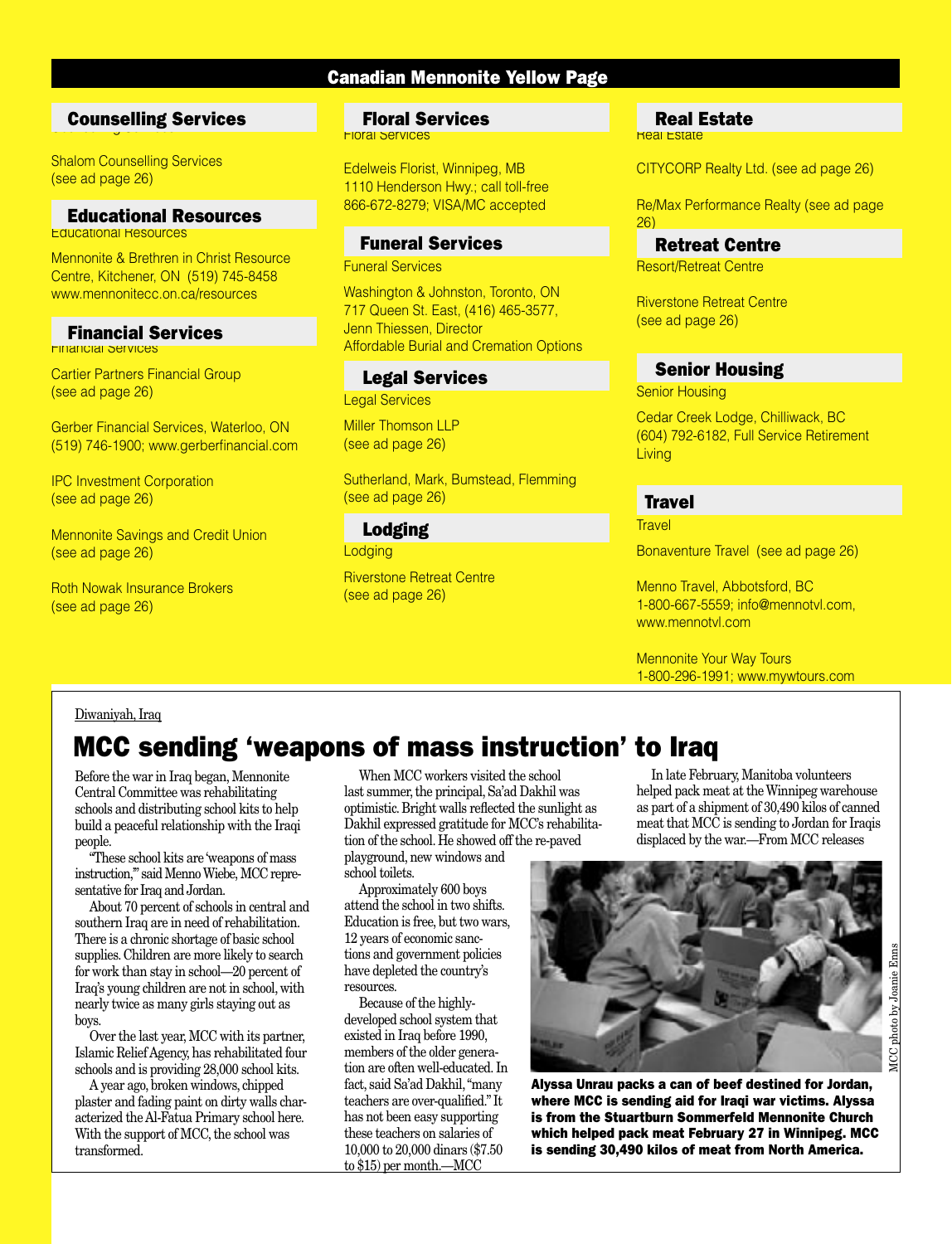

## Summer Happenings

### 55 Plus retreats at Manitoba camps

The 55 Plus Retreats at both Camp Moose Lake and Camp Koinonia this spring will focus on the topic of living life fully as one enters retirement and the "senior" category. The camps are part of Mennonite Church Manitoba.

Peter Wiebe is the speaker at the Moose Lake retreat, May 26-28. Wiebe was born in Plum Coulee, Manitoba, and has pastored for many years in the United States. He is well known as a retreat and seminar speaker. His passion is to make the "senior years" the best years, with service as an enriching component. His topic will be "Leaving a legacy of a living faith."

Menno Janzen is the speaker at the Koinonia retreat, June 2-4. Janzen recently retired from full-time pastoral ministry in Winkler, Manitoba. He will speak on "Myths of retirement." How can retirement be a time of enrichment, service and growth?

The retreats are open to persons 55 years and older. Physically challenged persons are welcome. The retreats are organized by Mennonite Church Manitoba as part of the Camps with Meaning program. Further information is available by calling (204) 896-1616.

### Focus on historic Fraser Valley

A conference on "First Nations and first settlers in the Fraser Valley (1890-1960)" will be held at University College of the Fraser Valley in British Columbia on June 5-7. Cosponsor is the Yarrow Research Committee, publisher of the recent collection, Yarrow: Mennonite Promise, edited by Leonard Neufeldt.

The conference committee is chaired by Ted Regehr. Keynote speaker will be Marlene Epp. Presentations will focus on early religious life, immigrant life, art and literature, schools and economic initiatives. The event also includes a tour and banquet at Yarrow Mennonite Brethren Church.

More details are available online at www. ucfy.bc.ca/library/yarrow/yarrow.htm. Tickets for the banquet can be obtained from David Giesbrecht at (604) 853-0382.—From release

### DISCOVER THE WORLD ON A **TOURMAGINATION TOUR**

### 2003 TOURS

In the FOO ISTEPS of the APOSILE PAUL (May 30 stare 15). EUROPEAN HERITAGE (June 9-25) ALASKA CRUSE TOUR (June 11-23) CHNA (June 15 - July 1) MALESTIC CANADIAN ROCKIES (Init) 7-20). EUROPE AN TOUR EF GRANDPARENTS. and GRANDOHLDREN (July 15-22) SIMUL TOWN THEATRES and COUNTRY GARDENS. (luly 29 - August 4) NENNONITE WORLD CONFERENCE (August - 6 Tours) **BULL FOLLAGE TO UR in NEW ENGLAND.** 0xisber 7-130 GERMANY and SWIZERLAND October 9:233 CHRISTANS SERVICE TOUR 1a PENNSYLVANIA. (November 29 - December 4) **2004 TOURS** SERVICE TOUR In SUNNY JAMACA. (kancary 23 - February 1). **METNAM (February 421)** 

ASTRAIA and NEW ZEALAND (February 6-26).

MEXICO (Wards 217)

PARAGUAY, BOLIVIA and PERU (March 23 - April 8). SEVEN CHURCHES of REVELATION (May 28 - June 7). ENGLAND and SCO LAND for GRANDPARENTS. and GRANDOHLDREN (June 23 - July 5). From FRAGUE to GDANSK (Ivity 22 - August 1). CANADIAN MARITIME PROVINCES (August 7-16) SWISS-VOLHYNUN MENNONITE HERITAGE Castenber 15-29)



Building bridges crong Neonanites and other divisions. aramahla verlahirangi anstanolesignal turel"

#### CALL 1-800-505-0451

FOR MORE INFORMATION AND TO BOOK YOUR TOUR.

E-VAL: office@lourmogination.com **VB: ww.larmaindin.com** e Wilkwickmaar

1011 Collail Road Materiog OH H2J1V& Carada Salarying Re 18960-1315 Bag #1567624 IK4

**Station Arts Centre** presents **Mary's Wedding** By Stephen Massicotte Director Tibor Feheregyhazi **July 3 - August 3, 2003** ... a tender, compelling story about a night filled with dreams dreams of love and war, and dreams of what might be - in the year 1914.

An award winner!

Gallery Exhibit Pre-show "Legacy" dinners

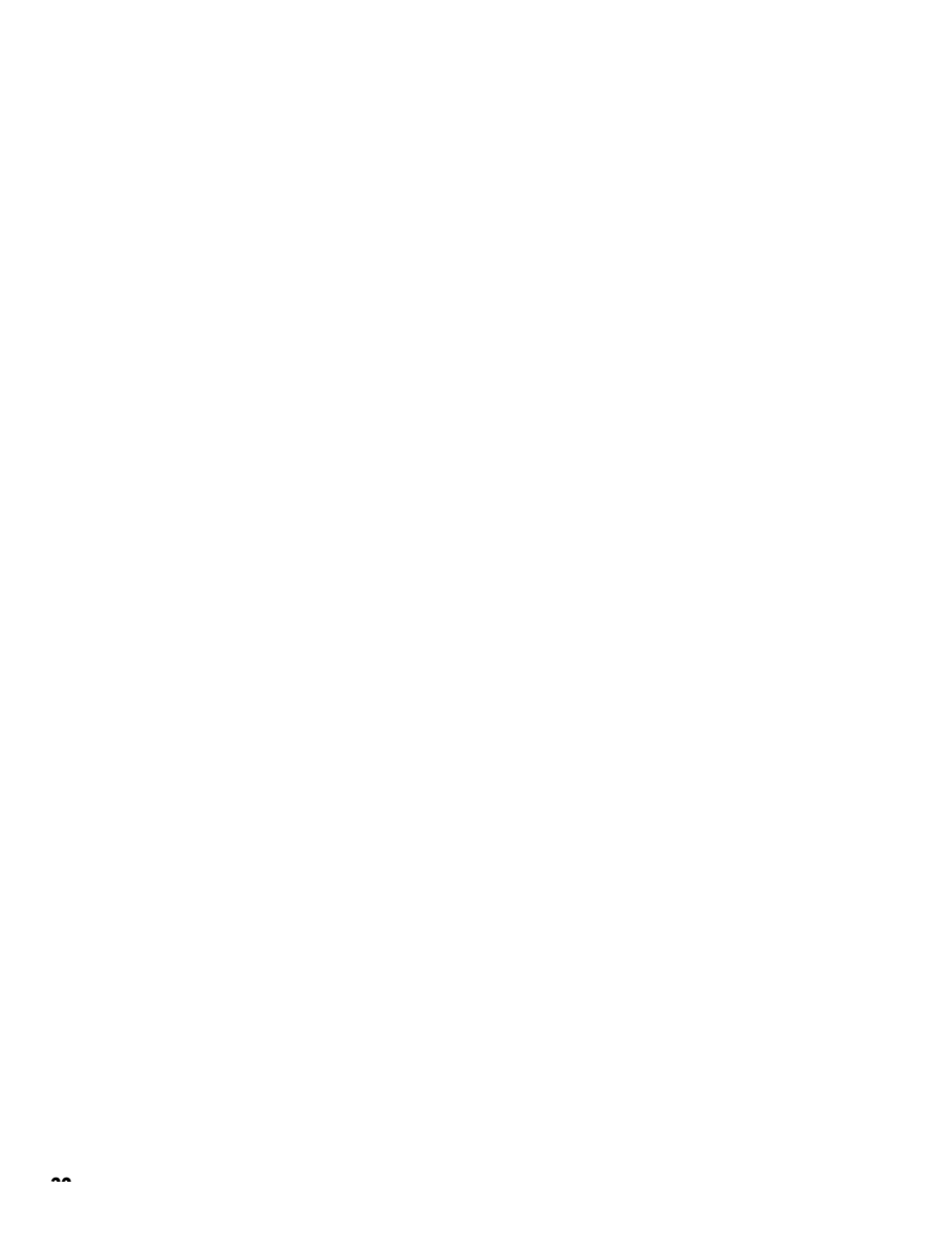#### People & Events Transitions

Waterloo, Ont.—Matthew Bailey-Dyck, former pastor at Waterloo-Kitchener United Mennonite Church, was denied entry into the United States on March 7, after immigration officers found Christian Peacemaker Team literature in the trunk of his rental car. The officials claimed that the CPT newsletters, printed in Chicago, were anti-American. Bailey-Dyck was returning to his studies at Associated Mennonite Biblical Seminary after speaking here about his recent trip to Iraq with CPT. After being finger-printed and photographed, he was interviewed in Detroit where an FBI agent questioned him about the work of CPT. Bailey-Dyck was advised that his student visa would be reissued, but he was cautioned not to bring any more of that literature across the border.—CPT release

#### Births

**Bartel**—to Jackie and Steven, Pleasant Point Mennonite, Clavet, Sask., a daughter, Hailey Lee, March 13. **Bowman**—to Kathy and Brian, Crosshill Mennonite, Ont., a daughter, Kasja Madeline, March 8. **Enns**—to Wendy (Arnaud Mennonite, Man.) and Darcy of Winnipeg, a daughter, Brianna Beverly, Feb. 6. **Gerber**—to Lora and Greg, Crosshill Mennonite, Ont., a daughter, Carly Hazel, Feb. 12. **Loewen**—to Trisha and Mark, North Leamington United Mennonite, Ont., a daughter, Olivia Sharon, Feb. 14. **Schaefer**—to Suzanne and Chris, Preston Mennonite, Cambridge, Ont., a son, Ryan Christopher, March 5. **Schroeder**—to Angela and Rob, Sherbrooke Mennonite, Vancouver, a son, Adam James, March 14.

**Schroeder**—to Lacey and Tim, Pleasant Point Mennonite, Clavet, Sask., a daughter, Hunter Brooke, Jan. 30. **Teichroeb**—to Johanna and Chris, Bethel Mennonite, Langley, B.C., a son, Zachariah Daniel, Feb. 16. **Tiessen**—to Kim and Rob, Sherbrooke Mennonite, Vancouver, a son, Josiah Jacob, March 23. **Wiebe-Billings**—to Jocelyn (Carman Mennonite, Man.) and Jamey, a daughter, Taylor Skye, Feb. 10.

#### **Deaths**

**Biehn**—Grace, 90, First Mennonite, Kitchener, Ont., Feb. 4. **Dyck**—Helene, 86, Steinbach Mennonite, Man., March 9. **Ens**—Eva, 90, Bethel Mennonite, Langley, B.C., March 18. **Heintz**—Carol, 62, First Mennonite, Kitchener, Ont., Feb. 8. **Kliewer**—Cornelius, 87, First Mennonite, Winnipeg, Dec. 2. **Kliewer**—Jacob, 74, Waterloo-Kitchener United Mennonite, Ont., March 12.

**Koop**—Peter, 89, Clearbrook

Mennonite, Abbotsford, B.C., Feb. 22. **Peters**—Leona, 77, Zoar Mennonite, Langham, Sask., March 20. **Redekop**—Marie, 97, Bethel Mennonite, Langley, B.C., Feb. 19. **Shantz**—Robert, 50, St. Jacobs Mennonite, Ont., March 17. **Siemens**—Amanda, 81, Coaldale Mennonite, Alta., Feb. 26. **Spenst**—Elizabeth (Schmidt), 88, Clearbrook Mennonite, Abbotsford, B.C., March 20. **Werner**—Johann, 86, Steinbach Mennonite, Man., March 10. **Wideman**—Clayton, 80, Bethel Mennonite, Elora, Ont., Feb. 27. **Wiebe**—Henry, 71, Clearbrook Mennonite, Abbotsford, B.C.,

March 19.

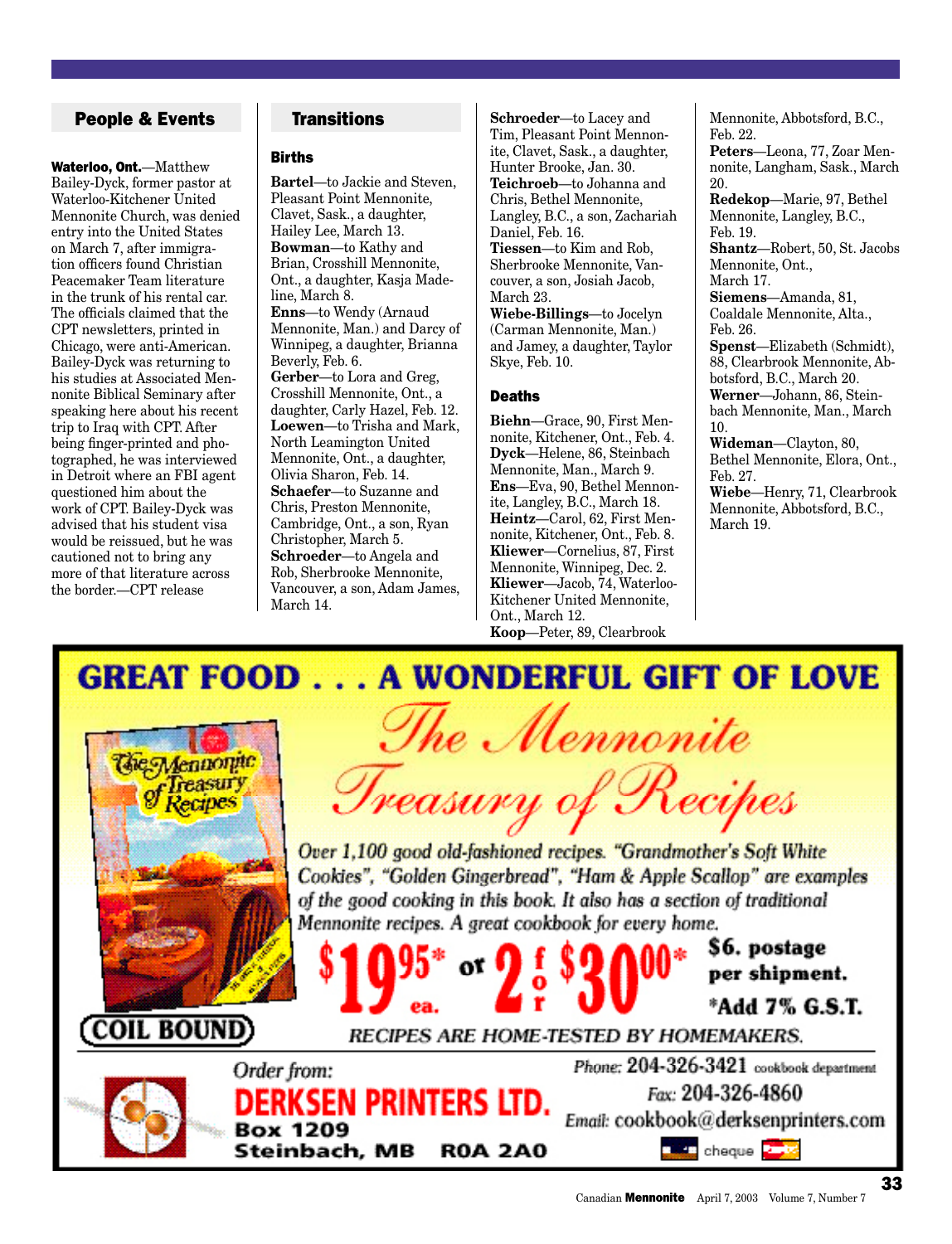## **TheChurches**

mennomic enanci Canada Mennonite Church

#### Youth planners call for crosses and quilts

The Y\_MAD (Youthful Mennonite Assembly Planners) team is looking for quilts and crosses from across MC Canada for the Youth Assembly July 9-13.

Whittled and carved pocketsize crosses are needed for the St. Catharines assembly. Their use will remain a mystery until the time of the event. Dimensions are to be no bigger than 1 1/2 inches in height and 1 inch across; depth less than 1/4 inch. Cedar is preferred.

If you can whittle or carve crosses, please contact Darren Kropf at (519) 273-3249; email: kropfdawg@hotmail.com.

As part of an on-site service project, the Youth Assembly needs double and single sized quilts ready for knotting (including wool for knotting). The completed quilts will be donated to MCC. Youth and adults will be invited to knot

quilts together. If you are able to help with quilts, contact Herb Sawatzky, phone (905) 468-3313, e-mail: herbsaw@ mergetel.com.

An additional on-site project will be the construction of skate board ramps and trick boxes to donate to local drop-in centres.—MC Canada release

#### April Equipping packets sent out

The April 2003 "Equipping Canada" packet from Mennonite Church Canada has been sent to churches. It includes: a letter from general secretary Dan Nighswander about budget cuts; an introduction to Sven Eriksson, new denominational minister; prayer requests; The Parish Paper; Resource Update; Witness bulletin notes; Mennonite Heritage Centre Gallery announcements; and information on Vacation Bible School curriculum and AMBS Pastoral Studies Distance Education.

Mennonite Church

#### **Mennonite Church** New assistant at head office Eastern Canada

Galen Peters of Waterloo, Ontario, has been appointed administrative assistant to the Minister to Conference of Mennonite Church Eastern Canada, David Brubacher. It



is exciting to see people with the skills that Peters brings who are ready to use their gifts for the broader church, notes Brubacher.

For Peters, this positions seems like a natural next step. Most recently, he worked as a researcher and translator at Pandora Press in Kitchener. He holds degrees from Canadian Mennonite Bible College, the University of Waterloo and Wilfrid Laurier University.

For two years he served with Christliche Dienste (voluntary

service program of the the German Mennonite conference) in Bammental, Germany. He is a member of Erb St. Mennonite Church and participates in a variety of congregational and community programs.

Peters is highly affirmed for his organizational and communication skills. His work will include assisting in the daily operations of the office, overseeing property issues and working at conference planning.

Peters is not daunted by having to figure out new things. He visits his favourite website, "Howstuffworks.com," frequently as he embraces a new challenge.

Peters begins this position on May 1. In August he will be married to Victoria Robison of Toronto.—From MC Eastern Canada release

Mennonite Church Manitoba

### Mourning that leads to transformation

There are new sounds of mourning in our world. War has again erupted. There is mourning in Mennonite Church Canada. We are mourning the loss of ministry and staff.

There is a story in the Old Testament that began in mourning, but turned into the biggest reconstruction project in biblical history. In the diary of Nehemiah, we find the account of rebuilding the walls of Jerusalem during the final stage of the exile.

When Nehemiah was serving as cupbearer in the court of King Artaxerxes, news came to him of broken down walls and a demoralized and fragmented community in Jerusalem. The notation in chapter 1 of Nehemiah's journal was: "When I heard these things, I sat down and wept. For some days I mourned and fasted and prayed before the God of heaven."

There is a kind of mourning that leads either to self-absorbed depression or to a lashing out in judgement. It is a mourning that wants to blame. It gets stuck in the problems.

But as we observe Nehemiah's response to the disastrous situation in Jerusalem, we see a mourning that led to transformation.

 It began with a profound identification, a deep solidarity, with the community of faith. Although Nehemiah was wealthy and enjoying a successful career, he entered a prolonged period of mourning and fasting for a people far away, both geographically and culturally.

His mourning led to confession before God of the reasons the community was in a mess; then it called upon God for intervention.

The compelling thing about Nehemiah's praying was that it led to action.

#### From our leaders

Even as he was asking for God's help, he was ready for personal involvement. He concluded his prayer with words that tell us that he was already anticipating the bold risk of asking the king for help: "Give your servant success today by granting him success in the presence of this man." The king granted Nehemiah leave to oversee the reconstruction of the wall in Jerusalem and all the help that he needed.

Identification, prayer, and willingness to act: if these are the qualities of our mourning, they will lead to transformation.

Sven Ericksson is denomination minister for Mennonite Church Canada.

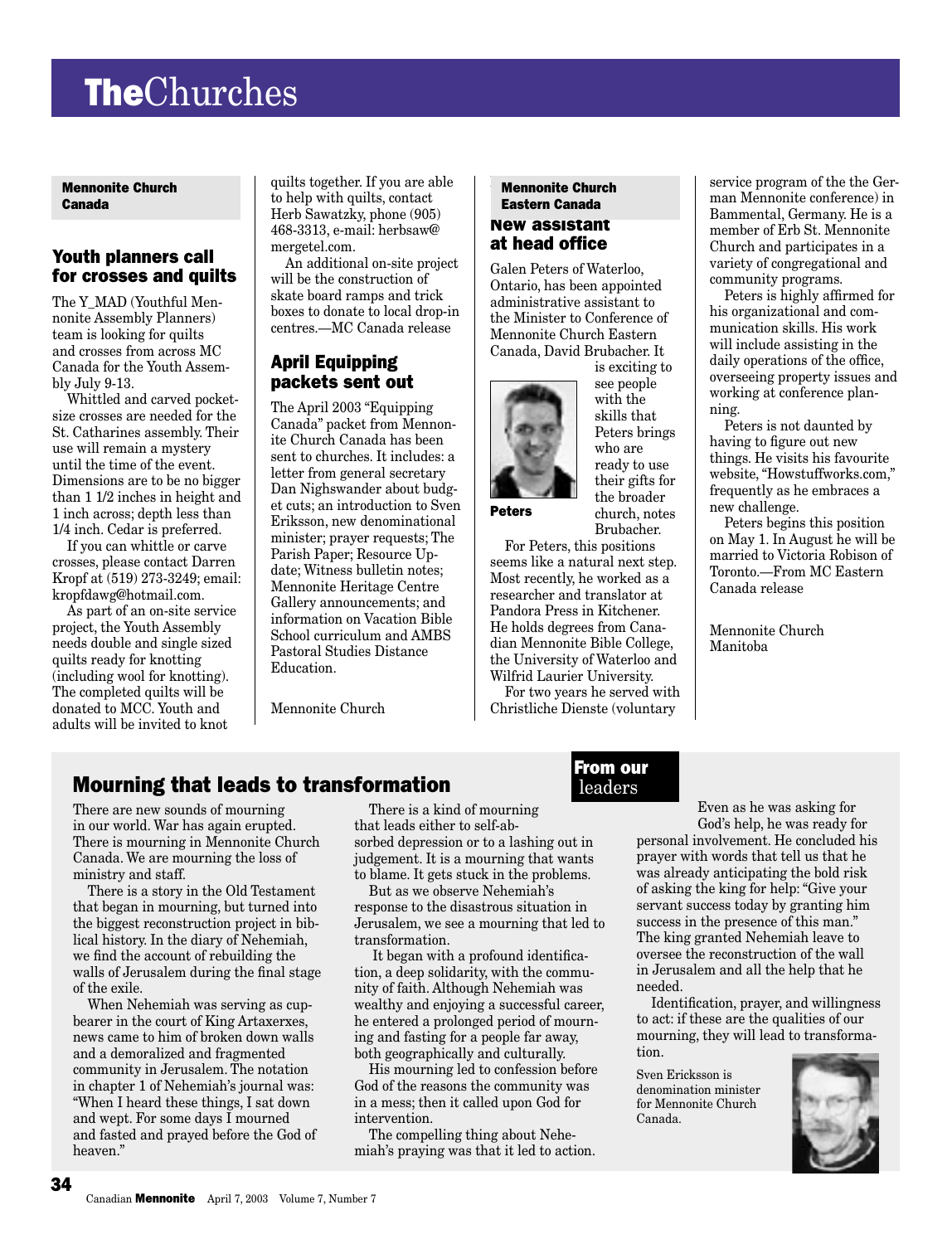#### Manitoba **MC Manitoba** Mennonite Church

The Mennonite Church Manitoba Board of Directors is pleased to announce the appointment of Edgar Rempel to the position of executive director. Rempel has been MC Manitoba moderator, and brings a wealth of administrative experience in church related agencies, including MC Canada and Mennonite Foundation.

Rempel will take over from interim director Jake F. Pauls on May 5.—From MC Manitoba release

#### Camp 2003 theme chosen

Sandy W. Plett, director of summer camp and youth ministries, and Sandra Friesen, summer program assistant, recently announced the new theme for Camps with Meaning summer program.

"The theme was chosen to align with our five-year curriculum cycle, and it is entitled 'Peace—Live it!' We do not know the particular challenges that the summer of 2003 will bring in communicating this sorely needed message, but invite your prayers for it," they said.

Barette Plett is writing the Bible curriculum to fit this theme. He wrote the curriculum for the 2001 summer program.

"Barette is gifted with a creative mind and a great love for children, as well as a desire to communicate the Bible to them. We are very thankful for his help on this annual major project," said Friesen and Plett.

#### Research on camp history begins

A research project on the history of Camp Assiniboia was recently launched. Egon Enns of Winnipeg will be developing a detailed chronology of key events, assembling documents and identifying sources related to the Camp, which opened in

1949. The goal of the project is for a complete history to be written.

This is a follow-up project to a booklet of stories and a historical photo display prepared in 1999 as part of the Camp Assiniboia 50th anniversary.

One of the ways Enns hopes to collect historical data will be through a "constituency workshop" which will bring together persons to reminisce and recall important aspects of the camp history.

It is hoped that persons will be found to undertake similar research for Camp Koinonia and Camp Moose Lake. The three camps are part of the ministry of Mennonite Church Manitoba.

Mennonite Church Saskatchewan

#### **Mennonite Church** Saskatchewan

At the recent Mennonite Central Committee Saskatchewan annual meeting, Ed Hilchey and Helmut Isaac made a presentation on their work in Restorative Justice: Isaac with Person2Person and Hilchey with the Saskatoon Community Chaplaincy. The former is a program of MC Saskatchewan.

Hilchey is placed as an MCC worker in the chaplaincy centre and works with released offenders in several areas. For example, a new Circle of Support has recently begun with another high-risk sex offender. And two weekly Bible studies are held at the centre on 20th Street West. One is an "Introduction to Christianity" taught by video instruction. Another is a healing and prayer time for released offenders.

"In the last two months, we are seeing more people coming straight from their release," said Hilchey who credits the Correctional Institutes with recommending him. Hilchey also visits in the Regional Psych Centre trying to make connections with people to encourage contact upon their release. Most offenders, he says, are released from centres outside of Saskatoon. At the chaplaincy they are helped with finding a place to stay and with obtaining vocational skills.

At the MCC Saskatchewan meeting, Hilchey met a woman from Pleasant Point Mennonite Church who was interested in volunteering. Beate Epp now volunteers once or twice at week either at the centre or visiting in the prisons.

"I enjoy the work," she said. Epp brings baking with her when she comes and offers visitors to the centre a cup of coffee and a listening ear.

Mennonite Church Alberta

#### Church basement damaged by flood

#### **Mennonite Church** momento on the minus of the minus of the minus of the minus of the minus of the minus of the minus of the minus of the minus of the minus of the minus of the minus of the minus of the minus of the minus of the minus of the

 $\frac{30}{2}$  degrees, breaking records and water mains. On March 10, the basement of First Mennonite Church in Calgary was submerged in six to eight inches of muddy water from a burst water main.

Pastor Marv Thiessen remarked, "The water pipe into the basement crawl space, where there is no concrete, proved to be the path of least resistance for the water." The entire basement flooring has been ripped out, and the drywall has been cut part way up the walls. The repairs are expected to be finished in early April. The facility is insured by Mennonite Mutual Insurance.

#### Songfest to include youth event

A youth event is in the works for the May 24-25 Songfest hosted by the Bergthal Mennonite Church in Didsbury. Matt Love, youth events co-ordinator, and the youth leadership team are working to make Songfest an exciting place for young people to come together for fellowship, worship and good music.

So far, plans involve renting the Didsbury pool, camping on the Bergthal property,

campfire singing, and participating in the Sunday morning worship service. Elections for the Youth Leadership team will be held on the weekend. Youth groups are encouraged to consider nominees for the team. Adult mentors are also needed.

#### Young adult retreat at Valaqua

A young adult retreat for May 2-4 will be held at Camp Valaqua.

"I define young adult as any one between the ages of 18-40," organizer Pam Bartel explained. "They can be single or married. If they have children, they can still come to the retreat without the kids."

Retreat plans include inspirational sessions with speaker John Anderson of Inter-Varsity Christian Fellowship, hiking in the mountains, hot tubbing, using the climbing wall, and free time in the beautiful Valaqua setting. For more information, call Pam Bartel at (403) 381-7078.

Mennonite Church British Columbia

#### Staff positions still open at Squeah

Each summer, Camp Squeah

#### **State of the development of the state of the state of the state of the state of the state of the state of the state of the state of the state of the state of the state of the state of the state of the state of the state o** monnonto charchella<br>British Columbia **Different Schannon**

summer team provides training, practical experience, and accountability as staff worship and work together in this service opportunity. And while staff grow, they'll be interacting and sharing their faith with campers.

Key leadership positions are still available. For more information and an application package, contact Rob Tiessen at 1-800-380-2267 or e-mail: info@campsqueah.bc.ca.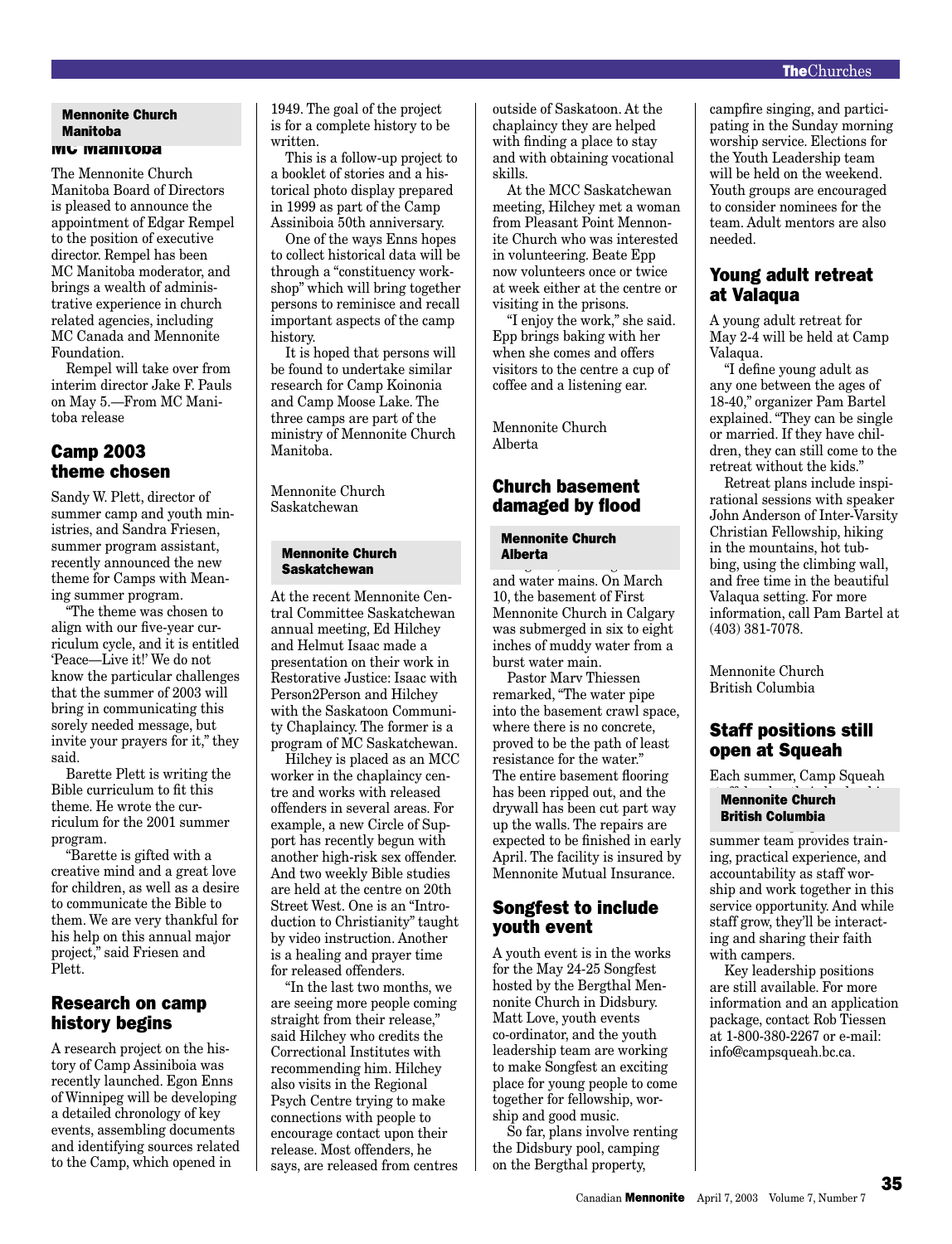#### Employment Opportunities

Goshen College announces a tenure track position for a

#### PROFESSOR in the ENGLISH DEPARTMENT

Course assignments will include both upper-level English courses and general education courses in literature and writing. Candidates with one or more of the following specialties preferred: British Literature, drama, postcolonial and world<br>literature, film studies, literary theory, or fiction writing. Ph. D. and college teaching experience required.

Salary commensurate with experience and qualifications. Full benefits. Application review will begin on April 1, 2003, and continue until position is filled.

To apply, please visit the employment page of<br>www.goshen.edu and follow instructions for this position. Women and minorities are especially encouraged to apply. Goshen College, an affirmative action employer, is committed to Christian beliefs and values as interpreted by the Mennonite Church. Faculty members are also expected to share a commitment to this mission

Mennonite Church Eastern Canada invites applications for the position

#### **MINISTER OF MISSIONS**

Responsibilities: Serve as a minister on the MCEC Ministry Team working with mission initiatives in the area of church planting and service ministry development.

Requirements: Congregational experience is essential.

This is a full-time position to begin September 1, 2003. Please direct applications (with resume and references), inquiries or nominations by April 30, 2003 to:

> David Brubacher, Minister to Conference Mennonite Church Eastern Canada 4489-4497 King St. E., Kitchener, ON N2P 2G2 Phone: (519) 650-3806 E-mail: david@mcec.on.ca

#### **ART DIRECTOR**

Canadian Mennonite requires a half-time art director to provide creative support service. The position begins in April.

The responsibilities of the position include: design and layout of the magazine and of ads; oversight of photo and art selection; liaison with printer: updating website; other duties as assigned.

Applicants should have: an understanding of and interest in Canadian Mennonite's mission; experience and training in graphic design; ability to work in a Macintosh format, with<br>knowledge of programs such as PageMaker, Quark XPress, illustrator. Photoshop, Adobe Acrobat Distiller; knowledge of electronic pre-press; familiarity with the internet; knowledge of web design; willingness to work within existing design and to participate in ongoing design review; willingness to grow and learn and further develop skills; ability to handle pressure and meet tight deadlines; willingness to be a team player, selfmotivated, and flexible.

Direct inquiries and applications to:

Ron Rempel, editor/manager, Canadian Mennonite 490 Dutton Drive, Unit C5, Waterloo, ON N2L 6H7 Phone: (519)884-3810, ext 225 E-mail: editor@canadianmennonite.org



Rosthern Junior College anticipates full or part time

#### **TEACHING POSITIONS**

in Chemistry, Physics and Art for the school year 2003-04. Interested persons who qualify for provincial teaching certification are invited to apply.

> Erwin Tiessen, Principal Rosthern Junior College Rosthern, SK SOK 3R0 E-mail: principal@rjc.sk.ca Phone: (306) 232-4222

Mennonite Central Committee (MCC) is seeking qualified applicants for the full-time position of

#### PROGRAM COORDINATOR

in Washington DC. Start date: June 2003. Qualifications include college degree or equivalent life experience, ability to utilize a variety of leadership styles; easy adaptability to varying needs and personalties of workers, skilled at organizing and prioritizing work, able to administer and coordinate worker placements; lead unit activities; provide logistical support; facilitate growth in the spiritual life of unit and each worker; ability to model and promote an anti-racist identity with the unit as well as the local community. As all MCC personnel, this person also needs to be a Christian, active church member and committed to nonviolent peacemaking. Contact:

#### Charmayne Brubaker, MCC Phone: (717) 859-1151; E-mail: odb@mcc.org

or your nearest MCC office for a copy of the job description and application form. Application review begins immediately.



MCC Canada seeks applications for the position of:

**DIRECTOR OF COMMUNICATIONS** in the Winnipeg, MB office.

The Director of Communications is responsible to the Executive Director for MCC Canada. He/she will give leadership and supervision to staff in the MCC Canada Communications Department. He/she is also responsible to communicate the work and values of MCC through various news media, and to monitor and respond to media perceptions of MCC Canada.

All MCC workers are expected to exhibit a commitment to: a personal Christian faith and discipleship; active church membership; and nonviolent peacemaking.

For more information contact:

Marsha Jones or Marilyn Funk in the MCC Canada office. Phone: (204) 261-6381 E-mail: mgj@mennonitecc.ca or mrf@mennonitecc.ca

Woodland Christian High School invites applications for a **CHOIR DIRECTOR** 

for the 2003-2004 school year. The position includes choir directing, possibly as a separate contract or in conjunction with the teaching of other subjects.

Information about Woodland Christian High School is available on our website at www.woodland.on.ca

Please direct application and inquiries to:

Diane Stronks, Principal Woodland Christian High School 1058 Spitzig Road, RR 1 Breslau, ON N0B 1M0 Phone: (519) 648-2114; Fax: (519) 648-3402 E-mail: office@woodland.on.ca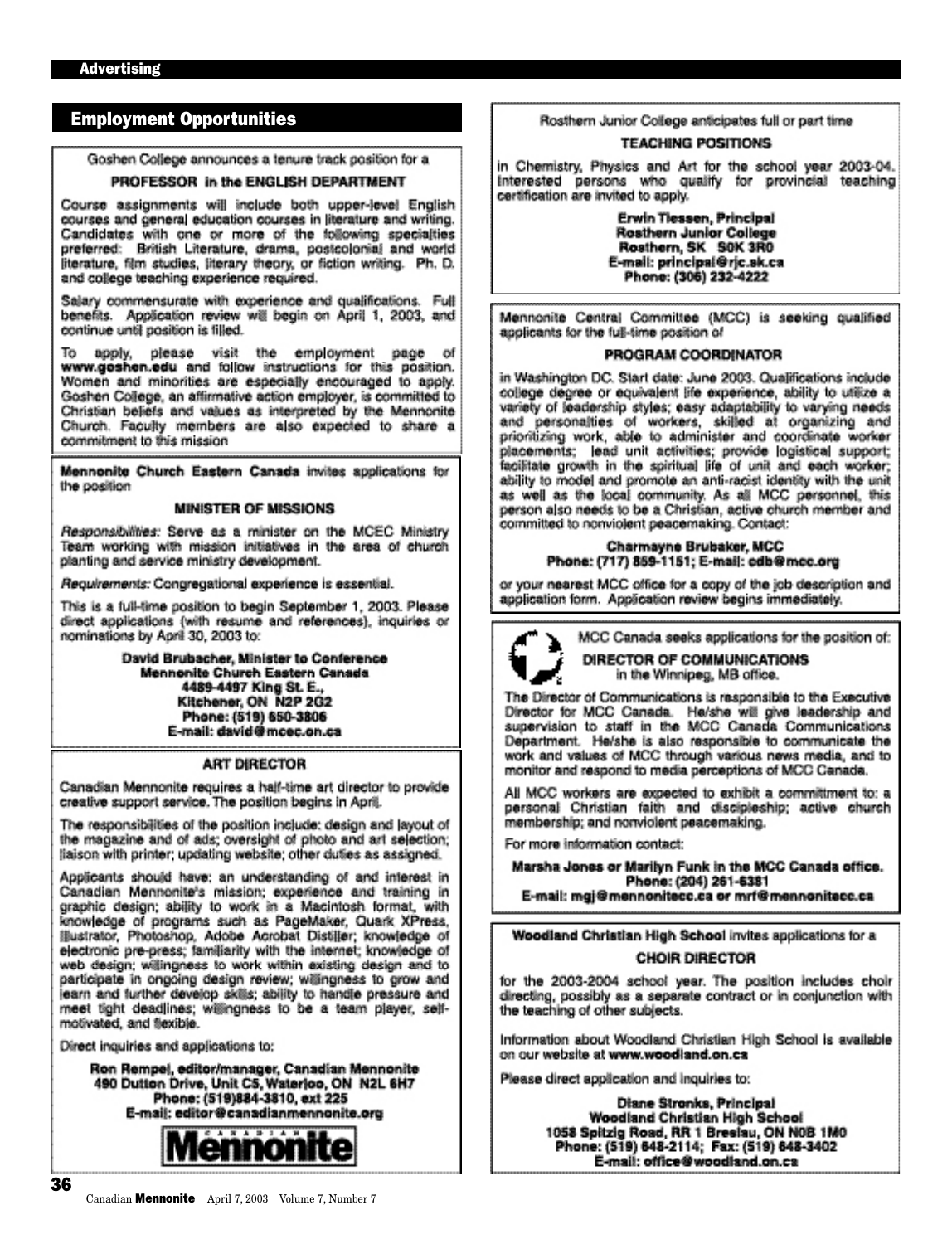Bluffton College seeks applications for the position of

#### **VOCATIONAL DEVELOPMENT SPECIALIST**

This person will work closely with the Director of Career Development and the Pathways Project to enhance vocational development programs on campus including one-to-one vocational counseling, frequent workshop presentations and<br>career fair development. This position is partially funded as part of a five-year grant through the Lilly Endowment's "Theological Exploration of Vocation" initiative. This is a fulltime/12-month position. Masters in College Student Personnel is preferred plus previous career services experience. Review of applications begins immediately and continues until the appointment is made.

Send letter of application, resume, and three letters of reference to:

> Don Schweingruber Vice President and Dean of Student Life Bluffton College, 280 W. College Ave.<br>Bluffton, OH 45817-1196

EOE. Members of under-represented groups are encouraged to apply.

Willowgrove Primary School is currently looking for a full-time

#### **PRIMARY TEACHER**

for Septmeber 2003. We are a small, private school which is affiliated with the Mennonite church. We offer a low student/teacher ratio, a caring atmosphere, and an extensive outdoor program. Our school is located on a beautiful farm just north of Markham.

Please submit resume by mail or fax by April 22nd to:

Willowgrove Primary School 11737 McCowan Rd Stouffville, ON **L4A 7X5** Fax: (905) 640-5263 Attn: Rebecca Seiling

Bluffton College seeks applications for the position of

#### **ASSOCIATE CAMPUS PASTOR**

This person will work closely with the campus pastor to attend to the spiritual needs and care of the campus-wide community. The Associate Campus Pastor will work closely with various student religious life groups on campus helping to provide<br>leadership and instill vision for these organizations. Other duties will involve assisting with planning for a variety of worship settings, counseling students, and working with the church relations department in the coordination of off-campus ministry groups.

Applicants should have a committed faith in Jesus Christ and a love for college-age young adults. This is a full-time/12-month position. A Master of Divinity degree is required along with an appreciation for the Anabaptist-Mennonite peace church expression of the Christian faith. Ministry experience in the congregational setting or church-wide ministries is helpful. This position will be partially funded by the Lilly Endowment.

Send letter of application, resume, and three references to:

#### Don Schweingruber Vice-President and Dean of Student Life Bluffton College, 280 W. College Ave., Suite 1<br>Bluffton, OH 45817-1196

Applications should be received by April 20, 2003. Bluffton College reserves the right to fill the position at any time or keep the position open. People who bring gender, ethnic and cultural diversity are encouraged to apply.

**WE VILLAGES** 

#### CHIEF OPERATING OFFICER

Ten Thousand Villages, a non-profit fair trade organization, is seeking a positive, people-oriented, resilient, responsible and results-focused leader with interest and commitment to the Ten Thousand Villages mission to build organizational capacity and manage the operations of our growing retail-based organization.

Qualifications include but are not limited to: advanced business degree or equivalent; professional experience in organizational leadership and retail sales; understanding and experience in profit, non-profit and international settings. Persons who bring gender, ethnic and cultural diversity are encouraged to apply.

To apply send a letter of interest, resume and contact information for three professional references to:

#### Julia Wagler, Human Resources Manager, Ten Thousand Villages, Box 500, Akron, PA 17501 Fax: (717) 859-2622; E-mail: jaw@villages-mcc.org

Visit tenthousandvillages.org for more information and to view the job description.

#### Working Together, Growing Together

#### MENNONITE SAVINGS AND CREDIT UNION

is a progressive faith-based financial institution with six full-service branches, serving more than 13,500 members. of Mennonite, Amish, and Brethren in Christ churches across. Ontario. MSCU manages an asset base of more than \$350 million.

#### Our Head Office is currently seeking a Manager Accounting Services

This is a maternity leave contract position.

Reporting directly to the Controller, the successful incumbent will be responsible for:

- . the accounting services area, and the supervision of accounting personnel.
- · ensuring timely and accurate reporting to management, government, Directors, and members on a daily, monthly, quarterly and annual basis
- · preparation of monthly entries.
- · assisting with the risk management programs of the credit union

#### Qualifications will include:

- · either completed or actively enrolled and pursuing the fourth level of the CGA course (or equivalent)
- · a minimum of 2 to 3 years financial accounting experience
- · a minimum of 2 years supervisory experience
- · strong interpersonal skills
- · strong computer skills, Windows, Office
- · strong analytical, organization, and time management skills
- · a sound understanding of computerized accounting packages
- · an understanding and commitment to cooperative philosophy and values would be a definite asset.

Interested persons should send their resume by April 15, 2003 to: Pam McCartney, Human Resources Manager Mennonite Savings and Credit Union

155 Frobisher Br., Sulte F120 . Materiao, ON N2V 2E1

tel: (519)772-5228 or 1-888-672-6728 fax: (519)746-1045 enall address: procactney@rescu.com

|                                                  | Kitchener | Milverton   |
|--------------------------------------------------|-----------|-------------|
| Mennonite Savings<br><b>31.</b> and Credit Union | Waterloo  | New Hamburg |
| WWW.BISCH.COM.                                   | Elmisa    | Learnington |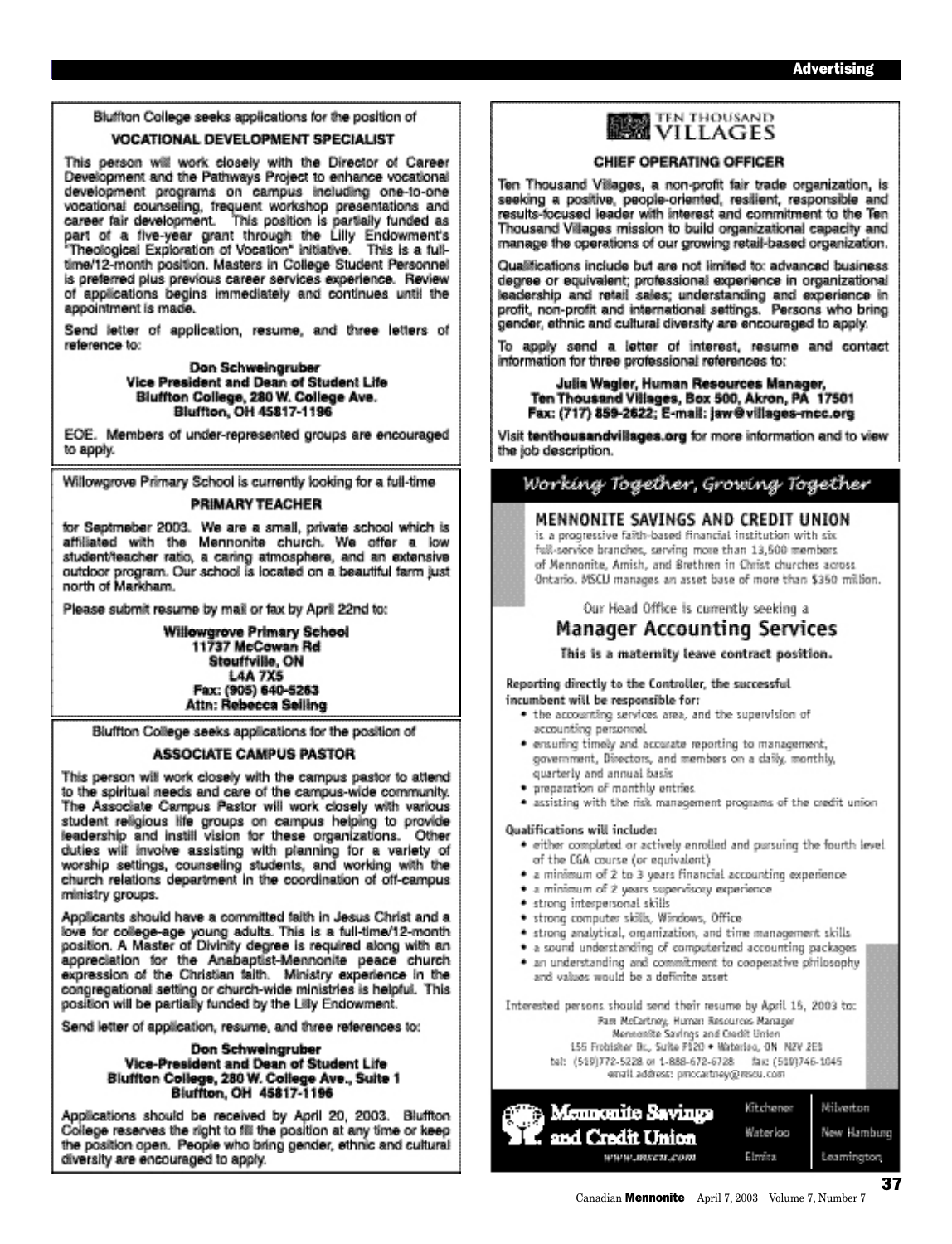## **ToMorrow**

#### Shalom breakfast and annual meeting

Waterloo, Ont.—Shalom Counselling Services Waterloo will hold a fundraising breakfast and annual meeting at Erb St. Mennonite Church here on May 3, from 8:30 to 11:00 a.m.

Speakers will be Ralph Lebold, Delphine Martin and Glenn Brubacher. To reserve a seat, call (519) 886-9690 by April 28.—Shalom release

#### Calendar

#### British Columbia

**April 18-20**: Graduation weekend at Columbia Bible College, Abbotsford. **April 26-27**: Camp Squeah Paddle-a-thon. Call 1-800-380-2267. **April 27**: B.C. Women in Mission Inspirational Day at

Emmanuel Mennonite Church, Abbotsford. Speaker: Marilyn Houser Hamm on prayer. **April 29**: Columbia Bible College golf tournament. **May 10**: Scrapbooking fundraiser at Peace Mennonite Church, hosted by Sherbrooke youth. Call (604) 327-3913 or e-mail: nickel@telus.net. **May 18**: "Singing down life's road," Mennonite music for special occasions at Central Heights Church, Abbotsford, 3:00 p.m. Tickets from Mennonite Historical Society of B.C. **May 24**: 50th anniversary of Menno Place (home/hospital) at Columbia Bible College, Abbotsford, 5:30 p.m. **June 5-7**: First Nations and First Settlers in Fraser Valley conference at University College of the Fraser Valley. **June 6-7**: LEAD conference and Mennonite Church B.C. annual sessions at Cedar Valley Mennonite Church, Mission. Alberta

**April 18**: Edmonton Inter-Mennonite Good Friday service at Myer Horowitz Theatre, 10:30 a.m.

**April 18**: Calgary Inter-Mennonite Good Friday service at Foothills Alliance Church, 10:00 a.m. Contact Doug Klassen at (403) 289-7172.

**April 26**: Mennonite Historical Society of Alberta annual meeting at Mennonite Brethren Church, Gem, followed by fundraising banquet. Speakers: Jessie and Larry Kehler. Call (403) 378-4372.

**May 2-3**: Alberta Women in Mission annual meeting in Lethbridge. Speaker: Kathy Fast on "The hats we wear celebrating our diversity." Call (403) 327-0629.

**May 3-4**: Young adult retreat at Camp Valaqua. Call Pam Bartel (403) 381-7078, e-mail: brother\_love72@hotmail.com. **May 10**: Work day at Camp Valaqua. Call (403) 637-2510. **May 24-25**: Songfest at Bergthal Mennonite Church,

Didsbury. Mass choir conductor: David Regier Sawatzky. **June 7**: Camp Valaqua Hike-athon. Call (403) 637-2510. **June 14**: Open house at Camp Valaqua. Call (403) 637-2510. **June 20-21**: MCC Relief Sale in Didsbury. **June 28-29**: Springridge Mennonite Church 75th anniversary, Pincher Creek. Call (403) 627-4130, e-mail: ljanzen@ telusplanet.net. **July 25-27**: 100th anniversary celebrations of Northwest Mennonite Conference at West Zion Mennonite, Carstairs. **July 26-27**: Bergthal Mennonite Church, Didsbury, 100th anniversary. Call (403) 337-2223

or 335-9421.

#### **Saskatchewan**

**April 26**: Mennonite Historical Society of Saskatchewan Artisans Day at Bethany Manor, 10:00 a.m. to 3:00 p.m. **May 2**: Joint concert and fundraising banquet with Rosthern

#### Employment Opportunities

Rockway Mennonite Collegiate anticipates full and part time

#### **TEACHING POSITIONS**

in Science, Chemistry, English, French and Physical Education for the 2003-2004 school year. Interested applicants should forward questions / resumes:

c/o The Principal, Rockway Mennonite Collegiate 110 Doon Road, Kitchener, ON N2G 3C8 E-mail: principal@rockway.on.ca

Mennonite Church Eastern Canada invites applications for the position

#### MINISTER OF CHRISTIAN EDUCATION

Responsibilities: Serve as a minister on the MCEC Ministry Team working with special responsibilities in Christian education, worship and nurture.

Requirements: Congregational experience is an asset.

This is an interim, half-time position to begin September 1, 2003. Please direct applications (with resume and references), inquiries or nominations by April 30, 2003 to:

> David Brubacher, Minister to Conference Mennonite Church Eastern Canada 4489-4497 King St. E.,<br>Kitchener, ON N2P 2G2 Phone: (519) 650-3806 E-mail: david@mcec.on.ca

Community Fellowship Church, Newton, Manitoba is looking for a **LEAD PASTOR** 

We are a rural Mennonite Brethren multigenerational church of approximately 200, celebrating our 75th Anniversary.

We have a strong youth and music ministry.

We are seeking a pastor with strengths in: preaching/teaching shepherding, discipleship and leadership equipping the church for outreach.

Please apply to:

**Pastoral Search Committee** Community Fellowship Church<br>Box 1035 Newton, MB R0H 0X0

#### For rent

Retreat cottage for rent on the Little Mississippi River near Bancroft, Ontario. Wood stove, hydro, running hot and cold water, shower and flush toilet. Accessible year round, Ideal for fall or winter getaway. Call  $(519)$ 471-3309 **OI** <kcdrudge@skynet.ca>

Student Housing: Two bedrooms available in a residential area, near Wilfrid Laurier University or University of Waterloo. Ali utilities included. Available May 2003. Phone (519) 655-2141.

See also pages 36-37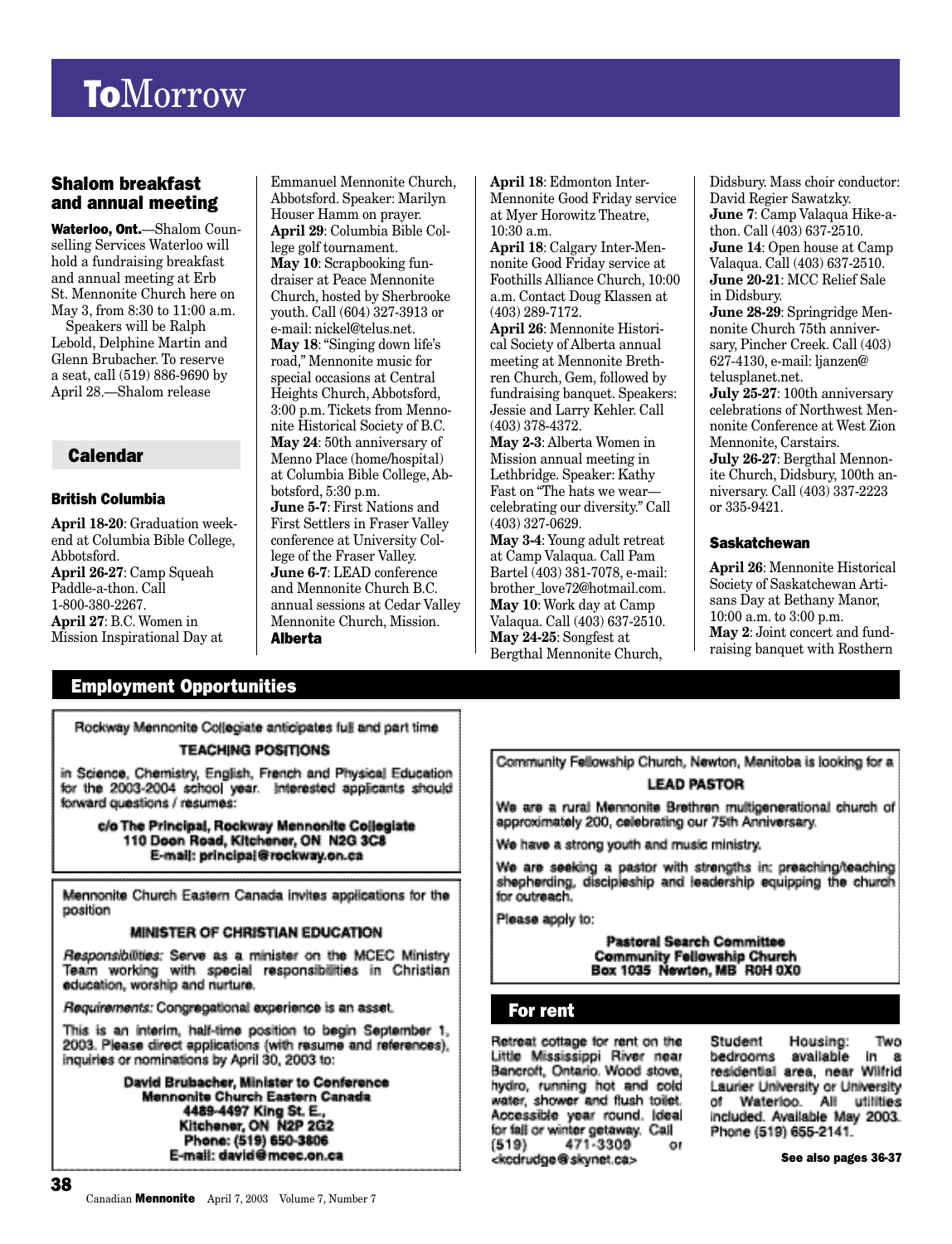Junior College and Canadian Mennonite University, Osler Mennonite Church. **May 4**: Station Singers concert, Station Arts Centre, Rosthern, 3:00 p.m. and 8:00 p.m. **May 7**: MEDA Breakfast at Grainfields, Saskatoon, 7:30 am.

**May 11**: Spring concert and art show at Rosthern Junior College, 2:30 p.m.

**May 31**: Prairie Falcon Motorcycle Rally for MCC. **June 4**: MEDA Breakfast at Grainfields, Saskatoon, 7:30 am.

**June 7**: Youth Farm Ride-athon (horseback). **June 7**: Shekinah Bike-a-thon. **June 8-10**: Pastor's retreat at Shekinah with Ken Bechtel. **June 13-14**: MCC Relief Sale in Saskatoon.

**June 17-20**: AMBS course with James Reimer. **June 19-22**: Rosthern Junior College musical (19-21) and graduation (22).

#### Manitoba

**April 20**: Vespers worship at Canadian Mennonite University, 7:30 p.m.

**April 26-27**: Spring concert (26) and graduation (27), at Canadian Mennonite University. **May 1**: Spring Concert, Winnipeg Mennonite Elementary School Bedson at Westwood Community Church, 7:00 p.m. **May 3**: "Enlarging the circle," interchurch conference on disabilities at Covenant Christian Reform Church, Winnipeg. Call (204) 261-6381.

**May 8**: Spring Concert of Winnipeg Mennonite Elementary School Agassiz at Bethel Mennonite Church, 7:00 p.m. **May 9**: Manitoba Women in Mission Enrichment Day at Morden Bergthaler Mnenonite Church, 8:30 a.m. Speaker: Janet Plenert.

**May 25**: Celebration 2003 for MC Manitoba churches at Convention Centre, Winnipeg. **May 25**: Concert with Faith and Life Male Choir and Women's Chorus at Bethel Mennonite, Winnipeg, 7:30 p.m. **May 26-28**: Plus 55 Retreat at Camp Moose Lake with speaker Peter Wiebe.

**May 30-June 1**: Birding Retreat at Camp Moose Lake. Call (204) 896-1616. **June 2-4**: Plus 55 Retreat at Camp Koinonia with Menno Janzen. Call (204) 896-1616. **June 8**: Eden Foundation/Big Brothers Big Sisters Charity Golf Tournament, Winkler, 1:30 p.m. Call (204) 325-5355.

#### Ontario

**April 13**: Easter cantata, "The Wondrous Passion," at St. Catharines United Mennonite Church, 7:30 p.m. **April 14-17**: MCC meat canning in Leamington. **April 16, 18**: Pax Christi Chorale performs Bach's St. John Passion at Grace Church-onthe-Hill, Toronto, Wednesday 8:00 p.m., Sunday 3:00 p.m. Call (416) 494-7889. **April 21-25**: MCC meat canning at University of Guelph. Contact Earl Martin (519) 664-2528. **April 25**: Day of Quiet Prayer at Tavistock Mennonite Church. **April 25**: Envirathon/Servathon at Rockway Mennonite Collegiate, Kitchener. **April 25**: Banquet of K-W MEDA Chapter at Conrad Grebel University College, 7:00 p.m. with speaker Allan Sauder. **April 25-26**: Engaged Work-

shop at Milverton Mennonite. Call (519) 656-2256. **April 25-26**: Women's retreat

at Hidden Acres with Beth Gray. Phone (519) 625-8602. **April 25, 26**: Menno Singers and Mennonite Mass Choir perform Mendelssohn's Elijah at Benton St. Baptist Church, Kitchener, 8:00 p.m. **April 26**: Women of MCEC Enrichment Day at Kitchener Mennonite Brethren Church, 10:15 a.m. to 3:30 p.m. Speaker: Wanda Roth Amstutz. **April 27**: 40th anniversary at Listowel Mennonite, 10:30 a.m. and 2:00 p.m. **May 1**: Biblical literacy evening at Danforth Mennonite Church, Toronto, 7:00 p.m. Thursdays to June 5. **May 3**: Shalom Counselling breakfast and annual meeting

at Erb St. Mennonite Church, Waterloo, 8:30 a.m. Reserve at

(519) 886-9690. **May 4**: Inter-Mennonite Children's Choir concert at Breslau Mennonite, 3:00 p.m. **May 7, 8**: Dinner theatre

"James and the Giant Peach," at United Mennonite Educational Institute, Leamington. **May 10**: Springfest at Niagara United Mennonite Church, 10:00 a.m.-2:00 p.m. **May 12 or 13**: Seniors' retreat at Hidden Acres with Werner Packull and Gerald Good. **May 15**: MEDA breakfast at Stone Crock, St. Jacobs, with Steve Rannekleiv, 7:30 a.m. **May 16-19**: Alumni Weekend at Fraser Lake Camp. **May 21**: Day of Quiet Prayer at Blenheim Retreat Centre. **May 25**: Spring concert at

United Mennonite Educational Institute, Leamington. **May 27-30**: Quilts for the World at St. Jacobs Mennonite. **May 31**: Ontario Mennonite Relief Sale, New Hamburg. **June 7**: Mennonite Community Sale in Leamington. **June 15**: Jubilee homecoming at North Leamington United Mennonite Church. **June 21**: Day of Quiet Prayer at Valleyview, London. **June 21**: Graduation at UMEI, Leamington. **June 21**: Graduation at Rockway Mennonite Collegiate. **June 28**: Aylmer Auction for Relief at Aylmer Fairgrounds. **July 9-13**: Mennonite Church Canada assembly at Brock University, St. Catharines.

#### **Subscriber services Mennonite**

#### How to subscribe:

- 1. Individuals who are part of Mennonite Church Canada or one of its five area conferences can ask to be placed on their congregation's group subscription list. The subscription is paid by the conferences.
- 2. Others who wish to order a subscription can use this form. See contact information below. Rates: \$31.00 for one year (includes \$2.03 GST): \$50.00 (Can.) to U.S.; \$69.50 (Can.) for overseas.

Name.

Address

Postal Code

o Payment enclosed

o Charge my o VISA o Mastercard

eard number

expiry date

#### Subscription changes:

1. When submitting a change of address or cancellation, please use the subscription number:

#### **Subscription number Expiry date**

| Kathy Mennonite<br>Sampjo jaboj<br>999 Meano St.<br>WINNIPEG MB X0X 0X0 | A124106<br>00/00/00 |
|-------------------------------------------------------------------------|---------------------|
|-------------------------------------------------------------------------|---------------------|

- 2. Subscription changes are not considered Transitions notices. (Please send Transitions to the editor.)
- 3. Changes will be made immediately but may take 4-6 weeks to take effect because of printing schedules.

#### **Contact information:**

Canadian Mennonite, 490 Dutton Drive, Unit C5, Waterloo, Ontario N2L 6H7 Phone: (519) 884-3810 Toll-free: 1-800-378-2524 ext.221 Fax: (519) 884-3331 E-mail: circul@canadianmennonite.org